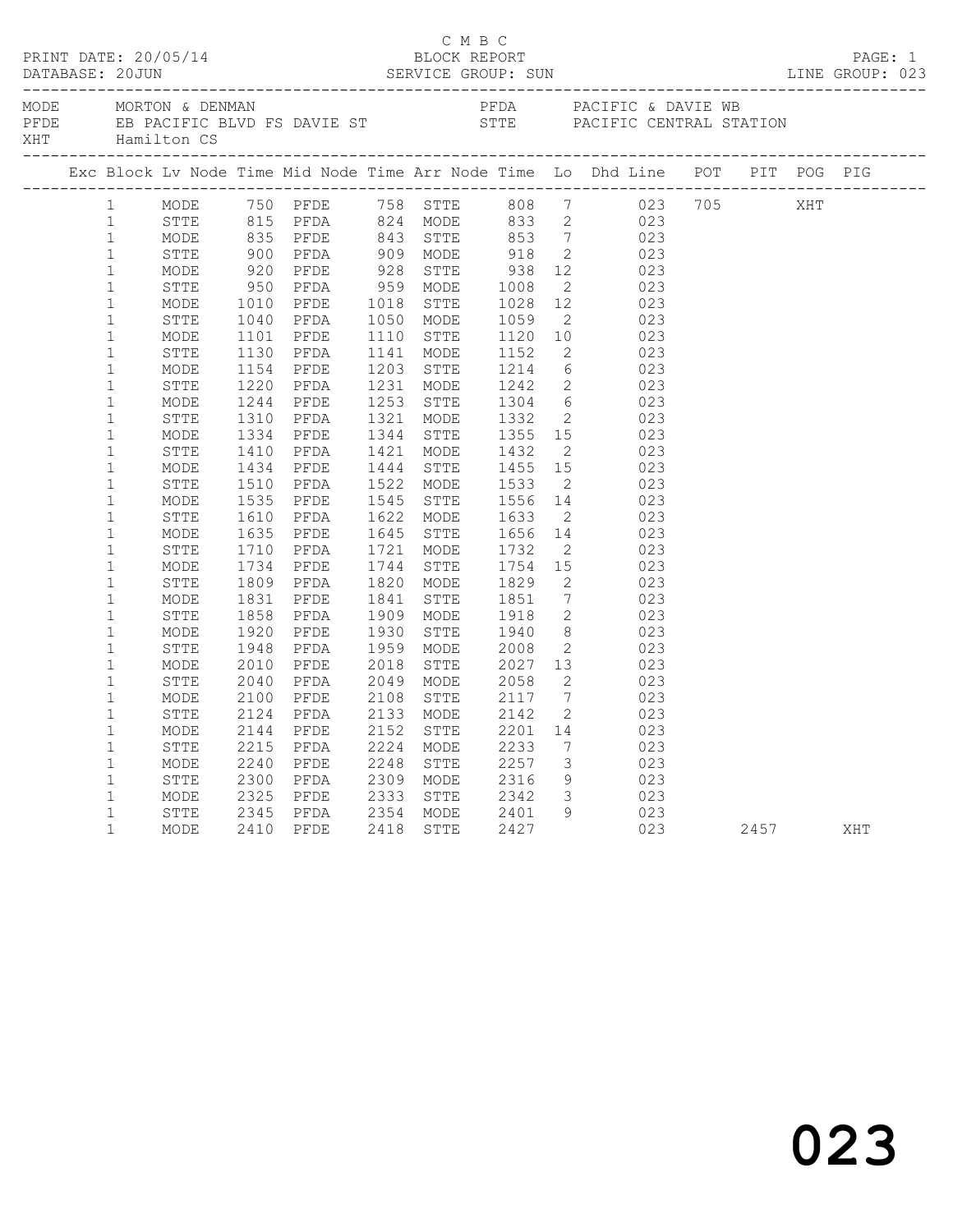#### C M B C<br>BLOCK REPORT SERVICE GROUP: SUN

|  |                |             |      |      |      |              |      |                              | Exc Block Lv Node Time Mid Node Time Arr Node Time Lo Dhd Line POT PIT POG PIG |      |     |     |
|--|----------------|-------------|------|------|------|--------------|------|------------------------------|--------------------------------------------------------------------------------|------|-----|-----|
|  | 2              | STTE        |      |      |      |              |      |                              |                                                                                |      | XHT |     |
|  | $\mathbf{2}$   | MODE        | 820  | PFDE | 828  | STTE         | 838  | $\overline{7}$               | 023                                                                            |      |     |     |
|  | $\mathbf{2}$   | STTE        | 845  | PFDA | 854  | MODE         | 903  | $\overline{2}$               | 023                                                                            |      |     |     |
|  | $\mathbf{2}$   | MODE        | 905  | PFDE | 913  | STTE         | 923  | 7                            | 023                                                                            |      |     |     |
|  | $\mathbf{2}$   | STTE        | 930  | PFDA | 939  | MODE         | 948  | $\overline{2}$               | 023                                                                            |      |     |     |
|  | $\mathbf{2}$   | MODE        | 950  | PFDE | 958  | STTE         | 1008 | 12                           | 023                                                                            |      |     |     |
|  | $\mathbf{2}$   | <b>STTE</b> | 1020 | PFDA | 1030 | MODE         | 1039 | 2                            | 023                                                                            |      |     |     |
|  | $\mathbf{2}$   | MODE        | 1041 | PFDE | 1049 | ${\tt STTE}$ | 1059 | 11                           | 023                                                                            |      |     |     |
|  | $\overline{c}$ | STTE        | 1110 | PFDA | 1121 | MODE         | 1132 | $\mathbf{2}$                 | 023                                                                            |      |     |     |
|  | $\mathbf{2}$   | MODE        | 1134 | PFDE | 1143 | STTE         | 1154 | 6                            | 023                                                                            |      |     |     |
|  | $\mathbf 2$    | <b>STTE</b> | 1200 | PFDA | 1211 | MODE         | 1222 | $\overline{2}$               | 023                                                                            |      |     |     |
|  | $\overline{c}$ | MODE        | 1224 | PFDE | 1233 | STTE         | 1244 | 6                            | 023                                                                            |      |     |     |
|  | $\mathbf 2$    | STTE        | 1250 | PFDA | 1301 | MODE         | 1312 | $\mathbf{2}$                 | 023                                                                            |      |     |     |
|  | $\mathbf{2}$   | MODE        | 1314 | PFDE | 1323 | STTE         | 1334 | 6                            | 023                                                                            |      |     |     |
|  | $\overline{c}$ | <b>STTE</b> | 1340 | PFDA | 1351 | MODE         | 1402 | 2                            | 023                                                                            |      |     |     |
|  | $\mathbf{2}$   | MODE        | 1404 | PFDE | 1414 | STTE         | 1425 | 15                           | 023                                                                            |      |     |     |
|  | $\sqrt{2}$     | <b>STTE</b> | 1440 | PFDA | 1452 | MODE         | 1503 | $\mathbf{2}$                 | 023                                                                            |      |     |     |
|  | $\mathbf{2}$   | MODE        | 1505 | PFDE | 1515 | STTE         | 1526 | 14                           | 023                                                                            |      |     |     |
|  | $\sqrt{2}$     | <b>STTE</b> | 1540 | PFDA | 1552 | MODE         | 1603 | 2                            | 023                                                                            |      |     |     |
|  | $\sqrt{2}$     | MODE        | 1605 | PFDE | 1615 | STTE         | 1626 | 14                           | 023                                                                            |      |     |     |
|  | $\overline{c}$ | <b>STTE</b> | 1640 | PFDA | 1652 | MODE         | 1703 | $\overline{2}$               | 023                                                                            |      |     |     |
|  | $\mathbf{2}$   | MODE        | 1705 | PFDE | 1715 | STTE         | 1725 | 15                           | 023                                                                            |      |     |     |
|  | $\mathbf{2}$   | <b>STTE</b> | 1740 | PFDA | 1751 | MODE         | 1800 | 2                            | 023                                                                            |      |     |     |
|  | $\mathbf{2}$   | MODE        | 1802 | PFDE | 1812 | STTE         | 1822 | 7                            | 023                                                                            |      |     |     |
|  | $\mathbf{2}$   | <b>STTE</b> | 1829 | PFDA | 1840 | MODE         | 1849 | 2                            | 023                                                                            |      |     |     |
|  | $\mathbf{2}$   | MODE        | 1851 | PFDE | 1901 | STTE         | 1911 | $7\phantom{.0}\phantom{.0}7$ | 023                                                                            |      |     |     |
|  | $\mathbf{2}$   | <b>STTE</b> | 1918 | PFDA | 1929 | MODE         | 1938 | 2                            | 023                                                                            |      |     |     |
|  | $\mathbf{2}$   | MODE        | 1940 | PFDE | 1950 | STTE         | 2000 | 10 <sup>°</sup>              | 023                                                                            |      |     |     |
|  | $\mathbf{2}$   | STTE        | 2010 | PFDA | 2019 | MODE         | 2028 | 2                            | 023                                                                            |      |     |     |
|  | $\sqrt{2}$     | MODE        | 2030 | PFDE | 2038 | STTE         | 2047 | 13                           | 023                                                                            |      |     |     |
|  | $\mathbf{2}$   | STTE        | 2100 | PFDA | 2109 | MODE         | 2118 | $\overline{2}$               | 023                                                                            |      |     |     |
|  | $\mathbf{2}$   | MODE        | 2120 | PFDE | 2128 | STTE         | 2137 | 11                           | 023                                                                            |      |     |     |
|  | $\mathbf{2}$   | STTE        | 2148 | PFDA | 2157 | MODE         | 2206 | $\overline{4}$               | 023                                                                            |      |     |     |
|  | $\overline{2}$ | MODE        | 2210 | PFDE | 2218 | <b>STTE</b>  | 2227 |                              | 023                                                                            | 2257 |     | XHT |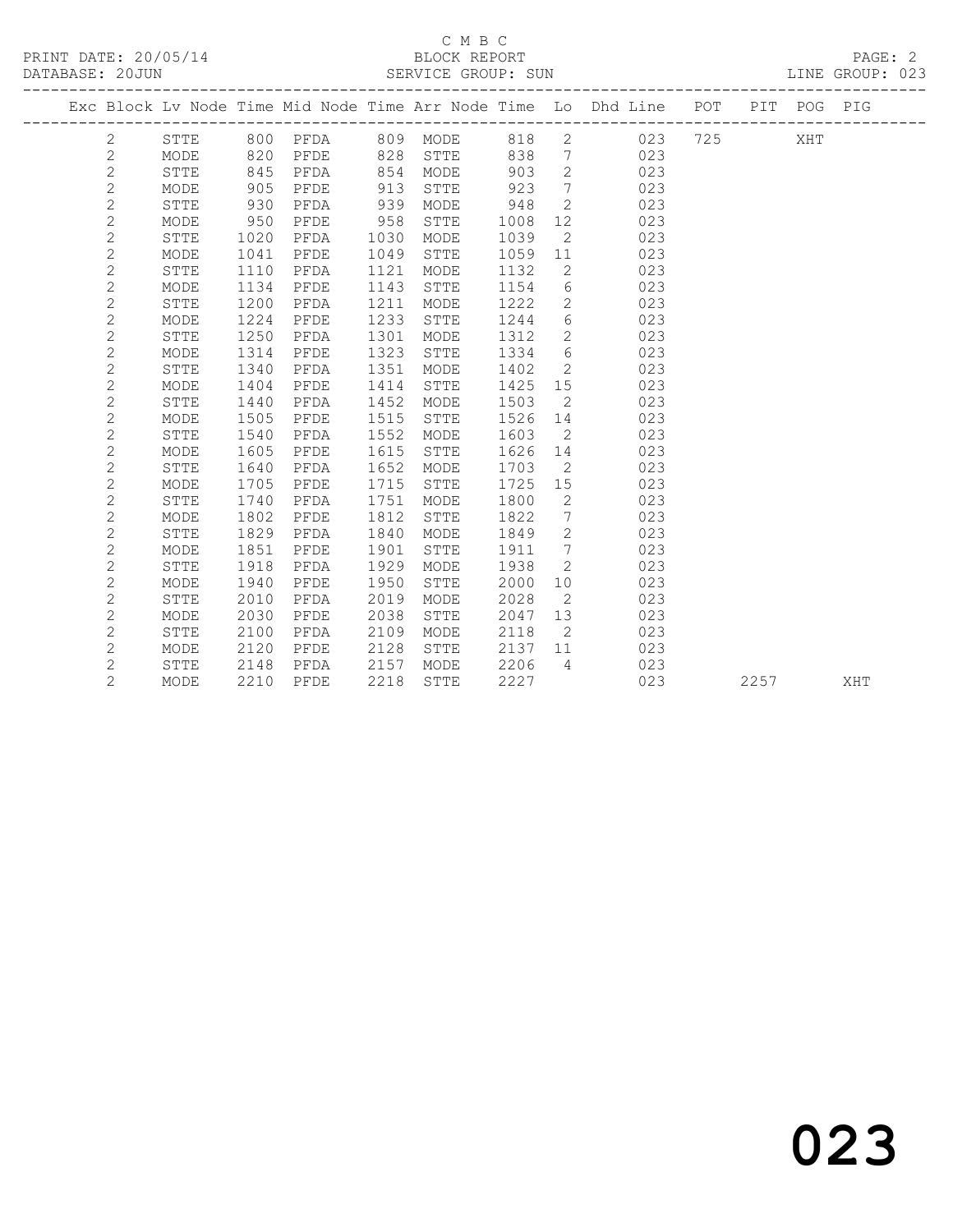#### C M B C<br>BLOCK REPORT SERVICE GROUP: SUN

|                |              |      | PRINT DATE: 20/05/14 BLOCK REPORT DATABASE: 20JUN SERVICE GROUP: |      | SERVICE GROUP: SUN |      |                          |                                                                                |     |     | PAGE: 3<br>LINE GROUP: 023 |
|----------------|--------------|------|------------------------------------------------------------------|------|--------------------|------|--------------------------|--------------------------------------------------------------------------------|-----|-----|----------------------------|
|                |              |      |                                                                  |      |                    |      |                          | Exc Block Lv Node Time Mid Node Time Arr Node Time Lo Dhd Line POT PIT POG PIG |     |     |                            |
| $\mathcal{S}$  | MODE         |      |                                                                  |      |                    |      |                          | 805 PFDE 813 STTE 823 7 023                                                    | 720 | XHT |                            |
| $\mathsf 3$    | STTE         |      | 830 PFDA                                                         |      | 839 MODE           | 848  |                          | $\overline{2}$<br>023                                                          |     |     |                            |
| $\mathsf 3$    | MODE         | 850  | PFDE                                                             | 858  | STTE               | 908  | $7\overline{ }$          | 023                                                                            |     |     |                            |
| $\mathsf 3$    | <b>STTE</b>  | 915  | PFDA                                                             | 924  | MODE               | 933  | 2                        | 023                                                                            |     |     |                            |
| 3              | MODE         | 935  | PFDE                                                             | 943  | STTE               | 953  | $7\overline{ }$          | 023                                                                            |     |     |                            |
| $\mathfrak{Z}$ | STTE         | 1000 | PFDA                                                             | 1010 | MODE               | 1019 | 2                        | 023                                                                            |     |     |                            |
| $\mathsf 3$    | MODE         | 1021 | PFDE                                                             | 1029 | STTE               | 1039 | 11                       | 023                                                                            |     |     |                            |
| $\mathsf 3$    | ${\tt STTE}$ | 1050 | PFDA                                                             | 1100 | MODE               | 1109 | $\overline{2}$           | 023                                                                            |     |     |                            |
| $\mathsf 3$    | MODE         | 1111 | PFDE                                                             | 1120 | STTE               | 1130 | 10                       | 023                                                                            |     |     |                            |
| 3              | <b>STTE</b>  | 1140 | PFDA                                                             | 1151 | MODE               | 1202 | $\overline{2}$           | 023                                                                            |     |     |                            |
| $\mathsf 3$    | MODE         | 1204 | PFDE                                                             | 1213 | STTE               | 1224 | 6                        | 023                                                                            |     |     |                            |
| $\mathsf 3$    | STTE         | 1230 | PFDA                                                             | 1241 | MODE               | 1252 | 2                        | 023                                                                            |     |     |                            |
| $\mathsf 3$    | MODE         | 1254 | PFDE                                                             | 1303 | STTE               | 1314 |                          | $6\overline{6}$<br>023                                                         |     |     |                            |
| $\mathsf 3$    | STTE         | 1320 | PFDA                                                             | 1331 | MODE               | 1342 |                          | $\overline{2}$<br>023                                                          |     |     |                            |
| $\mathsf 3$    | MODE         | 1344 | PFDE                                                             | 1354 | STTE               | 1405 | 15                       | 023                                                                            |     |     |                            |
| $\mathsf 3$    | <b>STTE</b>  | 1420 | PFDA                                                             | 1432 | MODE               | 1443 | 2                        | 023                                                                            |     |     |                            |
| $\mathsf 3$    | MODE         | 1445 | PFDE                                                             | 1455 | STTE               | 1506 | 14                       | 023                                                                            |     |     |                            |
| $\mathfrak{Z}$ | STTE         | 1520 | PFDA                                                             | 1532 | MODE               | 1543 | $\overline{2}$           | 023                                                                            |     |     |                            |
| $\mathsf 3$    | MODE         | 1545 | PFDE                                                             | 1555 | STTE               | 1606 | 14                       | 023                                                                            |     |     |                            |
| $\mathsf 3$    | <b>STTE</b>  | 1620 | PFDA                                                             | 1632 | MODE               | 1643 | $\overline{2}$           | 023                                                                            |     |     |                            |
| $\mathsf 3$    | MODE         | 1645 | PFDE                                                             | 1655 | STTE               | 1705 | 15                       | 023                                                                            |     |     |                            |
| $\mathsf 3$    | STTE         | 1720 | PFDA                                                             | 1731 | MODE               | 1742 | $\overline{2}$           | 023                                                                            |     |     |                            |
| 3              | MODE         | 1744 | PFDE                                                             | 1754 | STTE               | 1804 | 15                       | 023                                                                            |     |     |                            |
| $\mathsf 3$    | ${\tt STTE}$ | 1819 | PFDA                                                             | 1830 | MODE               | 1839 | $\overline{\phantom{a}}$ | 023                                                                            |     |     |                            |
| $\mathsf 3$    | MODE         | 1841 | PFDE                                                             | 1851 | STTE               | 1901 | $7\overline{ }$          | 023                                                                            |     |     |                            |
| $\mathsf 3$    | STTE         | 1908 | PFDA                                                             | 1919 | MODE               | 1928 | $\overline{2}$           | 023                                                                            |     |     |                            |
| $\mathsf 3$    | MODE         | 1930 | PFDE                                                             | 1940 | STTE               | 1950 | 10                       | 023                                                                            |     |     |                            |
| $\mathsf 3$    | STTE         | 2000 | PFDA                                                             | 2009 | MODE               | 2018 | 2                        | 023                                                                            |     |     |                            |
| $\mathsf 3$    | MODE         | 2020 | PFDE                                                             | 2028 | STTE               | 2037 | 13                       | 023                                                                            |     |     |                            |
| 3              | <b>STTE</b>  | 2050 | PFDA                                                             | 2059 | MODE               | 2108 | $\overline{2}$           | 023                                                                            |     |     |                            |
| $\mathsf 3$    | MODE         | 2110 | PFDE                                                             | 2118 | STTE               | 2127 | 9                        | 023                                                                            |     |     |                            |
| $\mathsf 3$    | STTE         | 2136 | PFDA                                                             | 2145 | MODE               | 2154 | $\overline{2}$           | 023                                                                            |     |     |                            |
| 3              | MODE         | 2156 | PFDE                                                             | 2204 | STTE               | 2213 | 17                       | 023                                                                            |     |     |                            |
| 3              | <b>STTE</b>  | 2230 | PFDA                                                             | 2239 | MODE               | 2246 | 9                        | 023                                                                            |     |     |                            |

3 STTE 2400 PFDA 2409 MODE 2416 023 2446 XHT

 3 MODE 2255 PFDE 2303 STTE 2312 3 023 3 STTE 2315 PFDA 2324 MODE 2331 9 023 3 MODE 2340 PFDE 2348 STTE 2357 3 023

023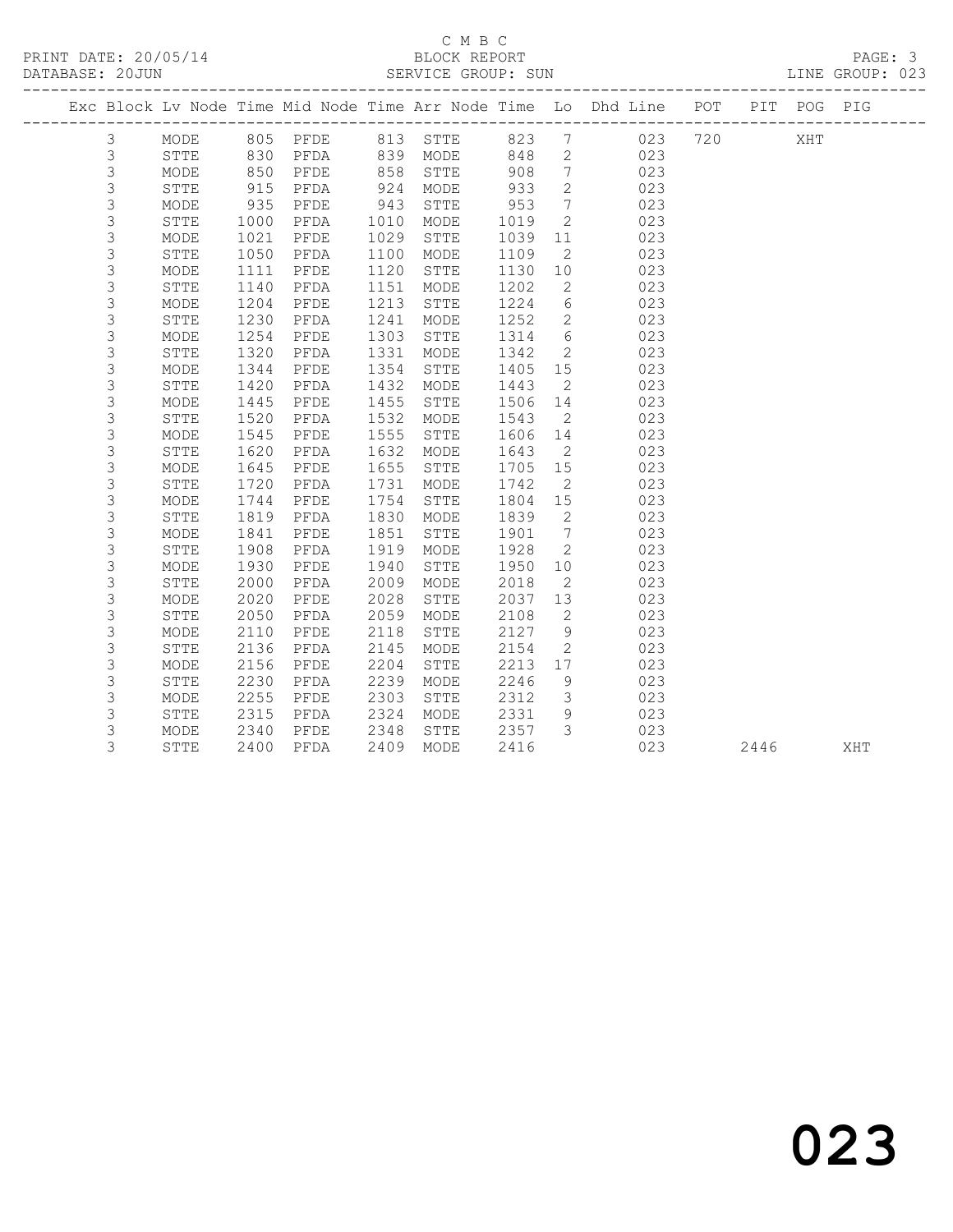# C M B C<br>BLOCK REPORT

LINE GROUP: 023

|  |                |                   |      |                   |      |              |         |                 | Exc Block Lv Node Time Mid Node Time Arr Node Time Lo Dhd Line POT |     |      | PIT POG PIG |     |
|--|----------------|-------------------|------|-------------------|------|--------------|---------|-----------------|--------------------------------------------------------------------|-----|------|-------------|-----|
|  | $\overline{4}$ | STTE              |      | 940 PFDA 949 MODE |      |              | 958 2   |                 | 023                                                                | 905 |      | XHT         |     |
|  | $\overline{4}$ | MODE              | 1000 | PFDE              |      | 1008 STTE    | 1018 12 |                 | 023                                                                |     |      |             |     |
|  | $\sqrt{4}$     | ${\tt STTE}$      | 1030 | PFDA              |      | 1040 MODE    | 1049    | $\overline{2}$  | 023                                                                |     |      |             |     |
|  | $\overline{4}$ | MODE              | 1051 | PFDE              | 1059 | STTE         | 1109    | 11              | 023                                                                |     |      |             |     |
|  | $\sqrt{4}$     | <b>STTE</b>       | 1120 | PFDA              | 1131 | MODE         | 1142    | 2               | 023                                                                |     |      |             |     |
|  | $\sqrt{4}$     | MODE              | 1144 | PFDE              | 1153 | STTE         | 1204    | 6               | 023                                                                |     |      |             |     |
|  | $\sqrt{4}$     | STTE              | 1210 | PFDA              | 1221 | MODE         | 1232    | $\mathbf{2}$    | 023                                                                |     |      |             |     |
|  | 4              | MODE              | 1234 | PFDE              | 1243 | STTE         | 1254    | $6\overline{6}$ | 023                                                                |     |      |             |     |
|  | $\sqrt{4}$     | STTE              | 1300 | PFDA              | 1311 | MODE         | 1322    | $\mathbf{2}$    | 023                                                                |     |      |             |     |
|  | 4              | MODE              | 1324 | PFDE              | 1333 | STTE         | 1344    | $6\overline{6}$ | 023                                                                |     |      |             |     |
|  | $\sqrt{4}$     | ${\tt STTE}$      | 1350 | PFDA              | 1401 | MODE         | 1412    | 2               | 023                                                                |     |      |             |     |
|  | $\sqrt{4}$     | MODE              | 1414 | PFDE              | 1424 | STTE         | 1435    | 15              | 023                                                                |     |      |             |     |
|  | 4              | STTE              | 1450 | PFDA              | 1502 | MODE         | 1513    | 2               | 023                                                                |     |      |             |     |
|  | 4              | MODE              | 1515 | PFDE              | 1525 | STTE         | 1536    | 14              | 023                                                                |     |      |             |     |
|  | $\sqrt{4}$     | STTE              | 1550 | PFDA              | 1602 | MODE         | 1613    | 2               | 023                                                                |     |      |             |     |
|  | $\overline{4}$ | MODE              | 1615 | PFDE              | 1625 | STTE         | 1636    | 14              | 023                                                                |     |      |             |     |
|  | 4              | STTE              | 1650 | PFDA              | 1702 | MODE         | 1713    | $\overline{2}$  | 023                                                                |     |      |             |     |
|  | 4              | MODE              | 1715 | PFDE              | 1725 | STTE         | 1735    | 15              | 023                                                                |     |      |             |     |
|  | 4              | STTE              | 1750 | PFDA              | 1801 | MODE         | 1810    | 2               | 023                                                                |     |      |             |     |
|  | $\sqrt{4}$     | MODE              | 1812 | PFDE              | 1822 | STTE         | 1832    | $7\phantom{.0}$ | 023                                                                |     |      |             |     |
|  | 4              | <b>STTE</b>       | 1839 | PFDA              | 1850 | MODE         | 1859    | 2               | 023                                                                |     |      |             |     |
|  | $\sqrt{4}$     | MODE              | 1901 | PFDE              | 1911 | STTE         | 1921    | $7\overline{ }$ | 023                                                                |     |      |             |     |
|  | $\sqrt{4}$     | STTE              | 1928 | PFDA              | 1939 | MODE         | 1948    | 2               | 023                                                                |     |      |             |     |
|  | 4              | MODE              | 1950 | PFDE              | 2000 | STTE         | 2010    | 10              | 023                                                                |     |      |             |     |
|  | 4              | STTE              | 2020 | PFDA              | 2029 | MODE         | 2038    | 2               | 023                                                                |     |      |             |     |
|  | 4              | MODE              | 2040 | PFDE              | 2048 | <b>STTE</b>  | 2057    |                 | 023                                                                |     | 2127 |             | XHT |
|  |                |                   |      |                   |      |              |         |                 |                                                                    |     |      |             |     |
|  | 5              | STTE              | 1010 | PFDA              | 1020 | MODE         | 1029    | $\mathbf{2}$    | 023                                                                | 935 |      | XHT         |     |
|  | 5              | MODE              | 1031 | PFDE              | 1039 | STTE         | 1049    | 11              | 023                                                                |     |      |             |     |
|  | $\mathsf S$    | STTE              | 1100 | PFDA              | 1111 | MODE         | 1122    | 2               | 023                                                                |     |      |             |     |
|  | 5              | MODE              | 1124 | PFDE              | 1133 | STTE         | 1144    | 6               | 023                                                                |     |      |             |     |
|  | 5              | STTE              | 1150 | PFDA              | 1201 | MODE         | 1212    | $\overline{2}$  | 023                                                                |     |      |             |     |
|  | 5              | MODE              | 1214 | PFDE              | 1223 | ${\tt STTE}$ | 1234    | 6               | 023                                                                |     |      |             |     |
|  | 5              | STTE              | 1240 | PFDA              | 1251 | MODE         | 1302    | 2               | 023                                                                |     |      |             |     |
|  | 5              | MODE              | 1304 | PFDE              | 1313 | STTE         | 1324    | 6               | 023                                                                |     |      |             |     |
|  | 5              | STTE              | 1330 | PFDA              | 1341 | MODE         | 1352    | 2               | 023                                                                |     |      |             |     |
|  | 5              | MODE              | 1354 | PFDE              | 1404 | STTE         | 1415    | 15              | 023                                                                |     |      |             |     |
|  | 5              | <b>STTE</b>       | 1430 | PFDA              | 1442 | MODE         | 1453    | 2               | 023                                                                |     |      |             |     |
|  | $\mathsf S$    | MODE              | 1455 | PFDE              | 1505 | STTE         | 1516    | 14              | 023                                                                |     |      |             |     |
|  | 5              | STTE              | 1530 | PFDA              | 1542 | MODE         | 1553    | $\overline{2}$  | 023                                                                |     |      |             |     |
|  | 5              | MODE              | 1555 | PFDE              | 1605 | STTE         | 1616    | 14              | 023                                                                |     |      |             |     |
|  | 5              | ${\tt STTE}$      | 1630 | PFDA              | 1642 | MODE         | 1653    | $\overline{2}$  | 023                                                                |     |      |             |     |
|  | 5              | $\texttt{MODE}{}$ | 1655 | PFDE              | 1705 | STTE         | 1715    | 13              | 023                                                                |     |      |             |     |
|  | 5              | STTE              | 1728 | PFDA              | 1739 | MODE         | 1750    | $\overline{2}$  | 023                                                                |     |      |             |     |
|  | 5              | MODE              | 1752 | PFDE              | 1802 | STTE         | 1812    |                 | 023                                                                |     | 1847 |             | XHT |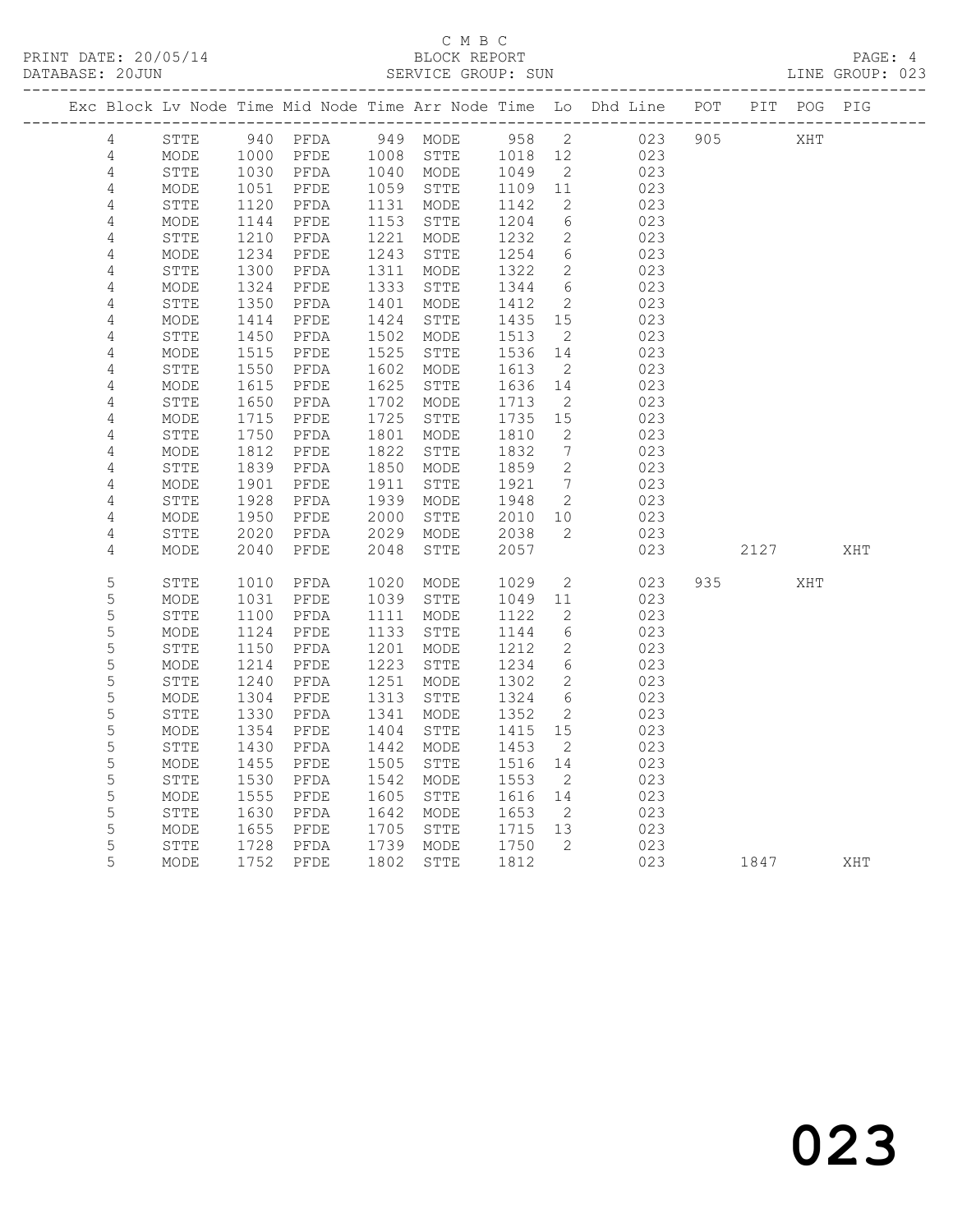### C M B C<br>BLOCK REPORT SERVICE GROUP: SUN

|   |             |      |      |      |             |      |                       | Exc Block Lv Node Time Mid Node Time Arr Node Time Lo Dhd Line | POT      | PIT  | POG PIG |     |
|---|-------------|------|------|------|-------------|------|-----------------------|----------------------------------------------------------------|----------|------|---------|-----|
| 6 | STTE        | 1400 | PFDA | 1411 | MODE        | 1422 | $\overline{2}$        |                                                                | 023 1325 |      | XHT     |     |
| 6 | MODE        | 1424 | PFDE | 1434 | <b>STTE</b> | 1445 | 15                    | 023                                                            |          |      |         |     |
| 6 | STTE        | 1500 | PFDA | 1512 | MODE        | 1523 | 2                     | 023                                                            |          |      |         |     |
| 6 | MODE        | 1525 | PFDE | 1535 | STTE        | 1546 | 14                    | 023                                                            |          |      |         |     |
| 6 | STTE        | 1600 | PFDA | 1612 | MODE        | 1623 | 2                     | 023                                                            |          |      |         |     |
| 6 | MODE        | 1625 | PFDE | 1635 | STTE        | 1646 | 14                    | 023                                                            |          |      |         |     |
| 6 | STTE        | 1700 | PFDA | 1711 | MODE        | 1722 | 2                     | 023                                                            |          |      |         |     |
| 6 | MODE        | 1724 | PFDE | 1734 | STTE        | 1744 | 15                    | 023                                                            |          |      |         |     |
| 6 | STTE        | 1759 | PFDA | 1810 | MODE        | 1819 | $\mathbf{2}^{\prime}$ | 023                                                            |          |      |         |     |
| 6 | MODE        | 1821 | PFDE | 1831 | STTE        | 1841 | 7                     | 023                                                            |          |      |         |     |
| 6 | STTE        | 1848 | PFDA | 1859 | MODE        | 1908 | $\overline{2}$        | 023                                                            |          |      |         |     |
| 6 | MODE        | 1910 | PFDE | 1920 | STTE        | 1930 | 8                     | 023                                                            |          |      |         |     |
| 6 | STTE        | 1938 | PFDA | 1949 | MODE        | 1958 | 2                     | 023                                                            |          |      |         |     |
| 6 | MODE        | 2000 | PFDE | 2008 | STTE        | 2017 | 13                    | 023                                                            |          |      |         |     |
| 6 | <b>STTE</b> | 2030 | PFDA | 2039 | MODE        | 2048 | $\mathbf{2}^{\prime}$ | 023                                                            |          |      |         |     |
| 6 | MODE        | 2050 | PFDE | 2058 | STTE        | 2107 | 5                     | 023                                                            |          |      |         |     |
| 6 | STTE        | 2112 | PFDA | 2121 | MODE        | 2130 | 2                     | 023                                                            |          |      |         |     |
| 6 | MODE        | 2132 | PFDE | 2140 | STTE        | 2149 | 11                    | 023                                                            |          |      |         |     |
| 6 | STTE        | 2200 | PFDA | 2209 | MODE        | 2218 | 7                     | 023                                                            |          |      |         |     |
| 6 | MODE        | 2225 | PFDE | 2233 | STTE        | 2242 | 3                     | 023                                                            |          |      |         |     |
| 6 | STTE        | 2245 | PFDA | 2254 | MODE        | 2301 | 9                     | 023                                                            |          |      |         |     |
| 6 | MODE        | 2310 | PFDE | 2318 | STTE        | 2327 | 3                     | 023                                                            |          |      |         |     |
| 6 | STTE        | 2330 | PFDA | 2339 | MODE        | 2346 | 9                     | 023                                                            |          |      |         |     |
| 6 | MODE        | 2355 | PFDE | 2403 | STTE        | 2412 |                       | 023                                                            |          | 2442 |         | XHT |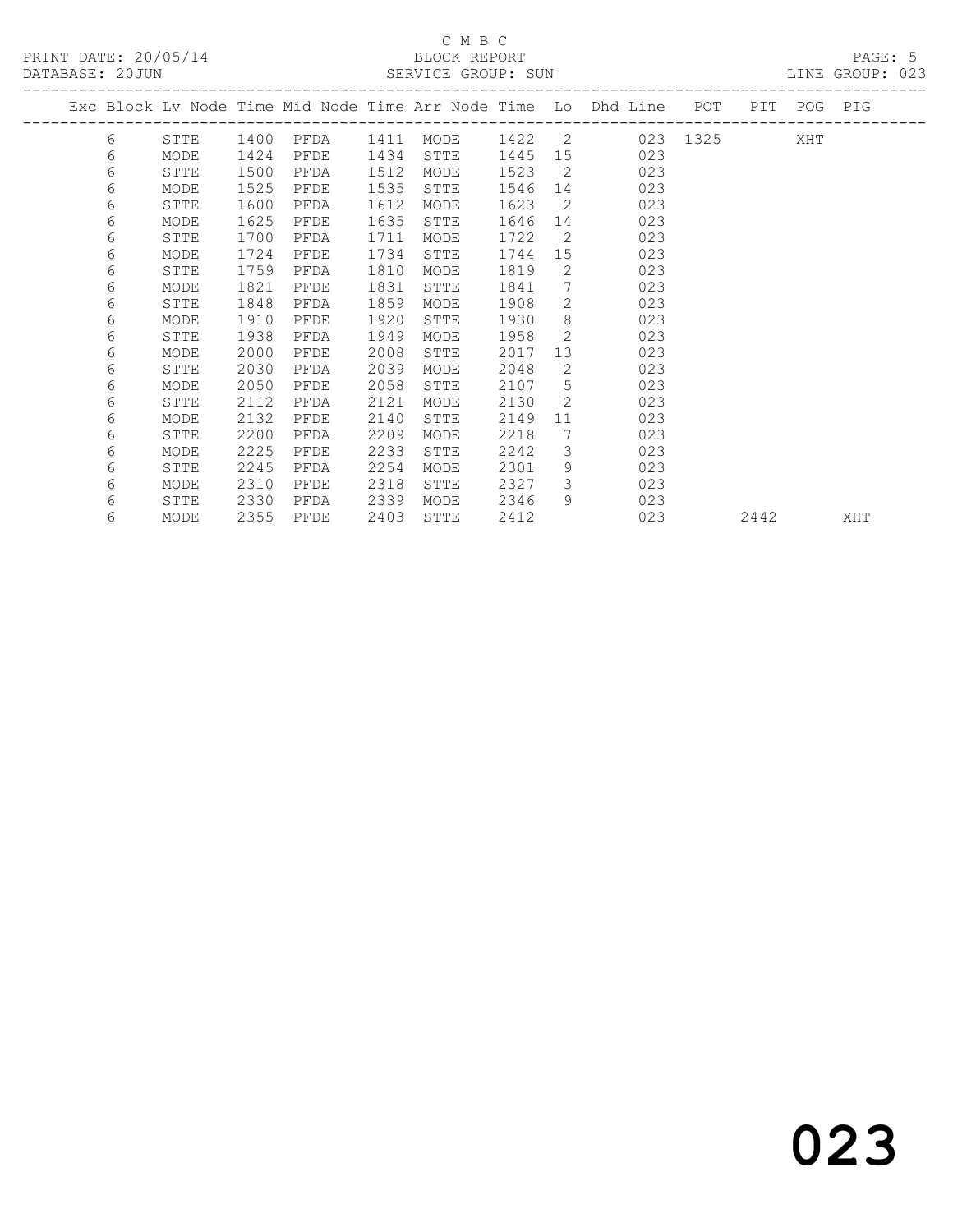|          |               |                   |  | C M B C                  |              |                | PRINT DATE: 20/05/14<br>DATABASE: 20JUN<br>DATABASE: 20JUN<br>SERVICE GROUP: SUN                                                                  |  | PAGE: 6<br>LINE GROUP: 901 |
|----------|---------------|-------------------|--|--------------------------|--------------|----------------|---------------------------------------------------------------------------------------------------------------------------------------------------|--|----------------------------|
|          |               |                   |  |                          |              |                |                                                                                                                                                   |  |                            |
|          |               |                   |  |                          |              |                | Exc Block Lv Node Time Mid Node Time Arr Node Time Lo Dhd Line POT PIT POG PIG                                                                    |  |                            |
|          |               |                   |  |                          |              |                | MAHA 842 0 131 755 XHT<br>CAGR 851 0 132<br>11 KTLP 830<br>11 MAHA 842 CAGR 851 0 132<br>11 CAGR 851 MAHA 900 0 132<br>11 CAGR 851 MAHA 900 0 132 |  |                            |
|          |               |                   |  |                          |              |                |                                                                                                                                                   |  |                            |
|          |               |                   |  |                          |              |                |                                                                                                                                                   |  |                            |
|          | MAHA          | 900<br>930<br>942 |  |                          |              |                | XTLP 912 18<br>XTLP 912 18 131<br>MAHA 942 0 131<br>CAGR 951 0 132<br>MAHA 1000 0 132                                                             |  |                            |
| 11       | KTLP          |                   |  |                          |              |                |                                                                                                                                                   |  |                            |
| 11       | MAHA          |                   |  |                          |              |                |                                                                                                                                                   |  |                            |
| 11       | CAGR          | 951               |  |                          |              |                |                                                                                                                                                   |  |                            |
| 11       | MAHA          | 1000              |  |                          |              |                | KTLP 1012 18 131                                                                                                                                  |  |                            |
| 11       | KTLP          | 1030              |  |                          |              |                | MAHA 1042 0 131<br>CAGR 1052 0 132                                                                                                                |  |                            |
| 11<br>11 | MAHA          | 1042              |  |                          |              |                | MAHA 1101 0 132                                                                                                                                   |  |                            |
| 11       | CAGR<br>MAHA  | 1052<br>1101      |  |                          |              |                |                                                                                                                                                   |  |                            |
| 11       | KTLP          | 1130              |  |                          |              |                | KTLP 1113 17 131                                                                                                                                  |  |                            |
| 11       | MAHA          | 1142              |  |                          |              |                | MAHA 1142 0 131<br>CAGR 1153 0 132                                                                                                                |  |                            |
| 11       | CAGR          | 1153              |  |                          |              |                | MAHA 1202 0 132                                                                                                                                   |  |                            |
| 11       | MAHA          | 1202              |  |                          |              |                | KTLP 1214 16 131                                                                                                                                  |  |                            |
| 11       | KTLP          | 1230              |  |                          |              |                |                                                                                                                                                   |  |                            |
| 11       | MAHA          | 1242              |  |                          |              |                | MAHA 1242 0 131<br>CAGR 1254 0 132                                                                                                                |  |                            |
| 11       | CAGR          | 1254              |  |                          |              |                | MAHA 1303 0 132                                                                                                                                   |  |                            |
| 11       | MAHA          | 1303              |  |                          |              |                | KTLP 1316 14 131                                                                                                                                  |  |                            |
| 11       | KTLP          | 1330              |  |                          |              |                | MAHA 1342 0 131<br>CAGR 1353 0 132                                                                                                                |  |                            |
| 11       | MAHA          | 1342              |  |                          |              |                |                                                                                                                                                   |  |                            |
| 11       | CAGR          | 1353              |  |                          |              |                | MAHA 1402 0 132                                                                                                                                   |  |                            |
| 11       | MAHA          | 1402              |  |                          |              |                | KTLP 1415 15 131                                                                                                                                  |  |                            |
| 11       | KTLP          | 1430              |  | MAHA 1442                |              |                | $\begin{matrix} 0 & 131 \\ 2 & 132 \end{matrix}$                                                                                                  |  |                            |
| 11       | MAHA          | 1442              |  | CAGR 1453 0<br>MAHA 1502 |              |                | 132<br>$\overline{0}$ $\overline{132}$                                                                                                            |  |                            |
| 11       | CAGR          | 1453              |  |                          |              |                |                                                                                                                                                   |  |                            |
| 11       | MAHA          | 1502              |  |                          |              |                | KTLP 1515 15 131                                                                                                                                  |  |                            |
| 11<br>11 | KTLP<br>MAHA  | 1530              |  | CAGR 1553 0              |              |                | MAHA 1542 0 131<br>132                                                                                                                            |  |                            |
| 11       | CAGR          | 1542<br>1553      |  |                          |              |                | MAHA 1602 0 132                                                                                                                                   |  |                            |
| 11       | MAHA          | 1602              |  |                          |              |                | KTLP 1615 15 131                                                                                                                                  |  |                            |
| 11       | KTLP          | 1630              |  | MAHA                     | 1642         | $\overline{0}$ | 131                                                                                                                                               |  |                            |
|          | 11 MAHA 1642  |                   |  | CAGR 1653 0              |              |                | 132                                                                                                                                               |  |                            |
| 11       | CAGR          | 1653              |  | MAHA                     | 1702         | $\circ$        | 132                                                                                                                                               |  |                            |
| 11       | MAHA          | 1702              |  | KTLP                     | 1715         | 15             | 131                                                                                                                                               |  |                            |
| 11       | KTLP          | 1730              |  | MAHA                     | 1742         | $\circ$        | 131                                                                                                                                               |  |                            |
| 11       | MAHA          | 1742              |  | CAGR                     | 1752         | 0              | 132                                                                                                                                               |  |                            |
| 11       | CAGR          | 1752              |  | MAHA                     | 1801         | 0              | 132                                                                                                                                               |  |                            |
| $11$     | MAHA          | 1801              |  | KTLP                     | 1813         | 17             | 131                                                                                                                                               |  |                            |
| 11       | KTLP          | 1830              |  | MAHA                     | 1840         | 0              | 131                                                                                                                                               |  |                            |
| $11$     | MAHA          | 1840              |  | CAGR                     | 1849         | 0              | 132                                                                                                                                               |  |                            |
| 11       | CAGR          | 1849              |  | MAHA                     | 1858         | 0              | 132                                                                                                                                               |  |                            |
| $11$     | MAHA          | 1858              |  | KTLP                     | 1910         | 20             | 131                                                                                                                                               |  |                            |
| 11       | KTLP          | 1930              |  | MAHA                     | 1940         | $\circ$        | 131                                                                                                                                               |  |                            |
| $11$     | MAHA          | 1940              |  | CAGR                     | 1949         | 0              | 132                                                                                                                                               |  |                            |
| 11       | CAGR          | 1949              |  | MAHA                     | 1958         | 0              | 132                                                                                                                                               |  |                            |
| $11$     | MAHA          | 1958              |  | KTLP                     | 2010         | 20             | 131                                                                                                                                               |  |                            |
| 11       | $\verb KTLP $ | 2030              |  | MAHA                     | 2040         | 0              | 131                                                                                                                                               |  |                            |
| $11$     | MAHA          | 2040              |  | CAGR                     | 2049         | 0              | 132                                                                                                                                               |  |                            |
| 11       | CAGR          | 2049              |  | MAHA                     | 2056         | 0              | 132                                                                                                                                               |  |                            |
| 11       | MAHA          | 2056              |  | KTLP                     | 2107         | 23             | 131                                                                                                                                               |  |                            |
| 11<br>11 | KTLP          | 2130              |  | MAHA                     | 2140<br>2149 | 0              | 131<br>132                                                                                                                                        |  |                            |
|          | MAHA          | 2140              |  | CAGR                     |              | 0              |                                                                                                                                                   |  |                            |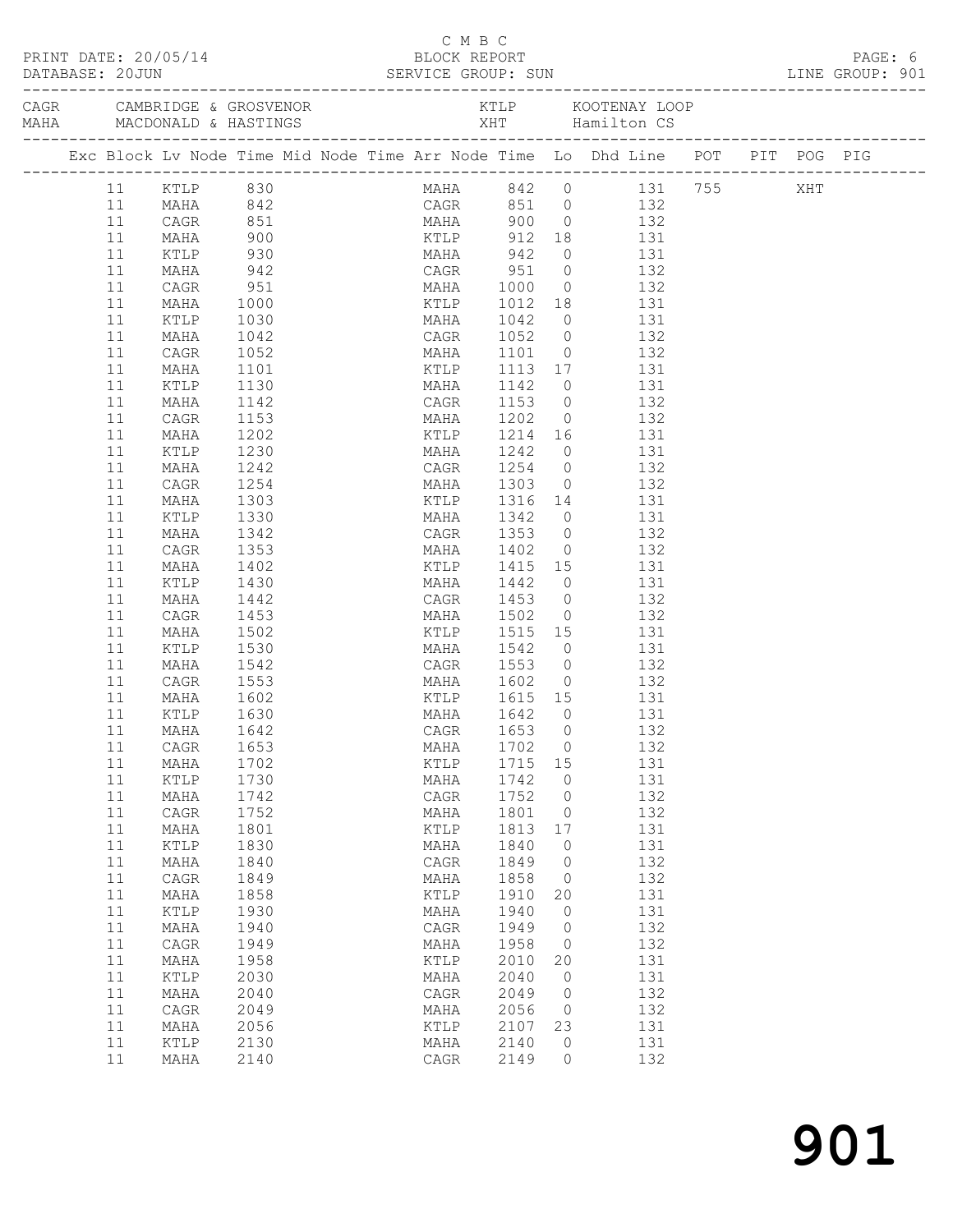| PRINT DATE: 20/05/14<br>DATABASE: 20JUN |              |              |  | C M B C<br>BLOCK REPORT<br>SERVICE GROUP: SUN |                |                                                                                |      | PAGE: 7<br>LINE GROUP: 901 |  |
|-----------------------------------------|--------------|--------------|--|-----------------------------------------------|----------------|--------------------------------------------------------------------------------|------|----------------------------|--|
|                                         |              |              |  |                                               |                | Exc Block Ly Node Time Mid Node Time Arr Node Time Lo Dhd Line POT PIT POG PIG |      |                            |  |
|                                         | CAGR<br>MAHA | 2149<br>2156 |  | MAHA<br>KTI.P                                 | 2156 0<br>2206 | 132<br>131                                                                     | 2236 | <b>XHT</b>                 |  |

# 901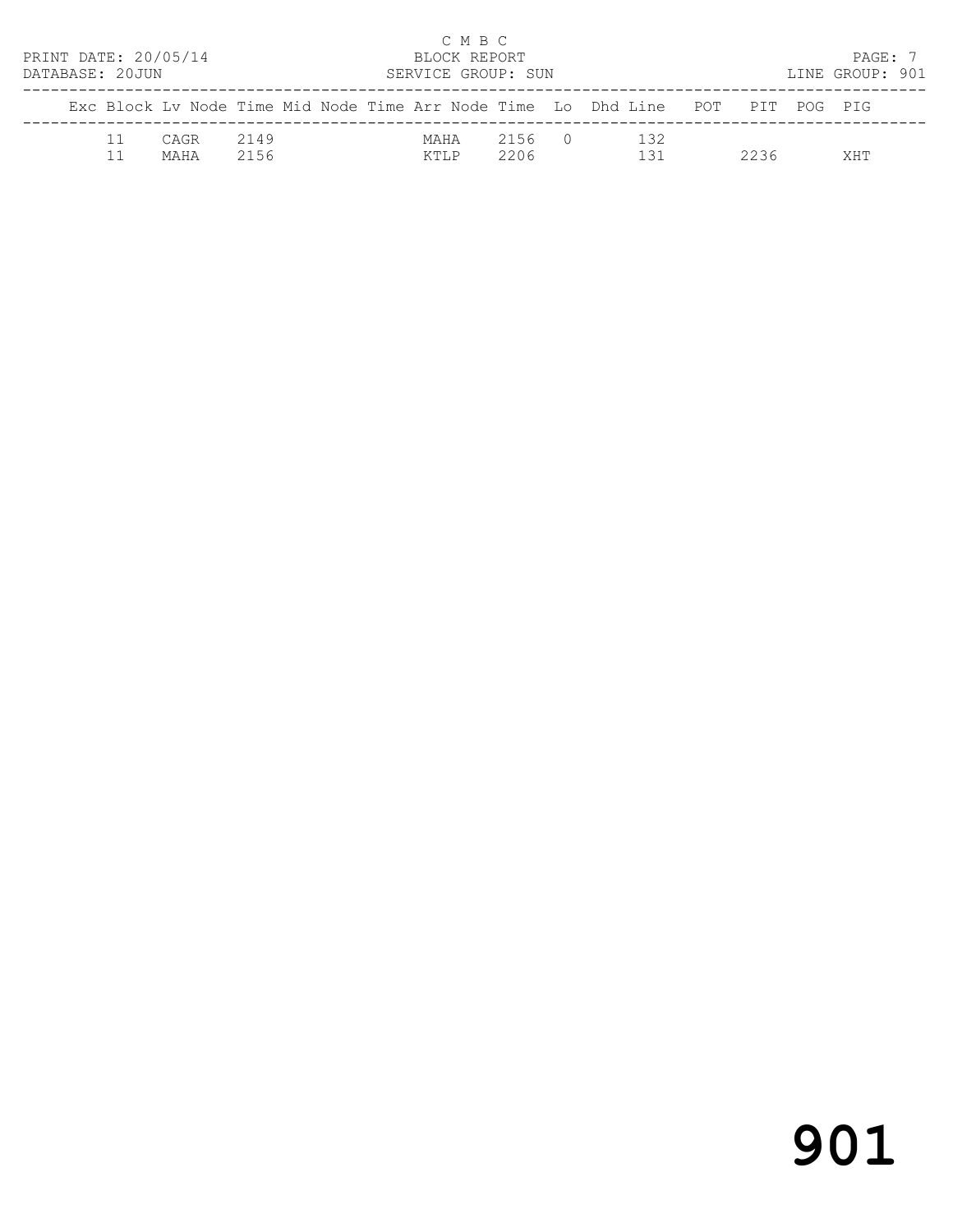|     | DATABASE: 20JUN | PRINT DATE: 20/05/14 |              | C M B C<br>BLOCK REPORT             |      |                                    |                                           |  |      | PAGE: 8<br>LINE GROUP: 903 |
|-----|-----------------|----------------------|--------------|-------------------------------------|------|------------------------------------|-------------------------------------------|--|------|----------------------------|
| XHT |                 | Hamilton CS          |              |                                     |      |                                    | NWST NEW WESTMINSTER STN                  |  |      |                            |
|     |                 |                      |              |                                     |      |                                    |                                           |  |      |                            |
|     | 21              | NWST                 | 910          |                                     |      |                                    | 8S7A 932 8 105 856 XHT                    |  |      |                            |
|     | 21              | 8S7A 940             |              |                                     |      |                                    | NWST 1000 10 105                          |  |      |                            |
|     | 21              | NWST                 | 1010         | 8S7A 1033<br>NWST 1102<br>8S7A 1133 |      |                                    | 7 105                                     |  |      |                            |
|     | 21              | 8S7A                 | 1040         |                                     |      |                                    | 8 105<br>7 105                            |  |      |                            |
|     | 21              | NWST                 | 1110         |                                     |      |                                    |                                           |  |      |                            |
|     | 21              | 8S7A                 | 1140         | NWST                                | 1200 |                                    | $\begin{array}{c}\n10 \\ 10\n\end{array}$ |  |      |                            |
|     | 21              | NWST                 | 1210         | 8S7A 1233                           |      | $\overline{7}$                     | 105                                       |  |      |                            |
|     | 21              | 8S7A                 | 1240         | NWST 1300                           |      |                                    | 10<br>105                                 |  |      |                            |
|     | 21              | NWST                 | 1310         | 8S7A                                | 1333 | $\overline{7}$                     | 105                                       |  |      |                            |
|     | 21              | 8S7A                 | 1340         | NWST                                | 1401 |                                    | 9 105                                     |  |      |                            |
|     | 21              | NWST                 | 1410         | 8S7A                                | 1433 |                                    | $7\overline{ }$<br>105                    |  |      |                            |
|     | 21<br>21        | 8S7A                 | 1440         | NWST<br>8S7A 1533                   | 1501 | 9<br>$7\overline{ }$               | 105<br>$\frac{1}{105}$                    |  |      |                            |
|     | 21              | NWST                 | 1510<br>1540 | NWST 1601                           |      | 9                                  | 105                                       |  |      |                            |
|     | 21              | 8S7A                 | 1610         | 8S7A 1634                           |      |                                    | 6 105                                     |  |      |                            |
|     | 21              | NWST<br>8S7A         | 1640         | NWST 1704                           |      |                                    | $6\overline{6}$<br>105                    |  |      |                            |
|     | 21              | NWST                 | 1710         | 8S7A                                | 1734 |                                    | $6\overline{6}$<br>105                    |  |      |                            |
|     | 21              | 8S7A                 | 1740         | NWST                                | 1803 |                                    | 105                                       |  |      |                            |
|     | 21              | NWST                 | 1810         | 8S7A                                | 1834 |                                    | $7\overline{ }$                           |  |      |                            |
|     | 21              | 8S7A                 | 1840         | NWST                                | 1902 | 8                                  | $6\overline{6}$<br>105<br>105             |  |      |                            |
|     | 21              | NWST                 | 1910         | 8S7A                                | 1933 | $7\overline{ }$                    | 105                                       |  |      |                            |
|     | 21              | 8S7A                 | 1940         | NWST                                | 2002 | 8                                  | 105                                       |  |      |                            |
|     | 21              | NWST                 | 2010         | 8S7A                                | 2033 |                                    | 7 105                                     |  |      |                            |
|     | 21              | 8S7A                 | 2040         | NWST 2102                           |      | 8                                  | 105                                       |  |      |                            |
|     | 21              | NWST                 | 2110         | 8S7A                                | 2133 | $7\overline{ }$                    | 105                                       |  |      |                            |
|     | 21              | 8S7A                 | 2140         | NWST                                | 2202 |                                    | 8 <sup>1</sup><br>105                     |  |      |                            |
|     | 21              | NWST                 | 2210         |                                     |      | $\begin{array}{c}\n7\n\end{array}$ | 105                                       |  |      |                            |
|     | 21              | 8S7A                 | 2240         | 8S7A 2233<br>NWST 2302              |      | 8 <sup>8</sup>                     | 105                                       |  |      |                            |
|     | 21              | NWST                 | 2310         | 8S7A 2333                           |      | $7\phantom{0}$                     | 105                                       |  |      |                            |
|     | 21              | 8S7A                 | 2340         | NWST                                | 2402 |                                    | 105                                       |  | 2414 | XHT                        |
|     |                 |                      |              |                                     |      |                                    |                                           |  |      |                            |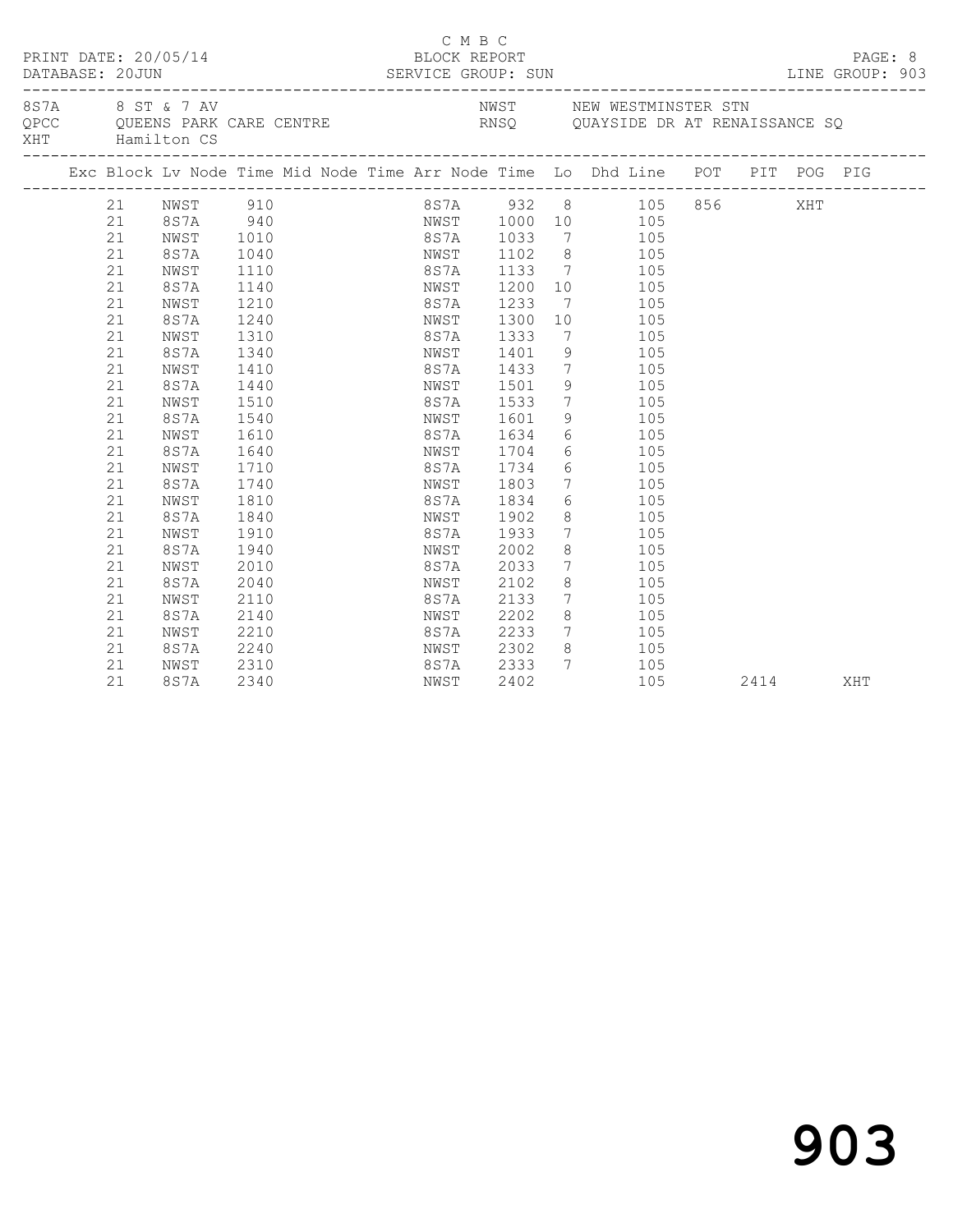#### C M B C<br>BLOCK REPORT SERVICE GROUP: SUN

|    | Exc Block Lv Node Time Mid Node Time Arr Node Time Lo Dhd Line POT PIT POG PIG |      |  |      |             |                              |     |     |      |     |     |
|----|--------------------------------------------------------------------------------|------|--|------|-------------|------------------------------|-----|-----|------|-----|-----|
| 22 | NWST                                                                           | 940  |  |      | 8S7A 1002 8 |                              | 105 | 926 |      | XHT |     |
| 22 | 8 S 7 A                                                                        | 1010 |  | NWST | 1031 9      |                              | 105 |     |      |     |     |
| 22 | NWST                                                                           | 1040 |  | 8S7A | 1103        | $\overline{7}$               | 105 |     |      |     |     |
| 22 | 8S7A                                                                           | 1110 |  | NWST | 1130        | 10                           | 105 |     |      |     |     |
| 22 | NWST                                                                           | 1140 |  | 8S7A | 1203        | $7\phantom{.0}\phantom{.0}7$ | 105 |     |      |     |     |
| 22 | 8S7A                                                                           | 1210 |  | NWST | 1230        | 10                           | 105 |     |      |     |     |
| 22 | NWST                                                                           | 1240 |  | 8S7A | 1303        | $\overline{7}$               | 105 |     |      |     |     |
| 22 | 8S7A                                                                           | 1310 |  | NWST | 1330        | 10                           | 105 |     |      |     |     |
| 22 | NWST                                                                           | 1340 |  | 8S7A | 1403        | 7                            | 105 |     |      |     |     |
| 22 | 8S7A                                                                           | 1410 |  | NWST | 1431        | 9                            | 105 |     |      |     |     |
| 22 | NWST                                                                           | 1440 |  | 8S7A | 1503        | $7\phantom{.0}$              | 105 |     |      |     |     |
| 22 | 8S7A                                                                           | 1510 |  | NWST | 1531        | $\mathcal{G}$                | 105 |     |      |     |     |
| 22 | NWST                                                                           | 1540 |  | 8S7A | 1604        | 6                            | 105 |     |      |     |     |
| 22 | 8S7A                                                                           | 1610 |  | NWST | 1632        | 8                            | 105 |     |      |     |     |
| 22 | NWST                                                                           | 1640 |  | 8S7A | 1704        | 6                            | 105 |     |      |     |     |
| 22 | 8S7A                                                                           | 1710 |  | NWST | 1734        | 6                            | 105 |     |      |     |     |
| 22 | NWST                                                                           | 1740 |  | 8S7A | 1804        | 6                            | 105 |     |      |     |     |
| 22 | 8S7A                                                                           | 1810 |  | NWST | 1833        | 7                            | 105 |     |      |     |     |
| 22 | NWST                                                                           | 1840 |  | 8S7A | 1903        | 7                            | 105 |     |      |     |     |
| 22 | 8S7A                                                                           | 1910 |  | NWST | 1932        | 8                            | 105 |     |      |     |     |
| 22 | NWST                                                                           | 1940 |  | 8S7A | 2003        | $7\phantom{.0}$              | 105 |     |      |     |     |
| 22 | 8S7A                                                                           | 2010 |  | NWST | 2032        | 8                            | 105 |     |      |     |     |
| 22 | NWST                                                                           | 2040 |  | 8S7A | 2103        | 7                            | 105 |     |      |     |     |
| 22 | 8S7A                                                                           | 2110 |  | NWST | 2132        | 8                            | 105 |     |      |     |     |
| 22 | NWST                                                                           | 2140 |  | 8S7A | 2203        | 7                            | 105 |     |      |     |     |
| 22 | 8S7A                                                                           | 2210 |  | NWST | 2232        | 8                            | 105 |     |      |     |     |
| 22 | NWST                                                                           | 2240 |  | 8S7A | 2303        | $7\overline{ }$              | 105 |     |      |     |     |
| 22 | 8S7A                                                                           | 2310 |  | NWST | 2332        | 8                            | 105 |     |      |     |     |
| 22 | NWST                                                                           | 2340 |  | 8S7A | 2403        | $7\overline{ }$              | 105 |     |      |     |     |
| 22 | 8S7A                                                                           | 2410 |  | NWST | 2432        |                              | 105 |     | 2444 |     | XHT |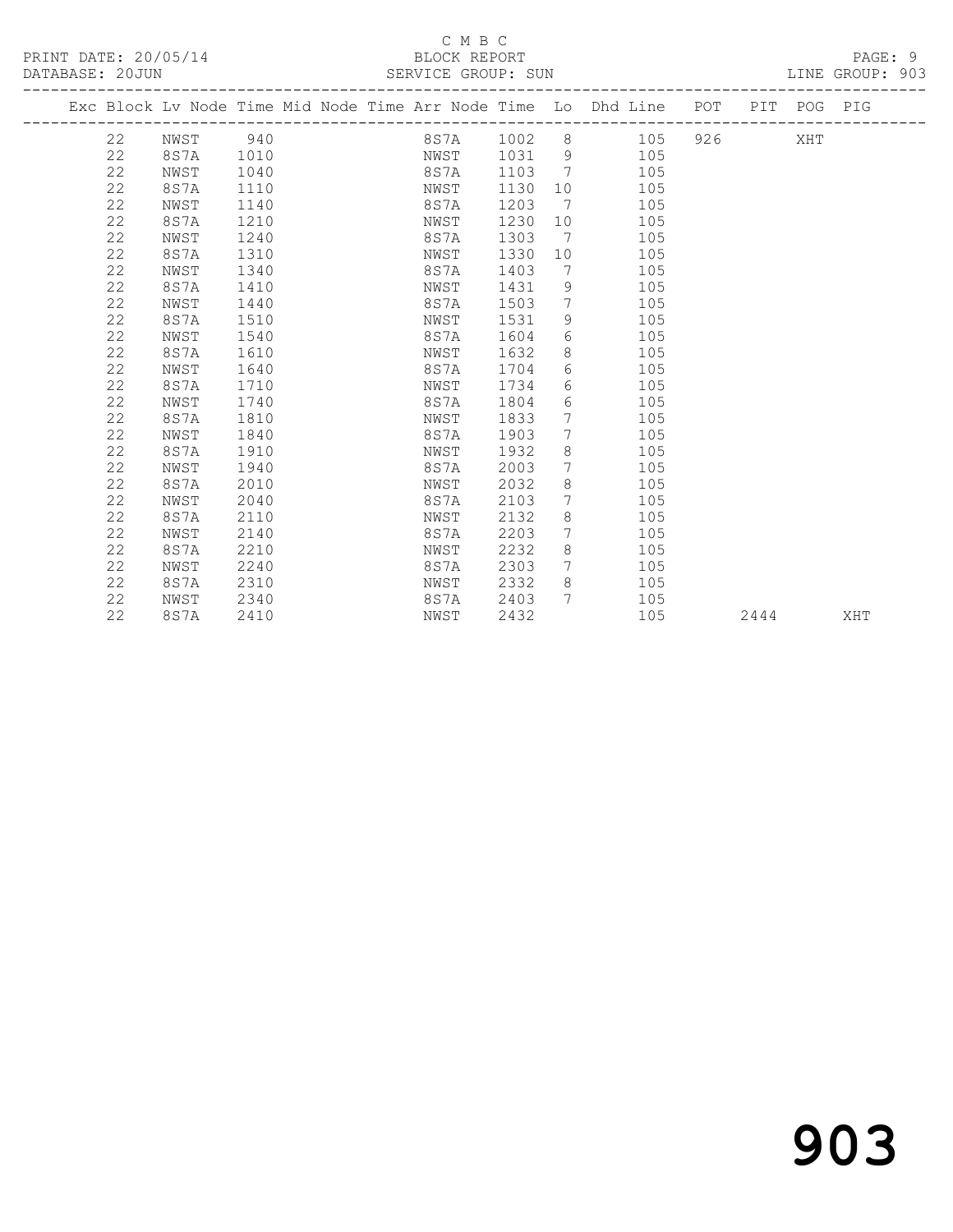## C M B C<br>BLOCK REPORT

PAGE: 10<br>LINE GROUP: 903

|    |    |      |                                                                             |                                                              |      |                      |            |                                                        | Exc Block Lv Node Time Mid Node Time Arr Node Time Lo Dhd Line POT PIT POG PIG |      |     |     |
|----|----|------|-----------------------------------------------------------------------------|--------------------------------------------------------------|------|----------------------|------------|--------------------------------------------------------|--------------------------------------------------------------------------------|------|-----|-----|
|    | 25 | NWST | 805                                                                         |                                                              |      |                      |            |                                                        | QPCC 815 0 103 751                                                             |      | XHT |     |
| 25 |    |      |                                                                             |                                                              |      |                      |            |                                                        |                                                                                |      |     |     |
| 25 |    | RNSQ |                                                                             | QPCC 815 NWST 826 RNSQ 845 0<br>RNSQ 845 NWST 850 QPCC 900 0 |      |                      |            |                                                        | 103<br>103                                                                     |      |     |     |
| 25 |    | QPCC |                                                                             | NWST                                                         |      |                      |            |                                                        | $\frac{103}{103}$                                                              |      |     |     |
| 25 |    | RNSQ | 900<br>930                                                                  | NWST                                                         |      | 911 RNSQ<br>935 QPCC | 930<br>945 | $\begin{matrix} 0 \\ 0 \end{matrix}$<br>$\overline{0}$ | 103                                                                            |      |     |     |
| 25 |    | QPCC |                                                                             | NWST                                                         |      | 956 RNSQ             | 1015       | $\overline{0}$                                         | 103                                                                            |      |     |     |
| 25 |    | RNSQ | $945$<br>$1015$                                                             | NWST                                                         |      | 1020 QPCC            | 1031       | $\overline{0}$                                         | 103                                                                            |      |     |     |
| 25 |    | QPCC |                                                                             | NWST                                                         |      | 1043 RNSQ            | 1100       | $\circ$                                                | 103                                                                            |      |     |     |
| 25 |    | RNSQ |                                                                             | NWST                                                         |      | 1105 QPCC            | 1116       | $\overline{0}$                                         | 103                                                                            |      |     |     |
| 25 |    | QPCC |                                                                             | NWST                                                         | 1128 | RNSQ                 | 1145       | $\overline{0}$                                         | 103                                                                            |      |     |     |
| 25 |    | RNSQ |                                                                             | NWST                                                         | 1150 | QPCC                 | 1201       | $\overline{0}$                                         | 103                                                                            |      |     |     |
| 25 |    | QPCC | $\begin{bmatrix} 1031 \\ 1031 \\ 110 \\ 1145 \\ 1201 \\ 1201 \end{bmatrix}$ | NWST                                                         | 1213 | RNSO                 | 1230       | $\circ$                                                | 103                                                                            |      |     |     |
| 25 |    | RNSQ |                                                                             | NWST                                                         | 1235 | QPCC                 | 1246       | $\overline{O}$                                         | 103                                                                            |      |     |     |
| 25 |    | QPCC | 1230<br>1246                                                                | NWST                                                         | 1258 | RNSQ                 | 1315       | $\overline{0}$                                         | 103                                                                            |      |     |     |
| 25 |    | RNSQ |                                                                             | NWST                                                         | 1320 | QPCC                 | 1331       | $\overline{0}$                                         | 103                                                                            |      |     |     |
| 25 |    | QPCC | 1315<br>1331                                                                | NWST                                                         | 1343 | RNSQ                 | 1400       | $\overline{0}$                                         | 103                                                                            |      |     |     |
| 25 |    | RNSQ |                                                                             | NWST                                                         |      | 1405 QPCC            | 1416       | $\overline{0}$                                         | 103                                                                            |      |     |     |
| 25 |    | QPCC | $\begin{array}{c} 1400 \\ 1416 \\ 1445 \end{array}$                         | NWST                                                         |      | 1428 RNSQ            | 1445       | $\overline{0}$                                         | 103                                                                            |      |     |     |
| 25 |    | RNSO |                                                                             | NWST                                                         |      | 1450 QPCC            | 1501       | $\overline{0}$                                         | 103                                                                            |      |     |     |
| 25 |    | QPCC |                                                                             | NWST                                                         | 1513 | RNSQ                 | 1530       | $\overline{0}$                                         | 103                                                                            |      |     |     |
| 25 |    | RNSQ | 1501<br>1530                                                                | NWST                                                         |      | 1535 QPCC            | 1546       | $\overline{0}$                                         | 103                                                                            |      |     |     |
| 25 |    | QPCC |                                                                             | NWST                                                         |      | 1558 RNSQ            | 1615       | $\overline{0}$                                         | 103                                                                            |      |     |     |
| 25 |    | RNSQ | 1546<br>1615                                                                | NWST                                                         |      | 1620 QPCC            | 1631       | $\overline{0}$                                         | 103                                                                            |      |     |     |
| 25 |    | QPCC |                                                                             | NWST                                                         | 1643 | RNSQ                 | 1700       | $\overline{0}$                                         | 103                                                                            |      |     |     |
| 25 |    | RNSQ | 1631<br>1700                                                                | NWST                                                         |      | 1705 QPCC            | 1716       | $\overline{0}$                                         | 103                                                                            |      |     |     |
| 25 |    | QPCC | $\frac{1716}{1745}$                                                         | NWST                                                         |      | 1728 RNSQ            | 1745       | $\circ$                                                | 103                                                                            |      |     |     |
| 25 |    | RNSQ |                                                                             | NWST                                                         |      | 1750 QPCC            | 1801       | $\overline{0}$                                         | 103                                                                            |      |     |     |
| 25 |    | QPCC |                                                                             | NWST                                                         | 1812 | RNSQ                 | 1828       | $\overline{0}$                                         | 103                                                                            |      |     |     |
| 25 |    | RNSQ |                                                                             | NWST                                                         | 1833 | QPCC                 | 1844       | $\overline{0}$                                         | 103                                                                            |      |     |     |
| 25 |    | QPCC | 1828<br>1844                                                                | NWST                                                         | 1855 | RNSO                 | 1915       | $\overline{0}$                                         | 103                                                                            |      |     |     |
| 25 |    | RNSQ |                                                                             | NWST                                                         | 1920 | QPCC                 | 1930       | $\overline{0}$                                         | 103                                                                            |      |     |     |
| 25 |    | QPCC | 1915<br>1930                                                                | NWST                                                         | 1941 | RNSQ                 | 2000       | $\overline{0}$                                         | 103                                                                            |      |     |     |
| 25 |    | RNSQ |                                                                             | NWST                                                         | 2005 | QPCC                 | 2015       | $\overline{0}$                                         | 103                                                                            |      |     |     |
| 25 |    | QPCC | 2000<br>2015                                                                | NWST                                                         |      | 2026 RNSQ            | 2045       | $\overline{0}$                                         | 103                                                                            |      |     |     |
| 25 |    | RNSQ | 2045                                                                        | NWST                                                         |      | 2050 QPCC            | 2100       | $\overline{0}$                                         | 103                                                                            |      |     |     |
| 25 |    | QPCC | 2100                                                                        | NWST                                                         |      | 2111 RNSQ            | 2125       | $\overline{0}$                                         | 103                                                                            |      |     |     |
| 25 |    | RNSO | 2125                                                                        | NWST                                                         |      | 2130 QPCC            | 2140       | $\overline{0}$                                         | 103                                                                            |      |     |     |
| 25 |    | QPCC |                                                                             | NWST                                                         |      | 2151 RNSQ            | 2205       | $\circ$                                                | 103                                                                            |      |     |     |
| 25 |    | RNSQ | 2140<br>2205                                                                | NWST                                                         |      | 2210 QPCC            | 2220       | $\overline{0}$                                         | 103                                                                            |      |     |     |
| 25 |    | QPCC |                                                                             | NWST                                                         |      | 2231 RNSQ            | 2245       | $\overline{0}$                                         | 103                                                                            |      |     |     |
| 25 |    | RNSQ | 2220<br>2245                                                                | NWST                                                         |      | $2250$ QPCC          | 2300       | $\overline{0}$                                         | 103                                                                            |      |     |     |
| 25 |    | QPCC |                                                                             | NWST                                                         | 2311 | RNSQ                 | 2325       | $\overline{0}$                                         | 103                                                                            |      |     |     |
| 25 |    | RNSQ | 2300<br>2325                                                                | NWST                                                         |      | 2330 QPCC            | 2340       | $\overline{0}$                                         | 103                                                                            |      |     |     |
| 25 |    | QPCC | 2340                                                                        | NWST                                                         |      | 2351 RNSQ            | 2405       | $\overline{0}$                                         | 103                                                                            |      |     |     |
| 25 |    | RNSQ | 2405                                                                        |                                                              |      | NWST                 | 2410       |                                                        | 103                                                                            | 2422 |     | XHT |
|    |    |      |                                                                             |                                                              |      |                      |            |                                                        |                                                                                |      |     |     |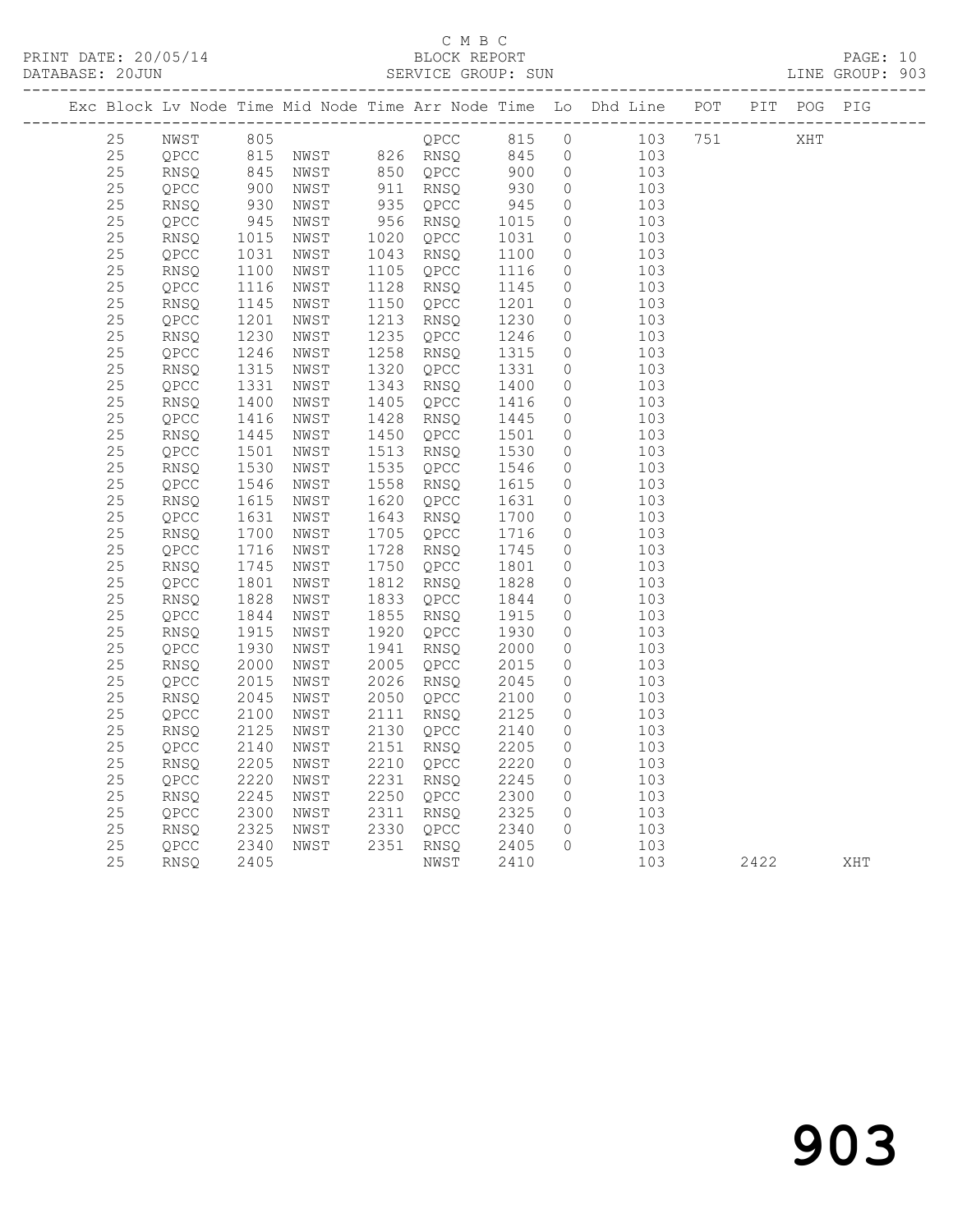# C M B C<br>BLOCK REPORT

PAGE: 11<br>LINE GROUP: 903

|  |    |             |      |      |      |      |      |          | Exc Block Lv Node Time Mid Node Time Arr Node Time Lo Dhd Line POT |     |      | PIT POG PIG |     |
|--|----|-------------|------|------|------|------|------|----------|--------------------------------------------------------------------|-----|------|-------------|-----|
|  | 26 | NWST        | 820  |      |      | QPCC | 830  | $\circ$  | 103                                                                | 806 |      | XHT         |     |
|  | 26 | QPCC        | 830  | NWST | 841  | RNSO | 900  | $\circ$  | 103                                                                |     |      |             |     |
|  | 26 | RNSQ        | 900  | NWST | 905  | QPCC | 915  | $\circ$  | 103                                                                |     |      |             |     |
|  | 26 | QPCC        | 915  | NWST | 926  | RNSQ | 945  | $\circ$  | 103                                                                |     |      |             |     |
|  | 26 | RNSQ        | 945  | NWST | 950  | OPCC | 1000 | $\circ$  | 103                                                                |     |      |             |     |
|  | 26 | QPCC        | 1000 | NWST | 1012 | RNSQ | 1030 | $\circ$  | 103                                                                |     |      |             |     |
|  | 26 | RNSQ        | 1030 | NWST | 1035 | QPCC | 1046 | $\circ$  | 103                                                                |     |      |             |     |
|  | 26 | QPCC        | 1046 | NWST | 1058 | RNSQ | 1115 | $\circ$  | 103                                                                |     |      |             |     |
|  | 26 | RNSQ        | 1115 | NWST | 1120 | QPCC | 1131 | $\circ$  | 103                                                                |     |      |             |     |
|  | 26 | QPCC        | 1131 | NWST | 1143 | RNSQ | 1200 | $\circ$  | 103                                                                |     |      |             |     |
|  | 26 | <b>RNSO</b> | 1200 | NWST | 1205 | QPCC | 1216 | $\circ$  | 103                                                                |     |      |             |     |
|  | 26 | OPCC        | 1216 | NWST | 1228 | RNSQ | 1245 | $\circ$  | 103                                                                |     |      |             |     |
|  | 26 | <b>RNSQ</b> | 1245 | NWST | 1250 | QPCC | 1301 | $\circ$  | 103                                                                |     |      |             |     |
|  | 26 | QPCC        | 1301 | NWST | 1313 | RNSQ | 1330 | $\circ$  | 103                                                                |     |      |             |     |
|  | 26 | RNSQ        | 1330 | NWST | 1335 | QPCC | 1346 | $\circ$  | 103                                                                |     |      |             |     |
|  | 26 | QPCC        | 1346 | NWST | 1358 | RNSO | 1415 | $\circ$  | 103                                                                |     |      |             |     |
|  | 26 | <b>RNSO</b> | 1415 | NWST | 1420 | QPCC | 1431 | $\circ$  | 103                                                                |     |      |             |     |
|  | 26 | QPCC        | 1431 | NWST | 1443 | RNSQ | 1500 | $\circ$  | 103                                                                |     |      |             |     |
|  | 26 | RNSQ        | 1500 | NWST | 1505 | QPCC | 1516 | $\circ$  | 103                                                                |     |      |             |     |
|  | 26 | QPCC        | 1516 | NWST | 1528 | RNSQ | 1545 | $\circ$  | 103                                                                |     |      |             |     |
|  | 26 | RNSQ        | 1545 | NWST | 1550 | QPCC | 1601 | $\circ$  | 103                                                                |     |      |             |     |
|  | 26 | QPCC        | 1601 | NWST | 1613 | RNSQ | 1630 | $\circ$  | 103                                                                |     |      |             |     |
|  | 26 | <b>RNSO</b> | 1630 | NWST | 1635 | QPCC | 1646 | $\circ$  | 103                                                                |     |      |             |     |
|  | 26 | QPCC        | 1646 | NWST | 1658 | RNSQ | 1715 | $\circ$  | 103                                                                |     |      |             |     |
|  | 26 | <b>RNSQ</b> | 1715 | NWST | 1720 | QPCC | 1731 | $\circ$  | 103                                                                |     |      |             |     |
|  | 26 | QPCC        | 1731 | NWST | 1743 | RNSQ | 1800 | $\circ$  | 103                                                                |     |      |             |     |
|  | 26 | <b>RNSO</b> | 1800 | NWST | 1805 | QPCC | 1816 | $\circ$  | 103                                                                |     |      |             |     |
|  | 26 | QPCC        | 1816 | NWST | 1827 | RNSO | 1845 | $\circ$  | 103                                                                |     |      |             |     |
|  | 26 | RNSQ        | 1845 | NWST | 1850 | QPCC | 1901 | $\circ$  | 103                                                                |     |      |             |     |
|  | 26 | QPCC        | 1901 | NWST | 1912 | RNSQ | 1930 | $\circ$  | 103                                                                |     |      |             |     |
|  | 26 | <b>RNSQ</b> | 1930 | NWST | 1935 | QPCC | 1945 | $\circ$  | 103                                                                |     |      |             |     |
|  | 26 | QPCC        | 1945 | NWST | 1956 | RNSQ | 2015 | $\circ$  | 103                                                                |     |      |             |     |
|  | 26 | RNSQ        | 2015 | NWST | 2020 | QPCC | 2030 | $\Omega$ | 103                                                                |     |      |             |     |
|  | 26 | QPCC        | 2030 |      |      | NWST | 2041 |          | 103                                                                |     | 2053 |             | XHT |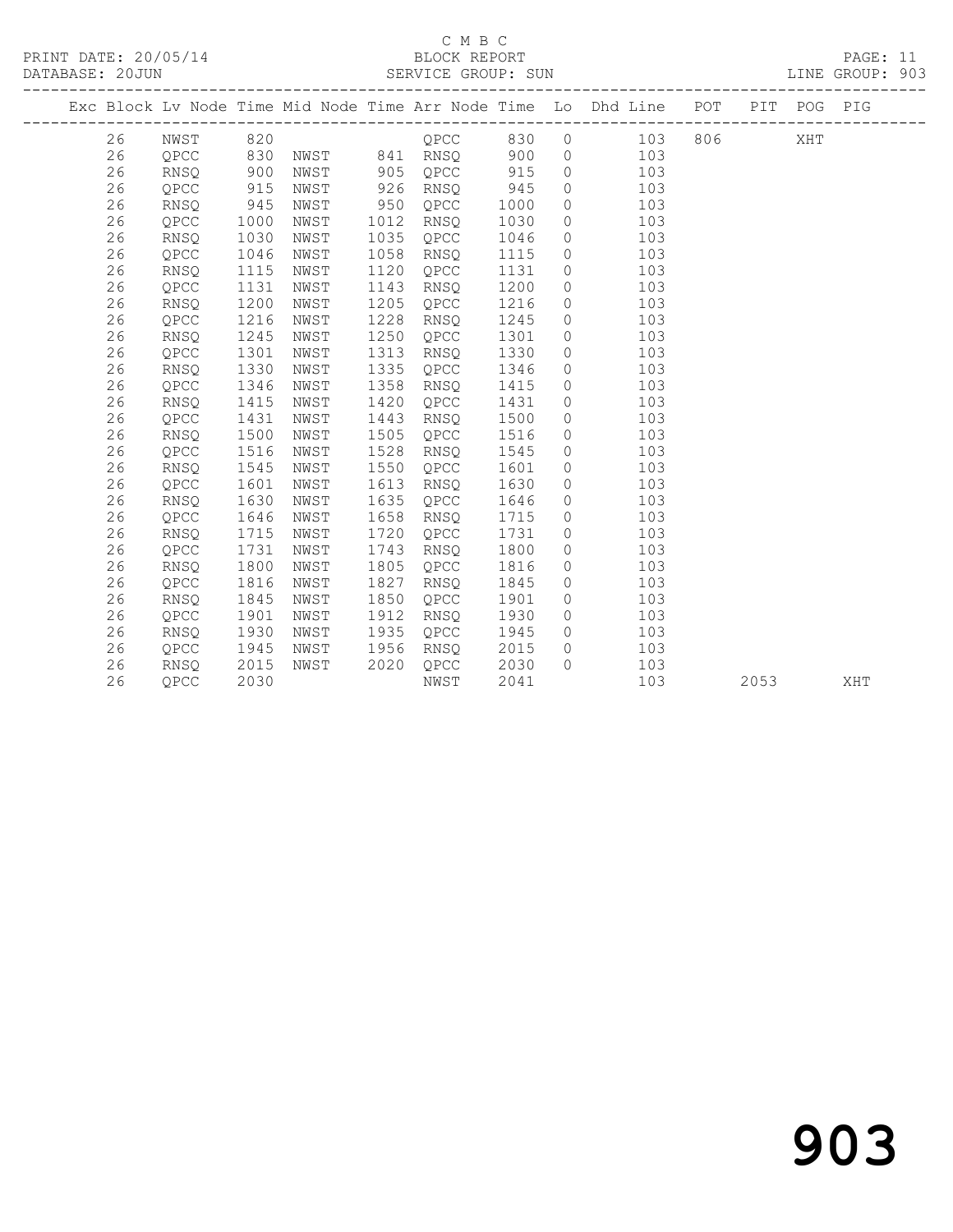## C M B C<br>BLOCK REPORT

PRINT DATE: 20/05/14 BLOCK REPORT BATABASE: 20JUN

PAGE: 12<br>LINE GROUP: 903

|          |              |               |              |                                  |                           |                    | Exc Block Lv Node Time Mid Node Time Arr Node Time Lo Dhd Line POT PIT POG PIG |      |     |     |
|----------|--------------|---------------|--------------|----------------------------------|---------------------------|--------------------|--------------------------------------------------------------------------------|------|-----|-----|
| 27       | NWST         |               |              | $QPCC$ 845                       |                           |                    | $\overline{0}$<br>103 821                                                      |      | XHT |     |
| 27       | QPCC         |               |              |                                  |                           | $\overline{0}$     | 103                                                                            |      |     |     |
| 27       | RNSO         |               |              |                                  | $930$<br>$1000$<br>$1016$ | $\overline{0}$     | 103                                                                            |      |     |     |
| 27       | QPCC         | $1000$<br>930 | NWST         | 941 RNSQ<br>1005 QPCC            |                           | $\overline{0}$     | 103                                                                            |      |     |     |
| 27       | RNSQ         |               | 1000 NWST    |                                  |                           | $\circ$            | 103                                                                            |      |     |     |
| 27       | QPCC         | 1016          | NWST         | 1028 RNSQ 1045<br>1050 QPCC 1101 |                           | $\circ$            | 103                                                                            |      |     |     |
| 27       | RNSQ         | 1045          | NWST         |                                  |                           | $\circ$            | 103                                                                            |      |     |     |
| 27       | QPCC         | 1101          | NWST         | 1113 RNSQ                        | 1130                      | $\circ$            | 103                                                                            |      |     |     |
| 27       | RNSQ         | 1130          | NWST         | 1135 QPCC                        | 1146<br>1215              | $\circ$            | 103                                                                            |      |     |     |
| 27       | QPCC         | 1146          | NWST         | 1158 RNSQ                        |                           | $\circ$            | 103                                                                            |      |     |     |
| 27       | RNSQ         | 1215          | NWST         | 1220 QPCC                        | 1231<br>1300              | $\circ$            | 103                                                                            |      |     |     |
| 27       | QPCC         | 1231          | NWST         | 1243 RNSQ                        |                           | $\circ$            | 103                                                                            |      |     |     |
| 27       | RNSQ         | 1300          | NWST         | 1305 QPCC                        | 1316                      | $\circ$            | 103                                                                            |      |     |     |
| 27       | QPCC         | 1316          | NWST         | 1328 RNSQ 1345<br>1350 QPCC 1401 |                           | $\circ$            | 103                                                                            |      |     |     |
| 27       | <b>RNSO</b>  | 1345          | NWST         |                                  |                           | $\circ$            | 103                                                                            |      |     |     |
| 27       | QPCC         | 1401          | NWST         | 1413 RNSQ                        | 1430<br>1446              | $\circ$            | 103                                                                            |      |     |     |
| 27       | RNSQ         | 1430          | NWST         | 1435 QPCC                        |                           | $\circ$            | 103                                                                            |      |     |     |
| 27<br>27 | QPCC         | 1446          | NWST<br>NWST | 1458 RNSQ<br>1520 QPCC           | 1515                      | $\circ$            | 103<br>103                                                                     |      |     |     |
| 27       | RNSQ         | 1515<br>1531  |              | 1543 RNSQ                        | 1531<br>1600              | $\circ$            | 103                                                                            |      |     |     |
| 27       | QPCC         | 1600          | NWST<br>NWST | 1605 QPCC                        |                           | $\circ$<br>$\circ$ | 103                                                                            |      |     |     |
| 27       | RNSQ<br>QPCC | 1616          | NWST         | 1628 RNSQ                        | 1616<br>1645              | $\circ$            | 103                                                                            |      |     |     |
| 27       | RNSQ         | 1645          | NWST         | 1650 QPCC                        |                           | $\circ$            | 103                                                                            |      |     |     |
| 27       | QPCC         | 1701          | NWST         | 1713 RNSQ                        | 1701<br>1730              | $\circ$            | 103                                                                            |      |     |     |
| 27       | RNSO         | 1730          | NWST         | 1735 QPCC 1746                   |                           | $\circ$            | 103                                                                            |      |     |     |
| 27       | QPCC         | 1746          | NWST         | 1758 RNSQ                        |                           | $\circ$            | 103                                                                            |      |     |     |
| 27       | RNSQ         | 1815          | NWST         | 1820 QPCC                        | 1815<br>1831              | $\circ$            | 103                                                                            |      |     |     |
| 27       | QPCC         | 1831          | NWST         | 1842 RNSQ                        |                           | $\circ$            | 103                                                                            |      |     |     |
| 27       | RNSQ         | 1859          | NWST         | 1904 QPCC                        | 1859<br>1915              | $\circ$            | 103                                                                            |      |     |     |
| 27       | QPCC         | 1915          | NWST         | 1926 RNSQ                        | 1945                      | $\circ$            | 103                                                                            |      |     |     |
| 27       | RNSQ         | 1945          | NWST         | 1950 QPCC                        |                           | $\circ$            | 103                                                                            |      |     |     |
| 27       | QPCC         | 2000          | NWST         | 2011 RNSQ                        | 2000<br>2025              | $\circ$            | 103                                                                            |      |     |     |
| 27       | RNSQ         | 2025          | NWST         | 2030 QPCC                        |                           | $\circ$            | 103                                                                            |      |     |     |
| 27       | QPCC         | 2040          | NWST         | 2051 RNSQ                        | 2040<br>2105              | $\circ$            | 103                                                                            |      |     |     |
| 27       | RNSQ         | 2105          | NWST         | 2110 QPCC                        | 2120                      | 0                  | 103                                                                            |      |     |     |
| 27       | QPCC         | 2120          | NWST         | 2131 RNSQ                        | 2145                      | $\circ$            | 103                                                                            |      |     |     |
| 27       | <b>RNSO</b>  | 2145          | NWST         | 2150 QPCC                        | 2200                      | $\circ$            | 103                                                                            |      |     |     |
| 27       | QPCC         | 2200          | NWST         | 2211 RNSQ                        | 2225<br>2240              | $\circ$            | 103                                                                            |      |     |     |
| 27       | RNSQ         | 2225          | NWST         | 2230 QPCC                        |                           | $\circ$            | 103                                                                            |      |     |     |
| 27       | QPCC         | 2240          | NWST         | 2251 RNSQ                        | 2305<br>2320              | $\circ$            | 103                                                                            |      |     |     |
| 27       | RNSQ         | 2305          | NWST         | 2310 QPCC                        |                           | $\circ$            | 103                                                                            |      |     |     |
| 27       | QPCC         | 2320          | NWST         | 2331 RNSQ                        | 2345                      | $\circ$            | 103                                                                            |      |     |     |
| 27       | RNSQ         | 2345<br>2400  | NWST         | 2350 QPCC                        | 2400<br>2411              | $\Omega$           | 103                                                                            |      |     |     |
| 27       | QPCC         |               |              | NWST                             |                           |                    | 103                                                                            | 2423 |     | XHT |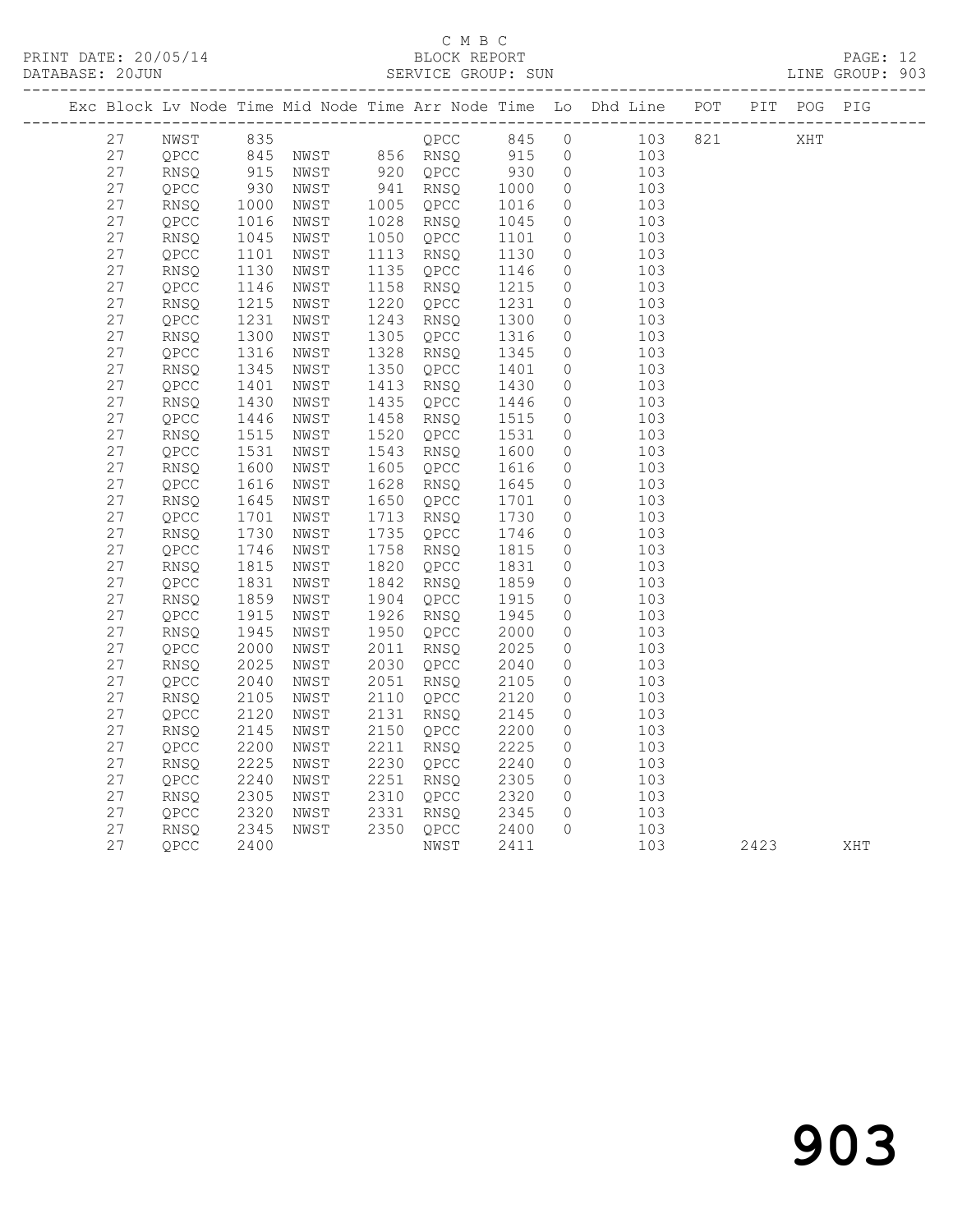|  |                                                                                                                                                                      |                                                                                                                                                                                              |                                      |                                                                                                                                                                                                                                              |              |                                   |                |                                                                                                                                                                                                                                                                                                                                                                                                                                                                                                                                                                                                                                                                                                                                                                                                                                                                                                         |          |     | PAGE: 13<br>LINE GROUP: 905 |  |
|--|----------------------------------------------------------------------------------------------------------------------------------------------------------------------|----------------------------------------------------------------------------------------------------------------------------------------------------------------------------------------------|--------------------------------------|----------------------------------------------------------------------------------------------------------------------------------------------------------------------------------------------------------------------------------------------|--------------|-----------------------------------|----------------|---------------------------------------------------------------------------------------------------------------------------------------------------------------------------------------------------------------------------------------------------------------------------------------------------------------------------------------------------------------------------------------------------------------------------------------------------------------------------------------------------------------------------------------------------------------------------------------------------------------------------------------------------------------------------------------------------------------------------------------------------------------------------------------------------------------------------------------------------------------------------------------------------------|----------|-----|-----------------------------|--|
|  |                                                                                                                                                                      | XHT Hamilton CS                                                                                                                                                                              |                                      |                                                                                                                                                                                                                                              |              |                                   |                | EDST EDMONDS STN<br>FN37 NORTH FRASER WAY AT 3700 BLOCK MAGI MARINE DR & GILLEY<br>MAGR EB MARINE DR & GREENALL MTST METROTOWN STATION<br>ROST ROYAL OAK STN BAY 1 SMRD WE SAWMILL CRES FS RIVER DISTRIC                                                                                                                                                                                                                                                                                                                                                                                                                                                                                                                                                                                                                                                                                                |          |     |                             |  |
|  |                                                                                                                                                                      |                                                                                                                                                                                              |                                      |                                                                                                                                                                                                                                              |              |                                   |                | Exc Block Lv Node Time Mid Node Time Arr Node Time Lo Dhd Line POT PIT POG PIG                                                                                                                                                                                                                                                                                                                                                                                                                                                                                                                                                                                                                                                                                                                                                                                                                          |          |     |                             |  |
|  | 31<br>31<br>31<br>31<br>31<br>31<br>31<br>31<br>31<br>31<br>31<br>31<br>31<br>31<br>31<br>31<br>31<br>31<br>31<br>31<br>31<br>31<br>31<br>31<br>31<br>31<br>31<br>31 | MTST<br>SMRD<br>MTST<br>EDST<br>ROST<br>EDST<br>MTST<br>EDST<br>MTST<br>SMRD<br>MTST<br>EDST<br>ROST<br>EDST<br>MTST<br>EDST<br>MTST<br>SMRD<br>MTST<br>EDST<br>ROST<br>EDST<br>MTST<br>EDST | 1300<br>1345<br>1750<br>1820<br>1845 | Lv<br>--------------<br>MTST 751<br>SMRD 805<br>MTST 824<br>SMRD 838<br>MTST 857<br>- 911<br>FN37 94<br>$\overline{\phantom{a}}$ ר ביתים $\overline{\phantom{a}}$<br>1555<br>1609 MTST<br>1600 FN37 1645 EDST<br>1721 POST<br>FGLW 1900 MTST | MTST<br>EDST | 1806 14<br>1836 9<br>1916<br>1939 |                | SMRD 805 0 031 731<br>MTST 819 5 031<br>805<br>824 SMRD 838 0 031<br>838 MTST 852 5 031<br>857 SMRD 911 0 031<br>911 MTST 925 5 031<br>930 FN37 942 EDST 959 16 116<br>1015 MAGI 1021 ROST 1028 2 148<br>1030 MAGI 1036 EDST 1042 8 148<br>1050<br>1050 MTST 1106 14 147<br>1120<br>1145 FCL<br>1050<br>1050 MTST 1106 14<br>1120 EDST 1135 10 147<br>1145 FGLW 1159 MTST 1217 8 116<br>1225 SMRD 1239 0 031<br>1239 0 031<br>1239 5MKD 1239 0 031<br>1239 MTST 1253 7 031<br>1300 FN37 1314 EDST 1331 14 116<br>1345 MAGI 1351 ROST 1358 2 148<br>1400 MAGI 1406 EDST 1412 8 148<br>1420 MTST 1436 14 147<br>1450 EDST 1507 8 147<br>1515 FGLW 1532 MTST 1551 4 116<br>1555<br>SMRD 1609 0 031<br>MTST 1623 7 031<br>1630 FN37 1645 EDST 1704 11 116<br>1715 MAGI 1721 ROST 1728 2 148<br>1730 MAGI 1736 EDST 1744 6 148<br>147<br>9<br>147<br>$\begin{array}{ccc} 9 & & 116 \\ 0 & & 031 \end{array}$ |          | XHT |                             |  |
|  | 31<br>31<br>31<br>31<br>31<br>31<br>31<br>31                                                                                                                         | MTST<br>SMRD<br>MTST<br>EDST<br>ROST<br>EDST<br>MTST<br>EDST                                                                                                                                 | 1925<br>1939<br>2000                 | SMRD<br>MTST<br>FN37 2012 EDST<br>2045 MAGI 2051 ROST 2058<br>2045 MAGI 2051 ROST 2058<br>2100 MAGI 2106 EDST 2112<br>2120 MTST 2134<br>2150 EDST 2206<br>2215 FGLW 2229 MTST 2243                                                           | SMRD         | 1953 7<br>2029 16                 | 8 <sup>1</sup> | 031<br>116<br>$2 \qquad \qquad 148$<br>148<br>MTST 2134 16 147<br>EDST 2206 9 147<br>MTST 2243 116                                                                                                                                                                                                                                                                                                                                                                                                                                                                                                                                                                                                                                                                                                                                                                                                      | 2303 XHT |     |                             |  |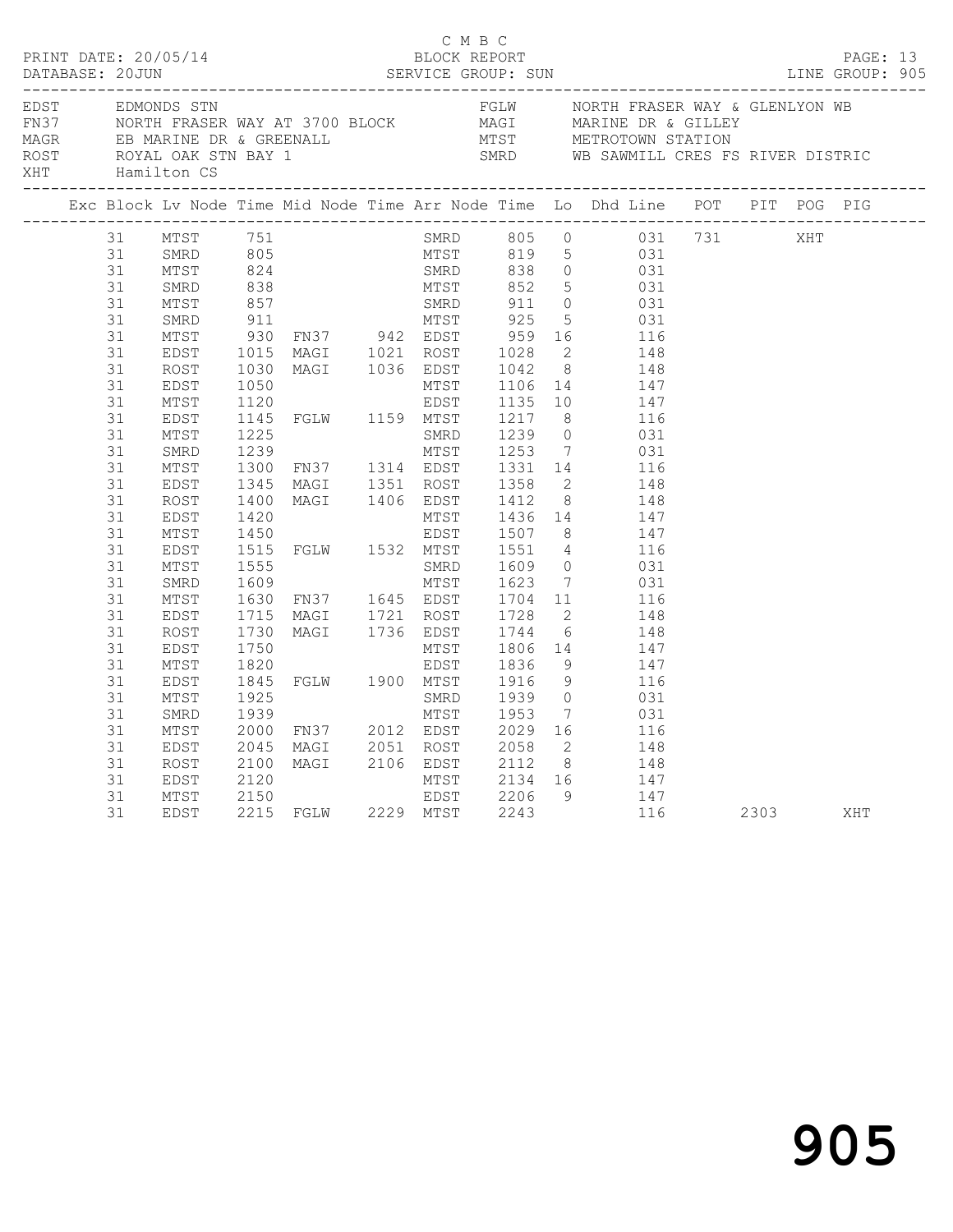### C M B C<br>BLOCK REPORT

PAGE: 14<br>LINE GROUP: 905

|  |          |              |              |                        |      |              |              |                 | Exc Block Lv Node Time Mid Node Time Arr Node Time Lo Dhd Line POT PIT POG PIG |      |     |
|--|----------|--------------|--------------|------------------------|------|--------------|--------------|-----------------|--------------------------------------------------------------------------------|------|-----|
|  | 32       | EDST         | 820          |                        |      |              |              |                 | MTST 836 14 147 805 XHT                                                        |      |     |
|  | 32       | MTST         | 850          |                        |      | EDST         |              |                 | 904 11<br>147                                                                  |      |     |
|  | 32       | EDST         | 915          | FGLW 928 MTST          |      |              | 947          | 8 <sup>8</sup>  | 116                                                                            |      |     |
|  | 32       | MTST         | 955          |                        |      | SMRD         | 1009         | $\overline{0}$  | 031                                                                            |      |     |
|  | 32       | SMRD         | 1009         |                        |      | MTST         | 1023         |                 | 7<br>031                                                                       |      |     |
|  | 32       | MTST         | 1030         | FN37 1042 EDST         |      |              | 1059         |                 | 116                                                                            |      |     |
|  | 32       | EDST         | 1115         | MAGI 1121              |      | ROST         | 1128         |                 | $\overline{2}$<br>148                                                          |      |     |
|  | 32       | ROST         | 1130         | MAGI 1136              |      | EDST         | 1144         |                 | $6\degree$<br>148                                                              |      |     |
|  | 32       | EDST         | 1150         |                        |      | MTST         | 1206 14      |                 | 147                                                                            |      |     |
|  | 32       | MTST         | 1220         |                        |      | EDST         | 1237         | 8 <sup>1</sup>  | 147                                                                            |      |     |
|  | 32       | EDST         | 1245         | FGLW 1300 MTST         |      |              | 1319         | 6               | 116                                                                            |      |     |
|  | 32       | MTST         | 1325         |                        |      | SMRD         | 1339         | $\overline{0}$  | 031                                                                            |      |     |
|  | 32       | SMRD         | 1339         |                        |      | MTST         | 1353         | $\overline{7}$  | 031                                                                            |      |     |
|  | 32       | MTST         | 1400         | FN37 1414 EDST         |      |              | 1433         | 12              | 116                                                                            |      |     |
|  | 32       | EDST         | 1445         | MAGI                   | 1451 | ROST         | 1458         | $\overline{2}$  | 148                                                                            |      |     |
|  | 32       | ROST         | 1500         | MAGI                   | 1506 | EDST         | 1512         | 8               | 148                                                                            |      |     |
|  | 32       | EDST         | 1520         |                        |      | MTST         | 1536         |                 | 14 \,<br>147                                                                   |      |     |
|  | 32       | MTST         | 1550         |                        |      | EDST         | 1607         | 8               | 147                                                                            |      |     |
|  | 32       | EDST         | 1615         | FGLW 1630 MTST         |      |              | 1649         | $6\overline{6}$ | 116                                                                            |      |     |
|  | 32       | MTST         | 1655         |                        |      | SMRD         | 1709         | $\overline{0}$  | 031                                                                            |      |     |
|  | 32       | SMRD         | 1709         |                        |      | MTST         | 1723         | $\overline{7}$  | 031                                                                            |      |     |
|  | 32       | MTST         | 1730         | FN37 1743 EDST         |      |              | 1800         | 15              | 116                                                                            |      |     |
|  | 32       | EDST         | 1815         | MAGI                   | 1821 | ROST         | 1828         | $\overline{2}$  | 148                                                                            |      |     |
|  | 32       | ROST         | 1830         | MAGI                   |      | 1836 EDST    | 1842         | 8 <sup>8</sup>  | 148                                                                            |      |     |
|  | 32       | EDST         | 1850         |                        |      | MTST         | 1905         | 15              | 147                                                                            |      |     |
|  | 32       | MTST         | 1920         |                        |      | EDST         | 1936         | 9               | 147                                                                            |      |     |
|  | 32       | EDST         | 1945         | FGLW 1959              |      | MTST         | 2013         | 12              | 116                                                                            |      |     |
|  | 32       | MTST         | 2025         |                        |      | SMRD         | 2039         | $\overline{0}$  | 031                                                                            |      |     |
|  | 32       | SMRD         | 2039         |                        |      | MTST         | 2053         | $\overline{7}$  | 031                                                                            |      |     |
|  | 32<br>32 | MTST<br>EDST | 2100<br>2145 | FN37 2112 EDST<br>MAGI | 2151 |              | 2129<br>2158 |                 | 116<br>$\overline{2}$<br>148                                                   |      |     |
|  | 32       | ROST         | 2200         | MAGI                   | 2206 | ROST<br>EDST | 2212         |                 | 8 - 10<br>148                                                                  |      |     |
|  | 32       | EDST         | 2220         |                        |      | MTST         | 2234         |                 | 147                                                                            | 2254 | XHT |
|  |          |              |              |                        |      |              |              |                 |                                                                                |      |     |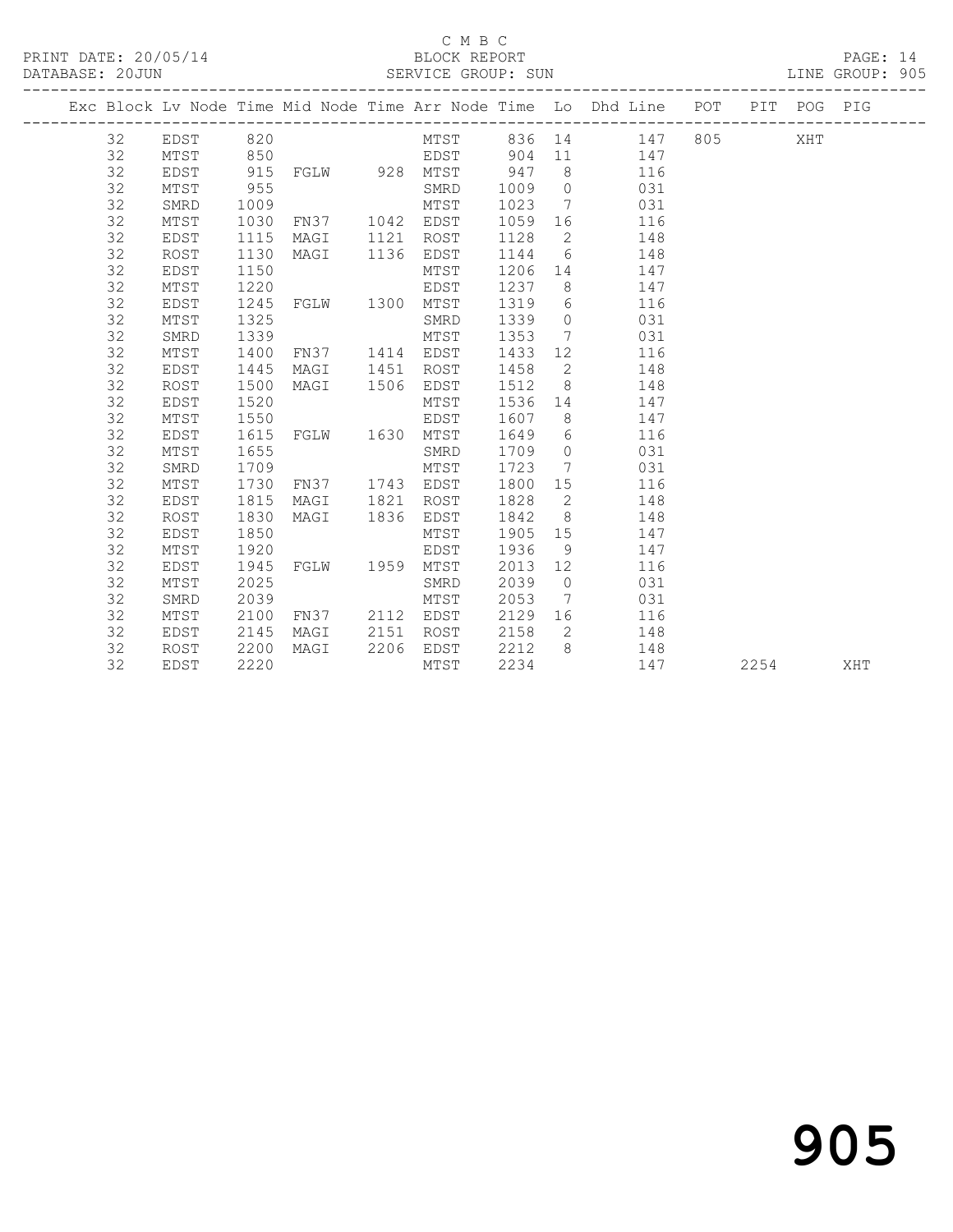### C M B C<br>BLOCK REPORT

PAGE: 15<br>LINE GROUP: 905

|  |    |          |      |                |      |           |         |                 | Exc Block Lv Node Time Mid Node Time Arr Node Time Lo Dhd Line POT PIT POG PIG |        |      |     |     |
|--|----|----------|------|----------------|------|-----------|---------|-----------------|--------------------------------------------------------------------------------|--------|------|-----|-----|
|  | 33 | EDST 850 |      |                |      |           |         |                 | MTST 906 14 147                                                                | 835 83 |      | XHT |     |
|  | 33 | MTST     | 920  |                |      |           |         |                 | EDST 934 11 147<br>FGLW 958 MTST 1017 8 116                                    |        |      |     |     |
|  | 33 | EDST     | 945  |                |      |           |         |                 |                                                                                |        |      |     |     |
|  | 33 | MTST     | 1025 |                |      | SMRD      | 1039    |                 | 0 0 0 3 1                                                                      |        |      |     |     |
|  | 33 | SMRD     | 1039 |                |      | MTST      | 1053    |                 | 7<br>031                                                                       |        |      |     |     |
|  | 33 | MTST     | 1100 | FN37 1112 EDST |      |           | 1129    |                 | 16<br>116                                                                      |        |      |     |     |
|  | 33 | EDST     | 1145 | MAGI           | 1151 | ROST      | 1158    | $\overline{2}$  | 148                                                                            |        |      |     |     |
|  | 33 | ROST     | 1200 | MAGI           | 1206 | EDST      | 1214    | $6\overline{6}$ | 148                                                                            |        |      |     |     |
|  | 33 | EDST     | 1220 |                |      | MTST      | 1236    |                 | 147                                                                            |        |      |     |     |
|  | 33 | MTST     | 1250 |                |      | EDST      | 1307    |                 | 8<br>147                                                                       |        |      |     |     |
|  | 33 | EDST     | 1315 | FGLW 1330 MTST |      |           | 1349    |                 | $6\degree$<br>116                                                              |        |      |     |     |
|  | 33 | MTST     | 1355 |                |      | SMRD      | 1409    |                 | $\overline{0}$<br>031                                                          |        |      |     |     |
|  | 33 | SMRD     | 1409 |                |      | MTST      | 1423    | $7\overline{ }$ | 031                                                                            |        |      |     |     |
|  | 33 | MTST     | 1430 | FN37 1444 EDST |      |           | 1503    |                 | 12 and $\overline{a}$<br>116                                                   |        |      |     |     |
|  | 33 | EDST     | 1515 | MAGI           | 1521 | ROST      | 1528    |                 | $\overline{2}$<br>148                                                          |        |      |     |     |
|  | 33 | ROST     | 1530 | MAGI 1536      |      | EDST      | 1542    |                 | $8 \overline{)}$<br>148                                                        |        |      |     |     |
|  | 33 | EDST     | 1550 |                |      | MTST      | 1606    | 14              | 147                                                                            |        |      |     |     |
|  | 33 | MTST     | 1620 |                |      | EDST      | 1637    | 8 <sup>8</sup>  | 147                                                                            |        |      |     |     |
|  | 33 | EDST     | 1645 | FGLW 1700 MTST |      |           | 1716    | 9 <sup>°</sup>  | 116                                                                            |        |      |     |     |
|  | 33 | MTST     | 1725 |                |      | SMRD      | 1739    |                 | $\overline{0}$<br>031                                                          |        |      |     |     |
|  | 33 | SMRD     | 1739 |                |      | MTST      | 1753    |                 | 031<br>$7\overline{ }$                                                         |        |      |     |     |
|  | 33 | MTST     | 1800 | FN37 1813 EDST |      |           | 1830 15 |                 | 116                                                                            |        |      |     |     |
|  | 33 | EDST     | 1845 | MAGI           |      | 1851 ROST | 1858    | $\overline{2}$  | 148                                                                            |        |      |     |     |
|  | 33 | ROST     | 1900 | MAGI           | 1906 | EDST      | 1912    | 8 <sup>8</sup>  | 148                                                                            |        |      |     |     |
|  | 33 | EDST     | 1920 |                |      | MTST      | 1935    | 15              | 147                                                                            |        |      |     |     |
|  | 33 | MTST     | 1950 |                |      | EDST      | 2006    | - 9             | 147                                                                            |        |      |     |     |
|  | 33 | EDST     | 2015 | FGLW 2029      |      | MTST      | 2043    | 12              | 116                                                                            |        |      |     |     |
|  | 33 | MTST     | 2055 |                |      | SMRD      | 2109    | $\overline{0}$  | 031                                                                            |        |      |     |     |
|  | 33 | SMRD     | 2109 |                |      | MTST      | 2123    | $7\overline{ }$ | 031                                                                            |        |      |     |     |
|  | 33 | MTST     | 2130 | FN37 2142 EDST |      |           | 2159    |                 | 116                                                                            |        |      |     |     |
|  | 33 | EDST     | 2215 | MAGI           | 2221 | ROST      | 2228    |                 | 148                                                                            |        | 2243 |     | XHT |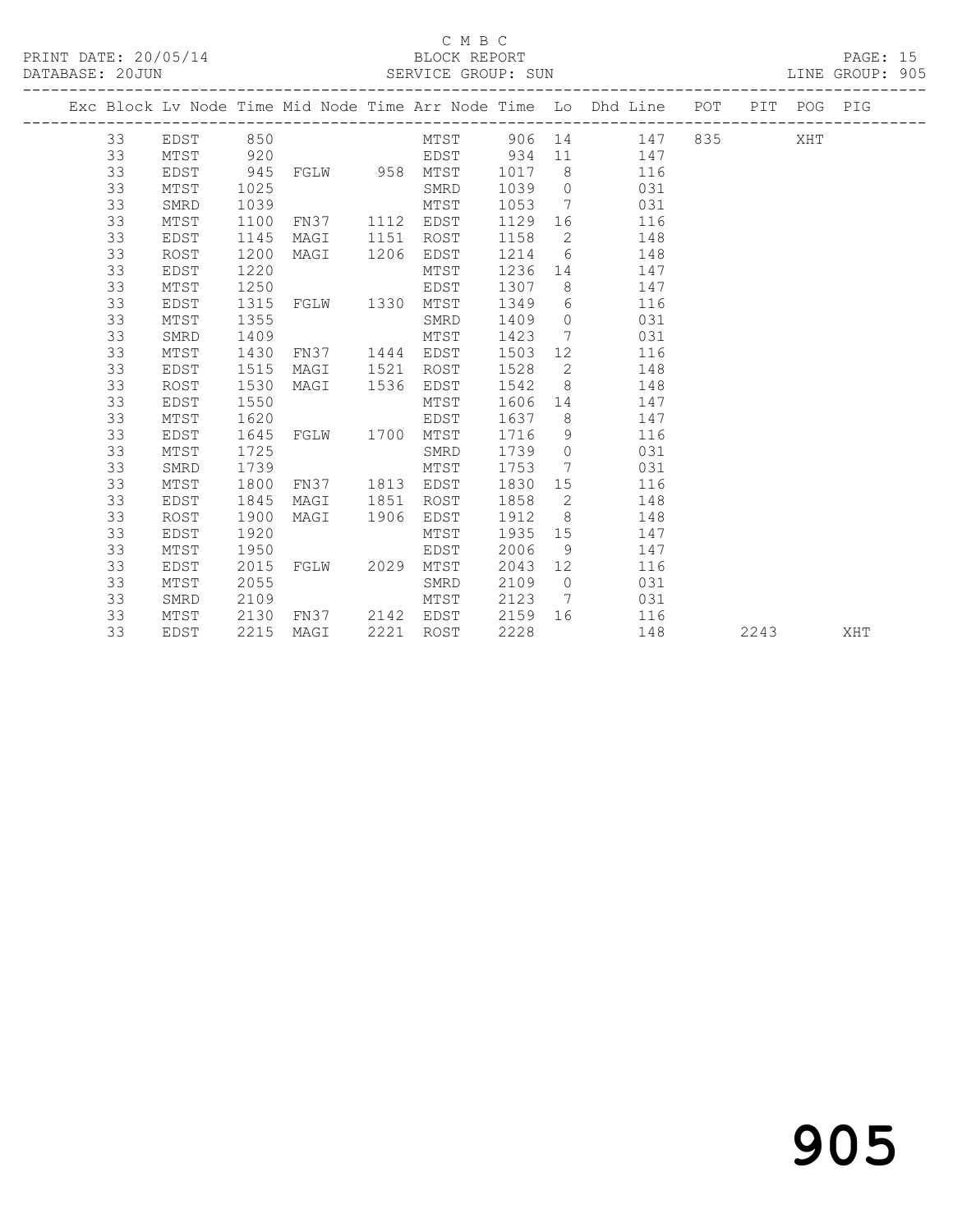### C M B C

### DATABASE: 20JUN SERVICE GROUP: SUN LINE GROUP: 905

|  |    |             |      |                              |      |             | ----------------- |                 | Exc Block Lv Node Time Mid Node Time Arr Node Time Lo Dhd Line POT PIT POG PIG |                                                                                                                                                                                                                                 |      |     |     |
|--|----|-------------|------|------------------------------|------|-------------|-------------------|-----------------|--------------------------------------------------------------------------------|---------------------------------------------------------------------------------------------------------------------------------------------------------------------------------------------------------------------------------|------|-----|-----|
|  | 34 |             |      | ROST 900 MAGI 906 EDST 912 8 |      |             |                   |                 | 148                                                                            | 840 — 100 — 100 — 100 — 100 — 100 — 100 — 100 — 100 — 100 — 100 — 100 — 100 — 100 — 100 — 100 — 100 — 100 — 100 — 100 — 100 — 100 — 100 — 100 — 100 — 100 — 100 — 100 — 100 — 100 — 100 — 100 — 100 — 100 — 100 — 100 — 100 — 1 |      | XHT |     |
|  | 34 | EDST        | 920  |                              |      | MTST 936 14 |                   |                 | 147                                                                            |                                                                                                                                                                                                                                 |      |     |     |
|  | 34 | MTST        | 950  |                              |      | EDST        | 1004              | 11              | 147                                                                            |                                                                                                                                                                                                                                 |      |     |     |
|  | 34 | EDST        | 1015 | FGLW 1029 MTST               |      |             | 1048              | 7               | 116                                                                            |                                                                                                                                                                                                                                 |      |     |     |
|  | 34 | MTST        | 1055 |                              |      | SMRD        | 1109              | $\overline{0}$  | 031                                                                            |                                                                                                                                                                                                                                 |      |     |     |
|  | 34 | SMRD        | 1109 |                              |      | MTST        | 1123              |                 | 031<br>7                                                                       |                                                                                                                                                                                                                                 |      |     |     |
|  | 34 | MTST        | 1130 | FN37                         | 1142 | EDST        | 1159              |                 | 116                                                                            |                                                                                                                                                                                                                                 |      |     |     |
|  | 34 | EDST        | 1215 | MAGI                         | 1221 | ROST        | 1228              | $\overline{2}$  | 148                                                                            |                                                                                                                                                                                                                                 |      |     |     |
|  | 34 | ROST        | 1230 | MAGI                         | 1236 | EDST        | 1242              | 8 <sup>8</sup>  | 148                                                                            |                                                                                                                                                                                                                                 |      |     |     |
|  | 34 | EDST        | 1250 |                              |      | MTST        | 1306              |                 | 14 \,<br>147                                                                   |                                                                                                                                                                                                                                 |      |     |     |
|  | 34 | MTST        | 1320 |                              |      | EDST        | 1337              |                 | $8 \overline{)}$<br>147                                                        |                                                                                                                                                                                                                                 |      |     |     |
|  | 34 | EDST        | 1345 | FGLW 1400                    |      | MTST        | 1419              | 6               | 116                                                                            |                                                                                                                                                                                                                                 |      |     |     |
|  | 34 | MTST        | 1425 |                              |      | SMRD        | 1439              | $\overline{0}$  | 031                                                                            |                                                                                                                                                                                                                                 |      |     |     |
|  | 34 | SMRD        | 1439 |                              |      | MTST        | 1453              | $\overline{7}$  | 031                                                                            |                                                                                                                                                                                                                                 |      |     |     |
|  | 34 | MTST        | 1500 | FN37                         | 1514 | EDST        | 1533              |                 | 12 and $\overline{a}$<br>116                                                   |                                                                                                                                                                                                                                 |      |     |     |
|  | 34 | EDST        | 1545 | MAGI                         | 1551 | ROST        | 1558              | $\overline{2}$  | 148                                                                            |                                                                                                                                                                                                                                 |      |     |     |
|  | 34 | ROST        | 1600 | MAGI                         | 1606 | EDST        | 1612              | 8 <sup>8</sup>  | 148                                                                            |                                                                                                                                                                                                                                 |      |     |     |
|  | 34 | <b>EDST</b> | 1620 |                              |      | MTST        | 1636              | 14              | 147                                                                            |                                                                                                                                                                                                                                 |      |     |     |
|  | 34 | MTST        | 1650 |                              |      | EDST        | 1707              | 8 <sup>8</sup>  | 147                                                                            |                                                                                                                                                                                                                                 |      |     |     |
|  | 34 | EDST        | 1715 | FGLW 1730                    |      | MTST        | 1746              |                 | $9 \sim$<br>116                                                                |                                                                                                                                                                                                                                 |      |     |     |
|  | 34 | MTST        | 1755 |                              |      | SMRD        | 1809              |                 | $\overline{0}$<br>031                                                          |                                                                                                                                                                                                                                 |      |     |     |
|  | 34 | SMRD        | 1809 |                              |      | MTST        | 1823              | $7\overline{ }$ | 031                                                                            |                                                                                                                                                                                                                                 |      |     |     |
|  | 34 | MTST        | 1830 | FN37                         | 1843 | EDST        | 1900              | 15              | 116                                                                            |                                                                                                                                                                                                                                 |      |     |     |
|  | 34 | EDST        | 1915 | MAGI                         | 1921 | ROST        | 1928              | $\overline{2}$  | 148                                                                            |                                                                                                                                                                                                                                 |      |     |     |
|  | 34 | ROST        | 1930 | MAGI                         | 1936 | EDST        | 1942              | 8 <sup>8</sup>  | 148                                                                            |                                                                                                                                                                                                                                 |      |     |     |
|  | 34 | EDST        | 1950 |                              |      | MTST        | 2005              | 15              | 147                                                                            |                                                                                                                                                                                                                                 |      |     |     |
|  | 34 | MTST        | 2020 |                              |      | EDST        | 2036              | 9               | 147                                                                            |                                                                                                                                                                                                                                 |      |     |     |
|  | 34 | EDST        | 2045 | FGLW 2059                    |      | MTST        | 2113              |                 | 12 and $\overline{a}$<br>116                                                   |                                                                                                                                                                                                                                 |      |     |     |
|  | 34 | MTST        | 2125 |                              |      | SMRD        | 2139              |                 | 031<br>$\overline{0}$                                                          |                                                                                                                                                                                                                                 |      |     |     |
|  | 34 | SMRD        | 2139 |                              |      | MTST        | 2153              |                 | 7<br>031                                                                       |                                                                                                                                                                                                                                 |      |     |     |
|  | 34 | MTST        |      | 2200 FN37 2212 EDST          |      |             | 2229              |                 | 116                                                                            |                                                                                                                                                                                                                                 | 2244 |     | XHT |

905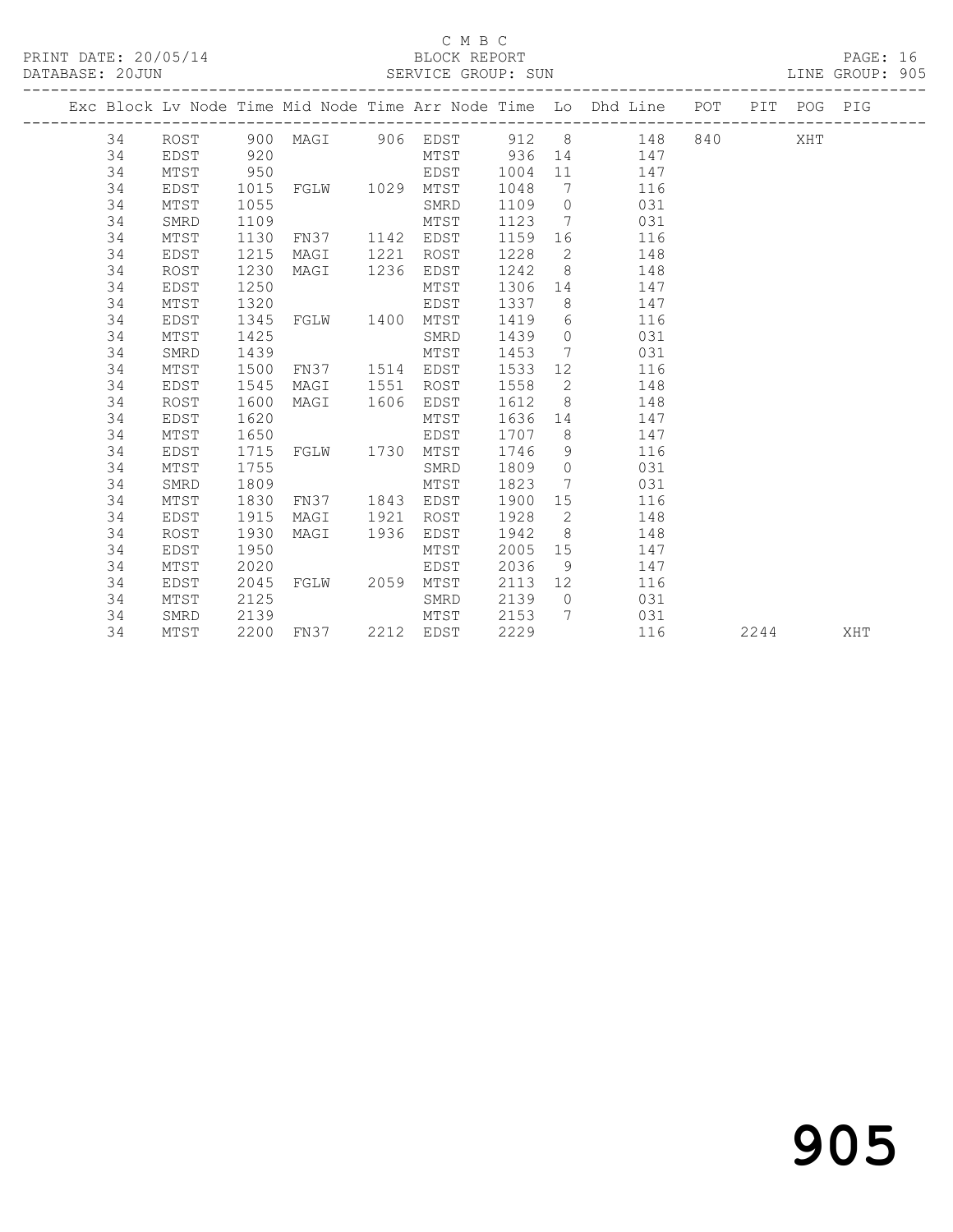### C M B C<br>BLOCK REPORT

PAGE: 17<br>LINE GROUP: 905

|  |    |             |      |                         |      |                     |         |                 | Exc Block Lv Node Time Mid Node Time Arr Node Time Lo Dhd Line POT PIT POG PIG |         |      |     |     |
|--|----|-------------|------|-------------------------|------|---------------------|---------|-----------------|--------------------------------------------------------------------------------|---------|------|-----|-----|
|  | 35 | EDST        |      | 915 MAGI 921 ROST 928 2 |      |                     |         |                 | 148                                                                            | 900 000 |      | XHT |     |
|  | 35 | ROST        | 930  |                         |      | MAGI 936 EDST 942 8 |         |                 | 148                                                                            |         |      |     |     |
|  | 35 | EDST        | 950  |                         |      | MTST                | 1006 14 |                 | 147                                                                            |         |      |     |     |
|  | 35 | MTST        | 1020 |                         |      | EDST                | 1035    | 10              | 147                                                                            |         |      |     |     |
|  | 35 | EDST        | 1045 | FGLW 1059               |      | MTST                | 1118    | 7               | 116                                                                            |         |      |     |     |
|  | 35 | MTST        | 1125 |                         |      | SMRD                | 1139    | $\overline{0}$  | 031                                                                            |         |      |     |     |
|  | 35 | SMRD        | 1139 |                         |      | MTST                | 1153    | $\overline{7}$  | 031                                                                            |         |      |     |     |
|  | 35 | MTST        | 1200 | FN37                    | 1213 | EDST                | 1230    | 15              | 116                                                                            |         |      |     |     |
|  | 35 | EDST        | 1245 | MAGI                    | 1251 | ROST                | 1258    | $\overline{2}$  | 148                                                                            |         |      |     |     |
|  | 35 | ROST        | 1300 | MAGI                    | 1306 | EDST                | 1312    | 8               | 148                                                                            |         |      |     |     |
|  | 35 | EDST        | 1320 |                         |      | MTST                | 1336    |                 | 14<br>147                                                                      |         |      |     |     |
|  | 35 | MTST        | 1350 |                         |      | EDST                | 1407    |                 | $8 \overline{)}$<br>147                                                        |         |      |     |     |
|  | 35 | EDST        | 1415 | FGLW 1431 MTST          |      |                     | 1449    | 6               | 116                                                                            |         |      |     |     |
|  | 35 | MTST        | 1455 |                         |      | SMRD                | 1509    | $\overline{0}$  | 031                                                                            |         |      |     |     |
|  | 35 | SMRD        | 1509 |                         |      | MTST                | 1523    | $7\overline{ }$ | 031                                                                            |         |      |     |     |
|  | 35 | MTST        | 1530 | FN37 1544               |      | EDST                | 1603    |                 | 116<br>12 and $\overline{a}$                                                   |         |      |     |     |
|  | 35 | EDST        | 1615 | MAGI                    | 1621 | ROST                | 1628    | $\overline{2}$  | 148                                                                            |         |      |     |     |
|  | 35 | ROST        | 1630 | MAGI                    | 1636 | EDST                | 1642    | 8 <sup>8</sup>  | 148                                                                            |         |      |     |     |
|  | 35 | EDST        | 1650 |                         |      | MTST                | 1706    | 14              | 147                                                                            |         |      |     |     |
|  | 35 | MTST        | 1720 |                         |      | EDST                | 1736    | 9               | 147                                                                            |         |      |     |     |
|  | 35 | <b>EDST</b> | 1745 | FGLW 1800               |      | MTST                | 1816    | 9               | 116                                                                            |         |      |     |     |
|  | 35 | MTST        | 1825 |                         |      | SMRD                | 1839    | $\overline{0}$  | 031                                                                            |         |      |     |     |
|  | 35 | SMRD        | 1839 |                         |      | MTST                | 1853    | $7\overline{ }$ | 031                                                                            |         |      |     |     |
|  | 35 | MTST        | 1900 | FN37                    |      | 1913 EDST           | 1930    | 15              | 116                                                                            |         |      |     |     |
|  | 35 | EDST        | 1945 | MAGI                    | 1951 | ROST                | 1958    | $\overline{2}$  | 148                                                                            |         |      |     |     |
|  | 35 | <b>ROST</b> | 2000 | MAGI                    | 2006 | EDST                | 2012    | 8               | 148                                                                            |         |      |     |     |
|  | 35 | EDST        | 2020 |                         |      | MTST                | 2035    | 15              | 147                                                                            |         |      |     |     |
|  | 35 | MTST        | 2050 |                         |      | EDST                | 2106    | 9 <sup>°</sup>  | 147                                                                            |         |      |     |     |
|  | 35 | EDST        | 2115 | FGLW 2129               |      | MTST                | 2143    | 12              | 116                                                                            |         |      |     |     |
|  | 35 | MTST        | 2155 |                         |      | SMRD                | 2209    | $\bigcap$       | 031                                                                            |         |      |     |     |
|  | 35 | SMRD        | 2209 |                         |      | MTST                | 2223    |                 | 031                                                                            |         | 2243 |     | XHT |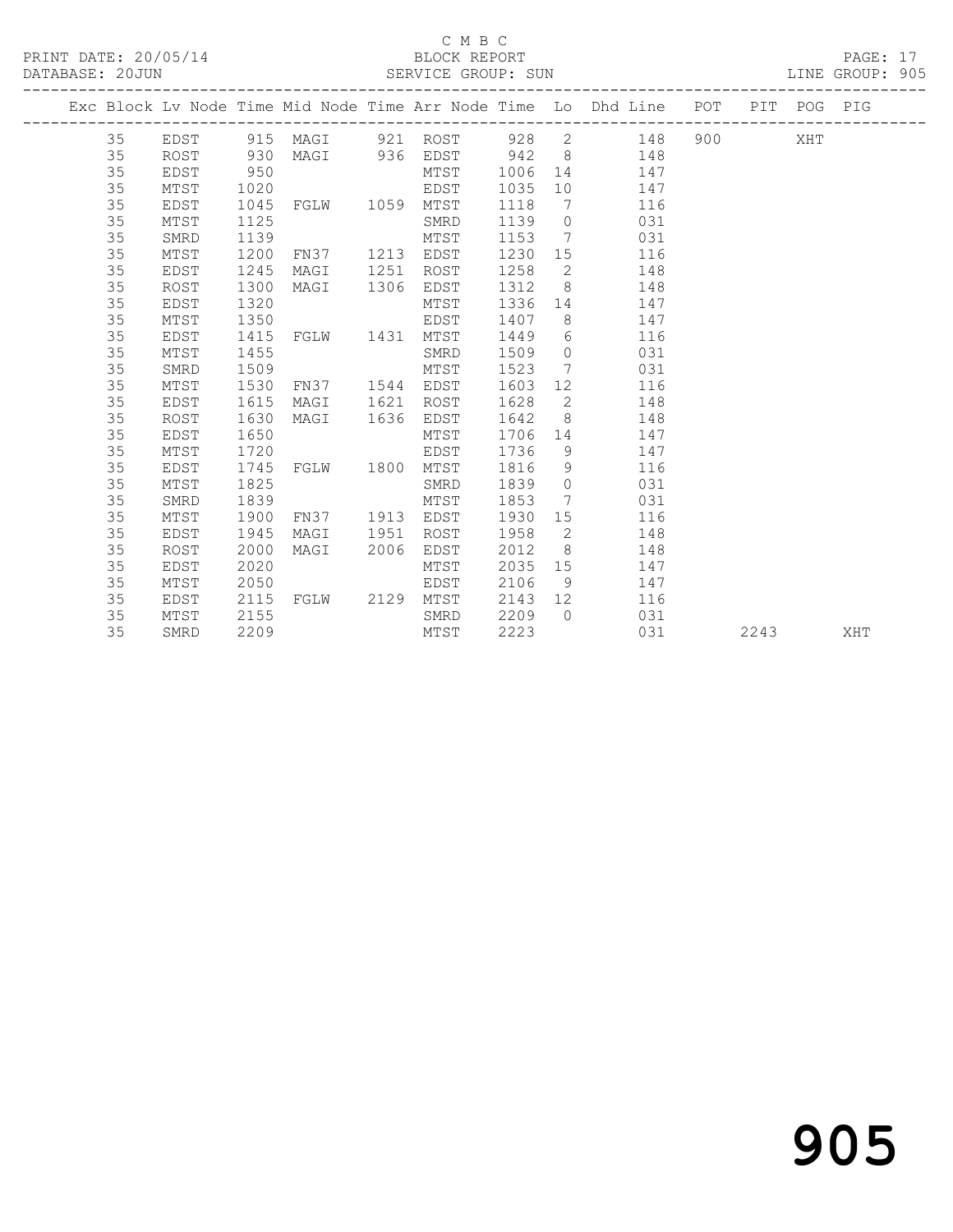### C M B C

### DATABASE: 20JUN SERVICE GROUP: SUN LINE GROUP: 905

|  |    |      |      |                |      |            |         |                 | Exc Block Lv Node Time Mid Node Time Arr Node Time Lo Dhd Line POT PIT POG PIG |      |     |     |
|--|----|------|------|----------------|------|------------|---------|-----------------|--------------------------------------------------------------------------------|------|-----|-----|
|  | 36 | MTST | 925  |                |      | SMRD 939 0 |         |                 | 031                                                                            |      | XHT |     |
|  | 36 | SMRD | 939  |                |      | MTST 953   |         |                 | $7\overline{ }$<br>031                                                         |      |     |     |
|  | 36 | MTST | 1000 | FN37 1012 EDST |      |            | 1029 16 |                 | 116                                                                            |      |     |     |
|  | 36 | EDST | 1045 | MAGI           |      | 1051 ROST  | 1058    | $\overline{2}$  | 148                                                                            |      |     |     |
|  | 36 | ROST | 1100 | MAGI           | 1106 | EDST       | 1112    | 8 <sup>8</sup>  | 148                                                                            |      |     |     |
|  | 36 | EDST | 1120 |                |      | MTST       | 1136    |                 | 147                                                                            |      |     |     |
|  | 36 | MTST | 1150 |                |      | EDST       | 1205    | 10              | 147                                                                            |      |     |     |
|  | 36 | EDST | 1215 | FGLW 1230      |      | MTST       | 1248    | $\overline{7}$  | 116                                                                            |      |     |     |
|  | 36 | MTST | 1255 |                |      | SMRD       | 1309    | $\overline{0}$  | 031                                                                            |      |     |     |
|  | 36 | SMRD | 1309 |                |      | MTST       | 1323    |                 | 7<br>031                                                                       |      |     |     |
|  | 36 | MTST | 1330 | FN37 1344      |      | EDST       | 1403    |                 | 116                                                                            |      |     |     |
|  | 36 | EDST | 1415 | MAGI           | 1421 | ROST       | 1428    | $\overline{2}$  | 148                                                                            |      |     |     |
|  | 36 | ROST | 1430 | MAGI           | 1436 | EDST       | 1442    | 8 <sup>8</sup>  | 148                                                                            |      |     |     |
|  | 36 | EDST | 1450 |                |      | MTST       | 1506    | 14              | 147                                                                            |      |     |     |
|  | 36 | MTST | 1520 |                |      | EDST       | 1537    | 8 <sup>8</sup>  | 147                                                                            |      |     |     |
|  | 36 | EDST | 1545 | FGLW 1600      |      | MTST       | 1619    | 6               | 116                                                                            |      |     |     |
|  | 36 | MTST | 1625 |                |      | SMRD       | 1639    | $\overline{0}$  | 031                                                                            |      |     |     |
|  | 36 | SMRD | 1639 |                |      | MTST       | 1653    | $7\overline{ }$ | 031                                                                            |      |     |     |
|  | 36 | MTST | 1700 | FN37           |      | 1715 EDST  | 1734    | 11              | 116                                                                            |      |     |     |
|  | 36 | EDST | 1745 | MAGI           | 1751 | ROST       | 1758    | $\overline{2}$  | 148                                                                            |      |     |     |
|  | 36 | ROST | 1800 | MAGI           | 1806 | EDST       | 1812    | 8 <sup>8</sup>  | 148                                                                            |      |     |     |
|  | 36 | EDST | 1820 |                |      | MTST       | 1835    | 15              | 147                                                                            |      |     |     |
|  | 36 | MTST | 1850 |                |      | EDST       | 1906    | 9 <sup>°</sup>  | 147                                                                            |      |     |     |
|  | 36 | EDST | 1915 | FGLW 1929      |      | MTST       | 1943    | 12              | 116                                                                            |      |     |     |
|  | 36 | MTST | 1955 |                |      | SMRD       | 2009    | $\overline{0}$  | 031                                                                            |      |     |     |
|  | 36 | SMRD | 2009 |                |      | MTST       | 2023    | 7               | 031                                                                            |      |     |     |
|  | 36 | MTST | 2030 | FN37           | 2042 | EDST       | 2059    | 16              | 116                                                                            |      |     |     |
|  | 36 | EDST | 2115 | MAGI           | 2121 | ROST       | 2128    | $\overline{2}$  | 148                                                                            |      |     |     |
|  | 36 | ROST | 2130 | MAGI           | 2136 | EDST       | 2142    | 8 <sup>8</sup>  | 148                                                                            |      |     |     |
|  | 36 | EDST | 2150 |                |      | MTST       | 2204    | 16              | 147                                                                            |      |     |     |
|  | 36 | MTST | 2220 |                |      | EDST       | 2236    |                 | 147                                                                            | 2251 |     | XHT |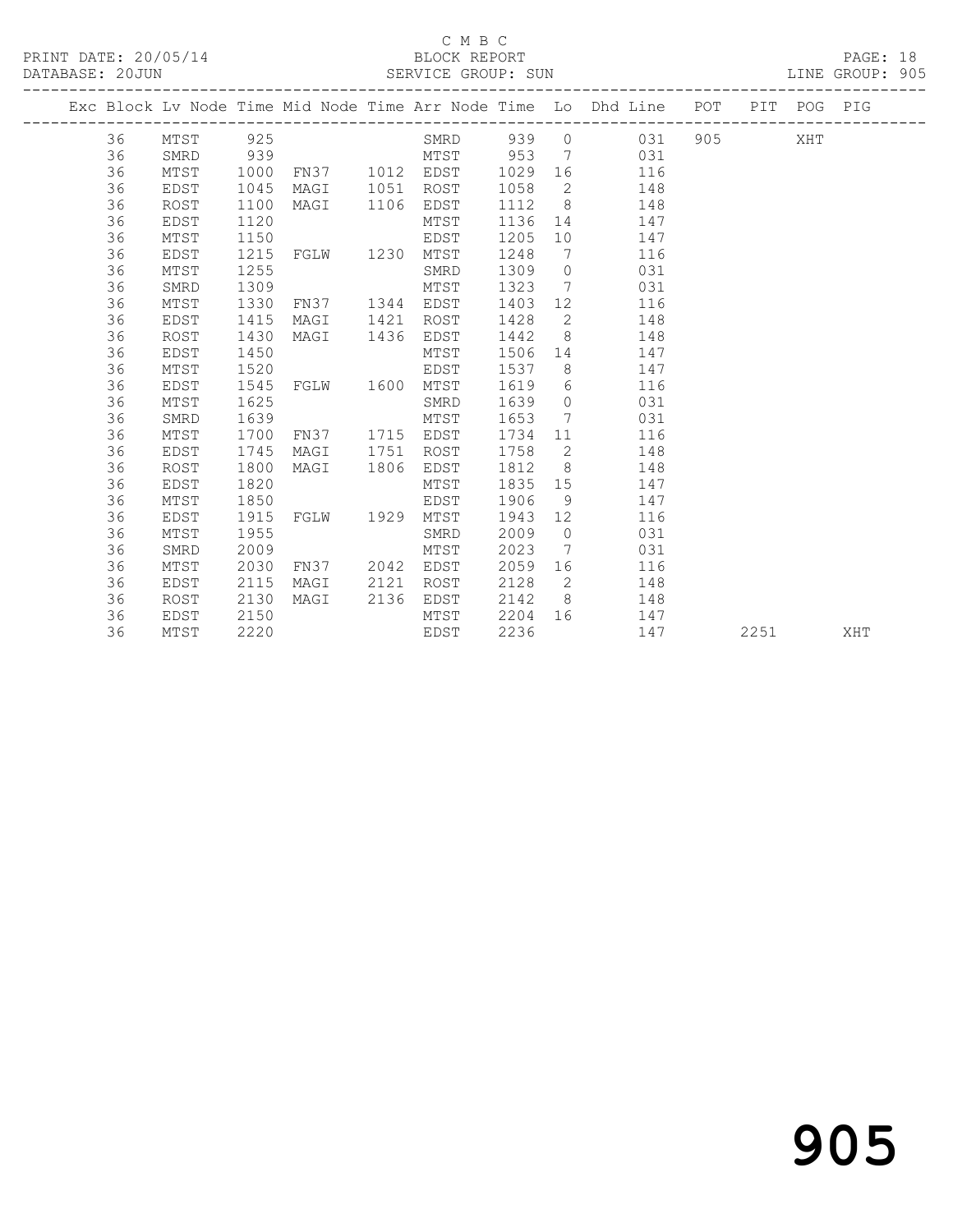PRINT DATE: 20/05/14 BLOCK REPORT<br>
DATABASE: 20JUN SERVICE GROUP: SUN

# C M B C<br>BLOCK REPORT

| DATABASE: 20JUN |          |              |              | SERVICE GROUP: SUN                                                             |                   |                      |                        |  | LINE GROUP: 905 |  |
|-----------------|----------|--------------|--------------|--------------------------------------------------------------------------------|-------------------|----------------------|------------------------|--|-----------------|--|
|                 |          |              |              | Exc Block Lv Node Time Mid Node Time Arr Node Time Lo Dhd Line POT PIT POG PIG |                   |                      |                        |  |                 |  |
|                 | 37       | MTST         | 935          |                                                                                |                   |                      | MAGR 942 0 146 915 XHT |  |                 |  |
|                 | 37       | MAGR         | 942          |                                                                                |                   |                      | MTST 950 15 146        |  |                 |  |
|                 | 37       | MTST         | 1005         | MAGR 1012 0<br>MTST 1020 15                                                    |                   |                      | 146                    |  |                 |  |
|                 | 37       | MAGR         | 1012         |                                                                                |                   |                      | 146                    |  |                 |  |
|                 | 37       | MTST         | 1035         | MAGR 1042                                                                      |                   | $\overline{0}$       | 146                    |  |                 |  |
|                 | 37       | MAGR         | 1042         | MTST 1050 15                                                                   |                   |                      | 146                    |  |                 |  |
|                 | 37       | MTST         | 1105         | MAGR                                                                           | 1112 0            |                      | 146                    |  |                 |  |
|                 | 37       | MAGR         | 1112         | MTST                                                                           | 1120 15           |                      | 146                    |  |                 |  |
|                 | 37       | MTST         | 1135         | MAGR                                                                           | 1142              | $\overline{0}$       | 146                    |  |                 |  |
|                 | 37       | MAGR         | 1142         | MTST                                                                           | 1150 15           |                      | 146                    |  |                 |  |
|                 | 37       | MTST         | 1205         | MAGR                                                                           | 1212              | $\overline{0}$       | 146                    |  |                 |  |
|                 | 37       | MAGR         | 1212         | MTST                                                                           | 1220 15           |                      | 146                    |  |                 |  |
|                 | 37       | MTST         | 1235         | MAGR                                                                           | 1242              | $\overline{0}$       | 146                    |  |                 |  |
|                 | 37       | MAGR         | 1242         | MTST                                                                           | 1250 15           |                      | 146                    |  |                 |  |
|                 | 37       | MTST         | 1305         | MAGR                                                                           | 1312              | $\overline{0}$       | 146                    |  |                 |  |
|                 | 37<br>37 | MAGR<br>MTST | 1312<br>1335 | MTST<br>MAGR                                                                   | 1320 15<br>1342 0 |                      | 146<br>146             |  |                 |  |
|                 | 37       | MAGR         | 1342         | MTST 1350 15                                                                   |                   |                      | 146                    |  |                 |  |
|                 | 37       | MTST         | 1405         | MAGR                                                                           | 1412              | $\overline{0}$       | 146                    |  |                 |  |
|                 | 37       | MAGR         | 1412         | MTST                                                                           | 1420 15           |                      | 146                    |  |                 |  |
|                 | 37       | MTST         | 1435         | MAGR                                                                           | 1442              | $\overline{0}$       | 146                    |  |                 |  |
|                 | 37       | MAGR         | 1442         | MTST                                                                           | 1450 15           |                      | 146                    |  |                 |  |
|                 | 37       | MTST         | 1505         | MAGR                                                                           | 1512              | $\overline{0}$       | 146                    |  |                 |  |
|                 | 37       | MAGR         | 1512         | MTST                                                                           | 1520 15           |                      | 146                    |  |                 |  |
|                 | 37       | MTST         | 1535         | MAGR                                                                           | 1542 0            |                      | 146                    |  |                 |  |
|                 | 37       | MAGR         | 1542         | MTST                                                                           | 1550 15           |                      | 146                    |  |                 |  |
|                 | 37       | MTST         | 1605         | MAGR                                                                           | 1612              | $\overline{0}$       | 146                    |  |                 |  |
|                 | 37       | MAGR         | 1612         | MTST                                                                           | 1620 15           |                      | 146                    |  |                 |  |
|                 | 37       | MTST         | 1635         | MAGR                                                                           | 1642              | $\overline{0}$       | 146                    |  |                 |  |
|                 | 37       | MAGR         | 1642         | MTST                                                                           | 1650 15           |                      | 146                    |  |                 |  |
|                 | 37       | MTST         | 1705         | MAGR                                                                           | 1712              | $\overline{0}$       | 146                    |  |                 |  |
|                 | 37       | MAGR         | 1712         | MTST                                                                           | 1720 15           |                      | 146                    |  |                 |  |
|                 | 37       | MTST         | 1735         | MAGR                                                                           | 1742 0            |                      | 146                    |  |                 |  |
|                 | 37       | MAGR         | 1742         | MTST                                                                           | 1750 15           |                      | 146                    |  |                 |  |
|                 | 37       | MTST         | 1805         | MAGR                                                                           | 1812              | $\overline{0}$       | 146                    |  |                 |  |
|                 | 37       | MAGR         | 1812         | MTST                                                                           | 1820 15           |                      | 146                    |  |                 |  |
|                 | 37       | MTST         | 1835         | MAGR                                                                           | 1842              | $\overline{0}$       | 146                    |  |                 |  |
|                 | 37       | MAGR         | 1842         | MTST                                                                           | 1850 15           |                      | 146                    |  |                 |  |
|                 | 37       | MTST 1905    |              |                                                                                |                   |                      | MAGR 1912 0 146        |  |                 |  |
|                 | 37       | MAGR         | 1912         | MTST                                                                           | 1920 15           |                      | 146                    |  |                 |  |
|                 | 37       | MTST         | 1935         | MAGR                                                                           | 1942              | $\overline{0}$       | 146                    |  |                 |  |
|                 | 37<br>37 | MAGR         | 1942<br>2005 | MTST                                                                           | 1950<br>2012      | 15<br>$\overline{0}$ | 146<br>146             |  |                 |  |
|                 | 37       | MTST<br>MAGR | 2012         | MAGR<br>MTST                                                                   | 2020              | 15                   | 146                    |  |                 |  |
|                 | 37       | MTST         | 2035         | MAGR                                                                           | 2042              | $\overline{0}$       | 146                    |  |                 |  |
|                 | 37       | MAGR         | 2042         | MTST                                                                           | 2050              | 15                   | 146                    |  |                 |  |
|                 | 37       | MTST         | 2105         | MAGR                                                                           | 2112              | $\overline{0}$       | 146                    |  |                 |  |
|                 | 37       | MAGR         | 2112         | MTST                                                                           | 2120              | 15                   | 146                    |  |                 |  |
|                 | 37       | MTST         | 2135         | MAGR                                                                           | 2142              | $\overline{0}$       | 146                    |  |                 |  |
|                 | 37       | MAGR         | 2142         | MTST                                                                           | 2150              | 15                   | 146                    |  |                 |  |
|                 | 37       | MTST         | 2205         | MAGR                                                                           | 2212              | $\overline{0}$       | 146                    |  |                 |  |
|                 | 37       | MAGR         | 2212         | MTST                                                                           | 2220 15           |                      | 146                    |  |                 |  |

37 MTST 2235 MAGR 2242 0 146

37 MAGR 2242 MTST 2250 146 2310 XHT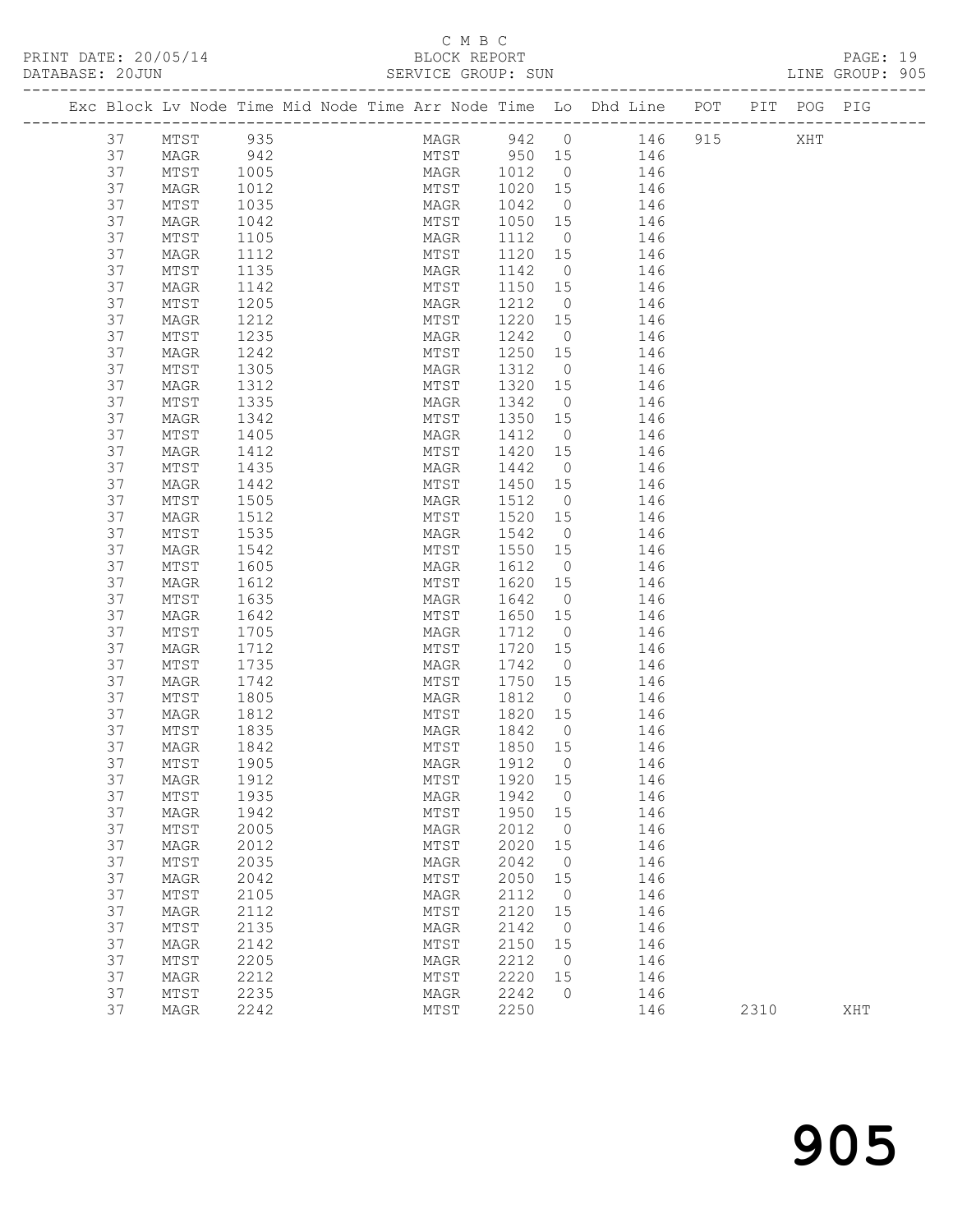### C M B C<br>BLOCK REPORT

PAGE: 20<br>LINE GROUP: 905

|    |      |      |                     |      |      |      |                 | Exc Block Lv Node Time Mid Node Time Arr Node Time Lo Dhd Line POT PIT POG PIG |           |      |     |     |
|----|------|------|---------------------|------|------|------|-----------------|--------------------------------------------------------------------------------|-----------|------|-----|-----|
| 38 |      |      |                     |      |      |      |                 | EDST 945 MAGI 951 ROST 958 2 148                                               | 930 — 100 |      | XHT |     |
| 38 | ROST | 1000 | MAGI 1006 EDST      |      |      |      |                 | 1012 8 148                                                                     |           |      |     |     |
| 38 | EDST | 1020 |                     |      | MTST | 1036 |                 | 14 \,<br>147                                                                   |           |      |     |     |
| 38 | MTST | 1050 |                     |      | EDST | 1105 | 10              | 147                                                                            |           |      |     |     |
| 38 | EDST | 1115 | FGLW 1129           |      | MTST | 1148 |                 | 7<br>116                                                                       |           |      |     |     |
| 38 | MTST | 1155 |                     |      | SMRD | 1209 |                 | 031<br>$\overline{0}$                                                          |           |      |     |     |
| 38 | SMRD | 1209 |                     |      | MTST | 1223 | $7\overline{ }$ | 031                                                                            |           |      |     |     |
| 38 | MTST | 1230 | FN37 1243           |      | EDST | 1300 |                 | 15<br>116                                                                      |           |      |     |     |
| 38 | EDST | 1315 | MAGI                | 1321 | ROST | 1328 | $\overline{2}$  | 148                                                                            |           |      |     |     |
| 38 | ROST | 1330 | MAGI                | 1336 | EDST | 1342 | 8               | 148                                                                            |           |      |     |     |
| 38 | EDST | 1350 |                     |      | MTST | 1406 |                 | 14 \,<br>147                                                                   |           |      |     |     |
| 38 | MTST | 1420 |                     |      | EDST | 1437 |                 | $8\degree$<br>147                                                              |           |      |     |     |
| 38 | EDST | 1445 | FGLW 1501           |      | MTST | 1520 | 5               | 116                                                                            |           |      |     |     |
| 38 | MTST | 1525 |                     |      | SMRD | 1539 | $\circ$         | 031                                                                            |           |      |     |     |
| 38 | SMRD | 1539 |                     |      | MTST | 1553 | 7               | 031                                                                            |           |      |     |     |
| 38 | MTST | 1600 | FN37 1614 EDST      |      |      | 1633 |                 | 12 and $\overline{a}$<br>116                                                   |           |      |     |     |
| 38 | EDST | 1645 | MAGI                | 1651 | ROST | 1658 |                 | $\overline{2}$<br>148                                                          |           |      |     |     |
| 38 | ROST | 1700 | MAGI 1706           |      | EDST | 1712 | 8 <sup>1</sup>  | 148                                                                            |           |      |     |     |
| 38 | EDST | 1720 |                     |      | MTST | 1736 | 14              | 147                                                                            |           |      |     |     |
| 38 | MTST | 1750 |                     |      | EDST | 1806 | 9               | 147                                                                            |           |      |     |     |
| 38 | EDST | 1815 | FGLW 1830           |      | MTST | 1846 | 9 <sup>°</sup>  | 116                                                                            |           |      |     |     |
| 38 | MTST | 1855 |                     |      | SMRD | 1909 |                 | 031<br>$\overline{0}$                                                          |           |      |     |     |
| 38 | SMRD | 1909 |                     |      | MTST | 1923 |                 | 7<br>031                                                                       |           |      |     |     |
| 38 | MTST | 1930 | FN37 1943 EDST      |      |      | 2000 | 15              | 116                                                                            |           |      |     |     |
| 38 | EDST | 2015 | MAGI                | 2021 | ROST | 2028 | 2               | 148                                                                            |           |      |     |     |
| 38 | ROST | 2030 | MAGI                | 2036 | EDST | 2042 |                 | 8<br>148                                                                       |           |      |     |     |
| 38 | EDST | 2050 |                     |      | MTST | 2104 |                 | 147                                                                            |           |      |     |     |
| 38 | MTST | 2120 |                     |      | EDST | 2136 |                 | 9 147                                                                          |           |      |     |     |
| 38 | EDST |      | 2145 FGLW 2159 MTST |      |      | 2213 |                 | 116                                                                            |           | 2233 |     | XHT |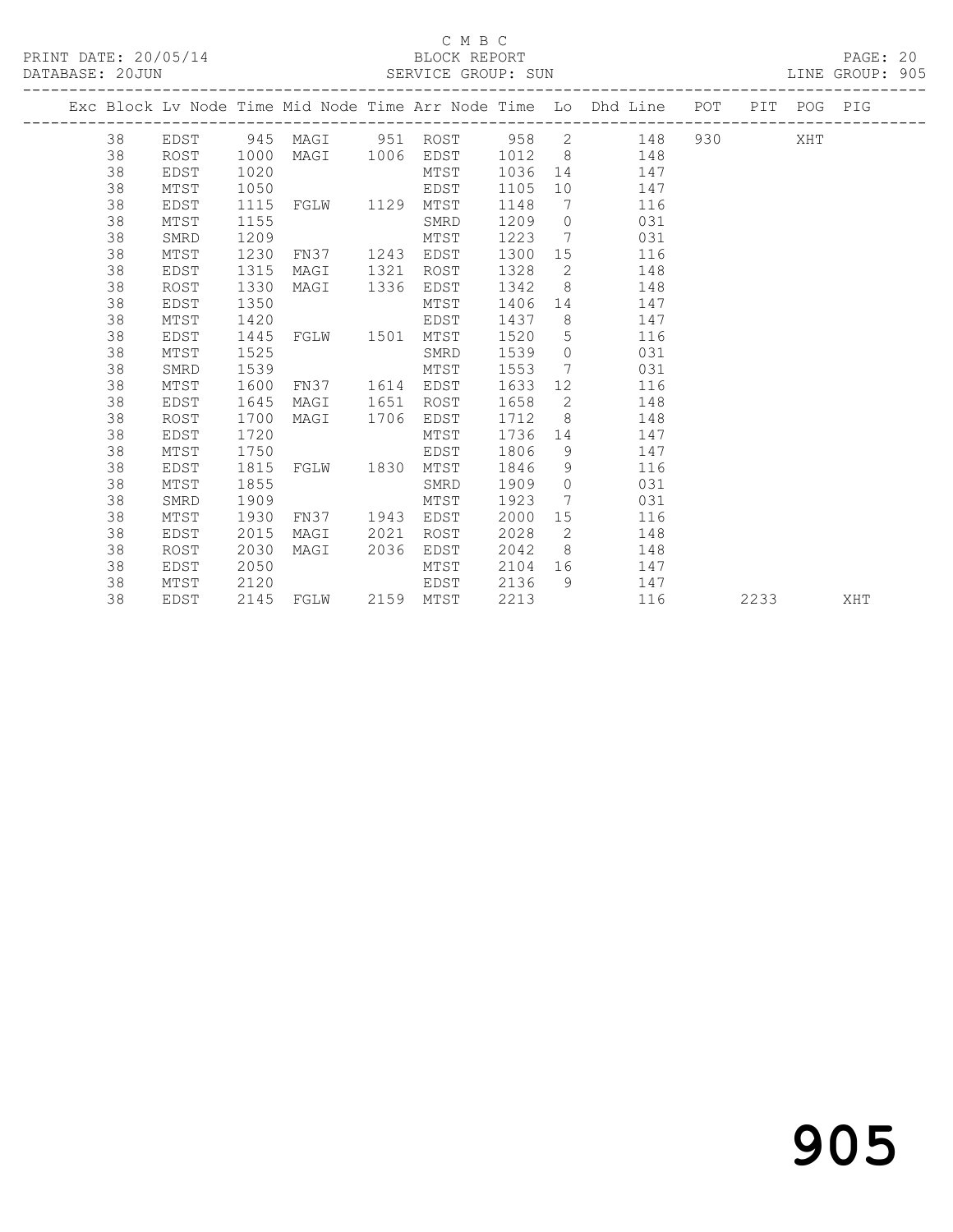| PRINT DATE: 20/05/14<br>DATABASE: 20JUN SERVICE GROUP: SUN LINE GROUP: 920<br>DATABASE: 20JUN |          |                                |              |  | C M B C<br>BLOCK REPORT |                                         |              |                |                                                                                |      | PAGE: 21 |     |  |
|-----------------------------------------------------------------------------------------------|----------|--------------------------------|--------------|--|-------------------------|-----------------------------------------|--------------|----------------|--------------------------------------------------------------------------------|------|----------|-----|--|
|                                                                                               |          | XHT Hamilton CS                |              |  |                         |                                         |              |                |                                                                                |      |          |     |  |
|                                                                                               |          |                                |              |  |                         |                                         |              |                | Exc Block Lv Node Time Mid Node Time Arr Node Time Lo Dhd Line POT PIT POG PIG |      |          |     |  |
|                                                                                               | 41       | ULP 800<br>WBVI 816<br>ULP 840 |              |  |                         |                                         |              |                | WBVI 816 0 068 715                                                             |      | XHT      |     |  |
|                                                                                               | 41       |                                |              |  |                         |                                         |              |                |                                                                                |      |          |     |  |
|                                                                                               | 41       |                                |              |  |                         |                                         |              |                | ULP 830 10 068<br>WBVI 856 0 068                                               |      |          |     |  |
|                                                                                               | 41       | WBVI                           | 856          |  |                         |                                         |              |                | ULP 910 10 068                                                                 |      |          |     |  |
|                                                                                               | 41       | ULP                            | 920          |  |                         | WBVI 936                                |              |                | $0 \qquad 068$                                                                 |      |          |     |  |
|                                                                                               | 41       | WBVI                           | 936          |  |                         |                                         |              |                | 950  10  068<br>1016  0  068                                                   |      |          |     |  |
|                                                                                               | 41       | ULP                            | 1000         |  |                         |                                         |              |                |                                                                                |      |          |     |  |
|                                                                                               | 41       | WBVI                           | 1016         |  |                         |                                         |              |                | ULP 1030 10 068                                                                |      |          |     |  |
|                                                                                               | 41       | ULP                            | 1040         |  |                         | WBVI                                    | 1056         |                | $0$ 068                                                                        |      |          |     |  |
|                                                                                               | 41       | WBVI                           | 1056         |  |                         | ULP 1110 10<br>WBVI 1136 0              |              |                | 068                                                                            |      |          |     |  |
|                                                                                               | 41       | ULP                            | 1120         |  |                         |                                         |              |                | 068                                                                            |      |          |     |  |
|                                                                                               | 41       | WBVI                           | 1136         |  |                         |                                         |              |                | ULP 1150 10 068                                                                |      |          |     |  |
|                                                                                               | 41       | ULP                            | 1200         |  |                         | WBVI 1216<br>Wbv<br>ULP 1256<br>TT 1256 |              |                | 0 068                                                                          |      |          |     |  |
|                                                                                               | 41       | WBVI                           | 1216         |  |                         |                                         | 1230 10      |                | 068                                                                            |      |          |     |  |
|                                                                                               | 41       | ULP                            | 1240         |  |                         |                                         |              | $\overline{0}$ | 068                                                                            |      |          |     |  |
|                                                                                               | 41       | WBVI                           | 1256         |  |                         |                                         |              |                | ULP 1310 10 068                                                                |      |          |     |  |
|                                                                                               | 41       | ULP                            | 1320         |  |                         | WBVI 1336                               |              |                | 0 068                                                                          |      |          |     |  |
|                                                                                               | 41       | WBVI                           | 1336         |  |                         | ULP 1351 9<br>WBVI 1416 0               |              |                | 9068                                                                           |      |          |     |  |
|                                                                                               | 41<br>41 | ULP                            | 1400         |  |                         |                                         |              |                | 068<br>ULP 1431 9 068                                                          |      |          |     |  |
|                                                                                               | 41       | WBVI<br>ULP                    | 1416<br>1440 |  |                         | WBVI 1454                               |              |                | $0$ 068                                                                        |      |          |     |  |
|                                                                                               | 41       | WBVI                           | 1454         |  |                         | ULP                                     | 1509         |                |                                                                                |      |          |     |  |
|                                                                                               | 41       | ULP                            | 1520         |  |                         | WBVI                                    | 1534         | $\overline{0}$ | 11 068<br>068                                                                  |      |          |     |  |
|                                                                                               | 41       | WBVI                           | 1534         |  |                         |                                         |              |                | ULP 1549 11 068                                                                |      |          |     |  |
|                                                                                               | 41       | ULP                            | 1600         |  |                         | WBVI 1614                               |              |                | $0$ 068                                                                        |      |          |     |  |
|                                                                                               | 41       | WBVI                           | 1614         |  |                         | ULP 1629                                |              |                | 11 068                                                                         |      |          |     |  |
|                                                                                               | 41       | ULP                            | 1640         |  |                         | WBVI                                    | 1654         | $\overline{0}$ | 068                                                                            |      |          |     |  |
|                                                                                               | 41       | WBVI                           | 1654         |  |                         | WDV1 1094 0<br>ULP 1709 11              |              |                | 068                                                                            |      |          |     |  |
|                                                                                               | 41       | ULP                            | 1720         |  |                         | WBVI 1734                               |              |                | $0$ 068                                                                        |      |          |     |  |
|                                                                                               | 41       | WBVI                           | 1734         |  |                         | ULP                                     |              |                | 1749 11 068                                                                    |      |          |     |  |
|                                                                                               | 41       | ULP                            | 1800         |  |                         | WBVI                                    | 1814 0       |                | 068                                                                            |      |          |     |  |
|                                                                                               | 41       | WBVI                           | 1814         |  |                         | WBV1 1014 0<br>ULP 1829 11              |              |                | 068                                                                            |      |          |     |  |
|                                                                                               |          | 41 ULP 1840                    |              |  |                         |                                         |              |                | WBVI 1854 0 068                                                                |      |          |     |  |
|                                                                                               | 41       | WBVI                           | 1854         |  |                         | ULP                                     | 1909         | 11             | 068                                                                            |      |          |     |  |
|                                                                                               | 41       | ULP                            | 1920         |  |                         | WBVI                                    | 1934         | $\overline{0}$ | 068                                                                            |      |          |     |  |
|                                                                                               | 41       | WBVI                           | 1934         |  |                         | ULP                                     | 1949         | 11             | 068                                                                            |      |          |     |  |
|                                                                                               | 41       | ULP                            | 2000         |  |                         | WBVI                                    | 2014         | $\overline{0}$ | 068                                                                            |      |          |     |  |
|                                                                                               | 41       | WBVI                           | 2014         |  |                         | ULP                                     | 2029         | 11             | 068                                                                            |      |          |     |  |
|                                                                                               | 41       | ULP                            | 2040         |  |                         | WBVI                                    | 2054         | $\overline{0}$ | 068                                                                            |      |          |     |  |
|                                                                                               | 41       | WBVI                           | 2054         |  |                         | ULP                                     | 2109         | 11             | 068                                                                            |      |          |     |  |
|                                                                                               | 41       | ULP                            | 2120         |  |                         | WBVI                                    | 2134         | $\overline{0}$ | 068                                                                            |      |          |     |  |
|                                                                                               | 41       | WBVI                           | 2134         |  |                         | ULP                                     | 2148         | 12             | 068                                                                            |      |          |     |  |
|                                                                                               | 41       | ULP                            | 2200         |  |                         | WBVI                                    | 2214         | $\overline{0}$ | 068                                                                            |      |          |     |  |
|                                                                                               | 41       | WBVI                           | 2214         |  |                         | ULP                                     | 2228         | 12             | 068                                                                            |      |          |     |  |
|                                                                                               | 41       | ULP                            | 2240         |  |                         | WBVI                                    | 2254         | $\overline{0}$ | 068                                                                            |      |          |     |  |
|                                                                                               | 41       | WBVI                           | 2254         |  |                         | ULP                                     | 2308         | 12             | 068                                                                            |      |          |     |  |
|                                                                                               | 41       | ULP                            | 2320         |  |                         | WBVI                                    | 2334         | $\circ$        | 068                                                                            |      |          |     |  |
|                                                                                               | 41       | WBVI                           | 2334         |  |                         | ULP                                     | 2348         | 12             | 068                                                                            |      |          |     |  |
|                                                                                               | 41       | ULP                            | 2400         |  |                         | WBVI                                    | 2414         | $\circ$        | 068                                                                            |      |          |     |  |
|                                                                                               | 41<br>41 | WBVI                           | 2414         |  |                         | ULP<br>WBVI                             | 2428<br>2444 | 2<br>$\Omega$  | 068<br>068                                                                     |      |          |     |  |
|                                                                                               | 41       | ULP<br>WBVI                    | 2430<br>2444 |  |                         | ULP                                     | 2458         |                | 068                                                                            | 2533 |          | XHT |  |
|                                                                                               |          |                                |              |  |                         |                                         |              |                |                                                                                |      |          |     |  |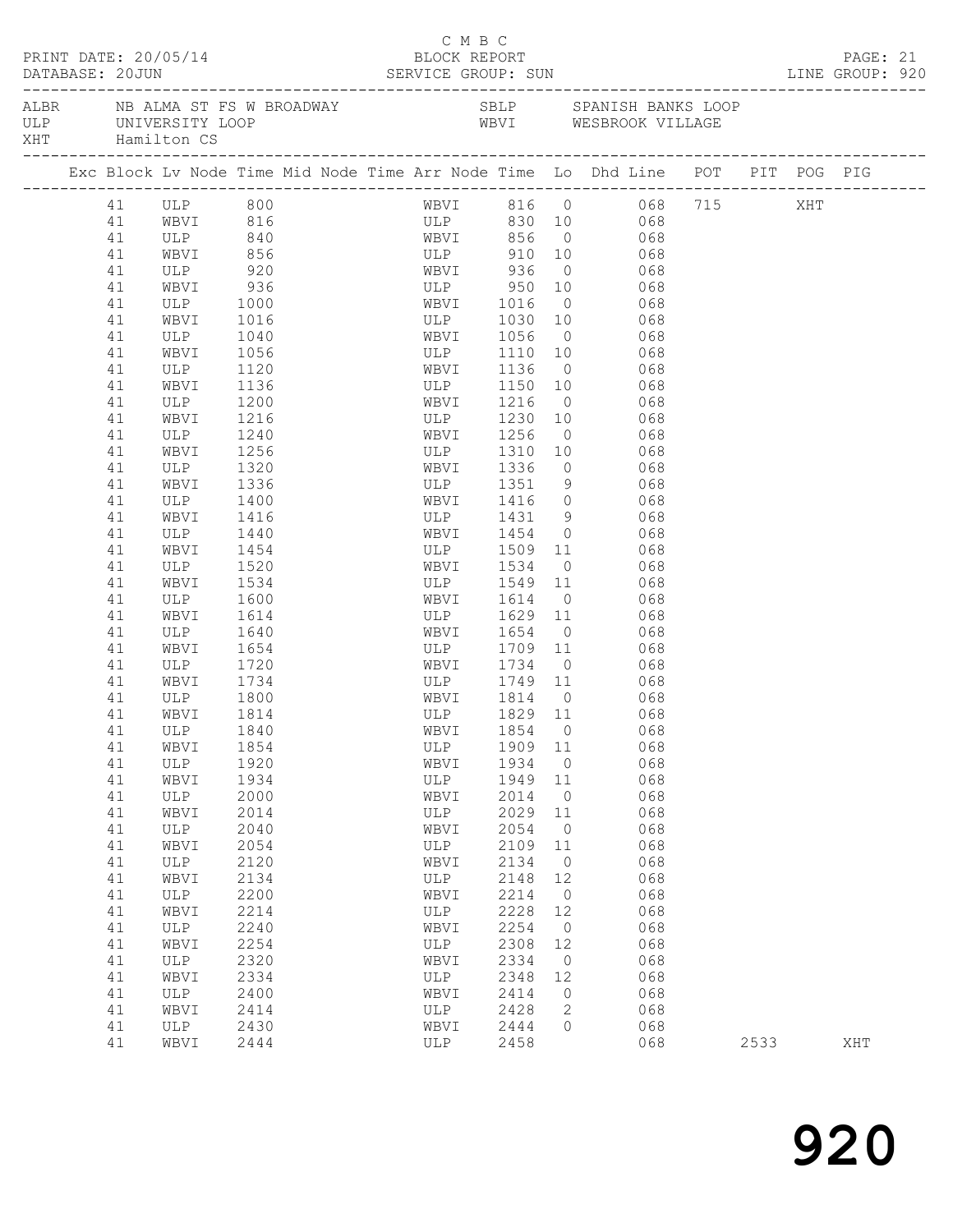### C M B C

|  | DATABASE: 20JUN |             |              |  | SERVICE GROUP: SUN |              |                      |                                                                                |      | LINE GROUP: 920 |  |
|--|-----------------|-------------|--------------|--|--------------------|--------------|----------------------|--------------------------------------------------------------------------------|------|-----------------|--|
|  |                 |             |              |  |                    |              |                      | Exc Block Lv Node Time Mid Node Time Arr Node Time Lo Dhd Line POT PIT POG PIG |      |                 |  |
|  | 42              | ULP 820     |              |  |                    |              |                      | WBVI 836 0 068 735 XHT                                                         |      |                 |  |
|  | 42              | WBVI 836    |              |  | ULP                |              |                      | 850 10<br>068                                                                  |      |                 |  |
|  | 42              | ULP         | 900          |  | WBVI 916           |              | $\overline{0}$       | 068                                                                            |      |                 |  |
|  | 42              | WBVI        | 916          |  | ULP                | 930          | 10                   | 068                                                                            |      |                 |  |
|  | 42              | ULP         | 940          |  | WBVI               | 956          | $\overline{0}$       | 068                                                                            |      |                 |  |
|  | 42              | WBVI        | 956          |  | ULP                | 1010         | 10                   | 068                                                                            |      |                 |  |
|  | 42              | ULP         | 1020         |  | WBVI               | 1036         | $\overline{0}$       | 068                                                                            |      |                 |  |
|  | 42              | WBVI        | 1036         |  | ULP                | 1050         | 10                   | 068                                                                            |      |                 |  |
|  | 42              | ULP         | 1100         |  | WBVI               | 1116         | $\overline{0}$       | 068                                                                            |      |                 |  |
|  | 42              | WBVI        | 1116         |  | ULP                | 1130         | 10                   | 068                                                                            |      |                 |  |
|  | 42              | ULP         | 1140         |  | WBVI               | 1156         | $\overline{0}$       | 068                                                                            |      |                 |  |
|  | 42              | WBVI        | 1156         |  | ULP                | 1210         | 10                   | 068                                                                            |      |                 |  |
|  | 42              | ULP         | 1220         |  | WBVI               | 1236         | $\overline{0}$       | 068                                                                            |      |                 |  |
|  | 42              | WBVI        | 1236         |  | ULP                | 1250         | 10                   | 068                                                                            |      |                 |  |
|  | 42              | ULP         | 1300         |  | WBVI               | 1316         | $\circ$              | 068                                                                            |      |                 |  |
|  | 42              | WBVI        | 1316         |  | ULP                | 1331         | 9                    | 068                                                                            |      |                 |  |
|  | 42              | ULP         | 1340         |  | WBVI               | 1356         | $\overline{0}$       | 068                                                                            |      |                 |  |
|  | 42              | WBVI        | 1356         |  | ULP                | 1411         | 9                    | 068                                                                            |      |                 |  |
|  | 42              | ULP         | 1420         |  | WBVI               | 1434         | $\overline{0}$       | 068                                                                            |      |                 |  |
|  | 42              | WBVI        | 1434         |  | ULP                | 1449         | 11                   | 068                                                                            |      |                 |  |
|  | 42              | ULP         | 1500         |  | WBVI               | 1514         | $\overline{0}$       | 068                                                                            |      |                 |  |
|  | 42              | WBVI        | 1514         |  | ULP                | 1529         | 11                   | 068                                                                            |      |                 |  |
|  | 42              | ULP         | 1540         |  | WBVI               | 1554         | $\overline{0}$       | 068                                                                            |      |                 |  |
|  | 42              | WBVI        | 1554<br>1620 |  | ULP<br>WBVI        | 1609         | 11<br>$\overline{0}$ | 068                                                                            |      |                 |  |
|  | 42<br>42        | ULP         |              |  | ULP                | 1634         | 11                   | 068                                                                            |      |                 |  |
|  | 42              | WBVI        | 1634<br>1700 |  |                    | 1649<br>1714 | $\overline{0}$       | 068<br>068                                                                     |      |                 |  |
|  | 42              | ULP<br>WBVI | 1714         |  | WBVI<br>ULP        | 1729         | 11                   | 068                                                                            |      |                 |  |
|  | 42              | ULP         | 1740         |  | WBVI               | 1754         | $\overline{0}$       | 068                                                                            |      |                 |  |
|  | 42              | WBVI        | 1754         |  | ULP                | 1809         | 11                   | 068                                                                            |      |                 |  |
|  | 42              | ULP         | 1820         |  | WBVI               | 1834         | $\overline{0}$       | 068                                                                            |      |                 |  |
|  | 42              | WBVI        | 1834         |  | ULP                | 1849         | 11                   | 068                                                                            |      |                 |  |
|  | 42              | ULP         | 1900         |  | WBVI               | 1914         | $\overline{0}$       | 068                                                                            |      |                 |  |
|  | 42              | WBVI        | 1914         |  | ULP                | 1929         | 11                   | 068                                                                            |      |                 |  |
|  | 42              | ULP         | 1940         |  | WBVI               | 1954         | $\overline{0}$       | 068                                                                            |      |                 |  |
|  | 42              | WBVI        | 1954         |  | ULP                | 2009         | 11                   | 068                                                                            |      |                 |  |
|  | 42              | ULP         | 2020         |  | WBVI               | 2034         | $\overline{0}$       | 068                                                                            |      |                 |  |
|  | 42              | WBVI        | 2034         |  | ULP                | 2049 11      |                      | 068                                                                            |      |                 |  |
|  | 42              | ULP         | 2100         |  |                    |              |                      | WBVI 2114 0 068                                                                |      |                 |  |
|  | 42              | WBVI        | 2114         |  | ULP                | 2128 12      |                      | 068                                                                            |      |                 |  |
|  | 42              | ULP         | 2140         |  | WBVI               | 2154         | $\overline{0}$       | 068                                                                            |      |                 |  |
|  | 42              | WBVI        | 2154         |  | ULP                | 2208         | 12                   | 068                                                                            |      |                 |  |
|  | 42              | ULP         | 2220         |  | WBVI               | 2234         | $\overline{0}$       | 068                                                                            |      |                 |  |
|  | 42              | WBVI        | 2234         |  | ULP                | 2248         | 12                   | 068                                                                            |      |                 |  |
|  | 42              | ULP         | 2300         |  | WBVI               | 2314         | $\overline{0}$       | 068                                                                            |      |                 |  |
|  | 42              | WBVI        | 2314         |  | ULP                | 2328         | 12                   | 068                                                                            |      |                 |  |
|  | 42              | ULP         | 2340         |  | WBVI               | 2354         | $\overline{0}$       | 068                                                                            |      |                 |  |
|  | 42              | WBVI        | 2354         |  | ULP                | 2408         |                      | 068                                                                            | 2443 | XHT             |  |
|  |                 |             |              |  |                    |              |                      |                                                                                |      |                 |  |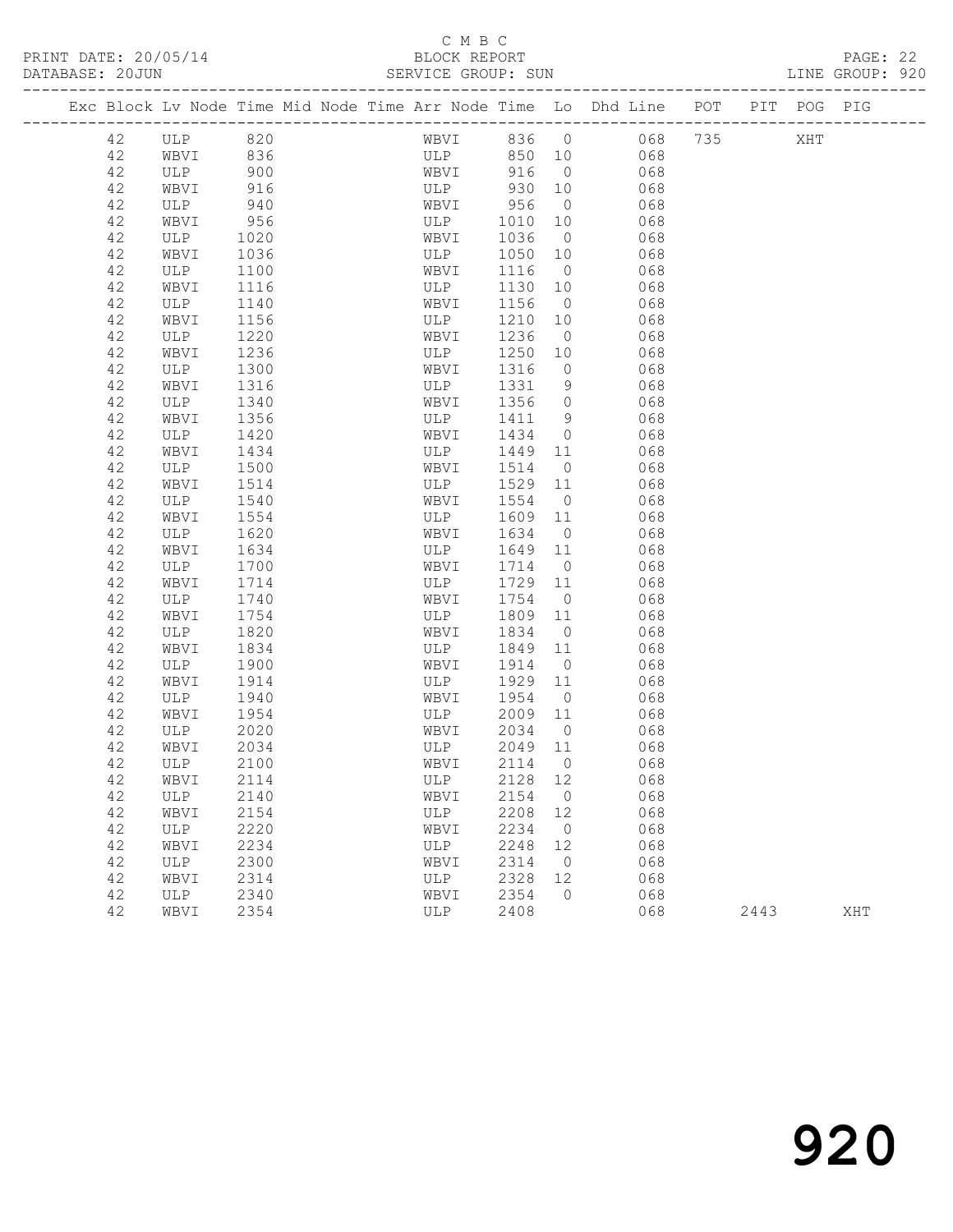# C M B C<br>BLOCK REPORT<br>SERVICE GROUP: SUN

| DATABASE: 20JUN |    |              |              |                                                                                |           |                 |                       |         |      | LINE GROUP: 920 |  |
|-----------------|----|--------------|--------------|--------------------------------------------------------------------------------|-----------|-----------------|-----------------------|---------|------|-----------------|--|
|                 |    |              |              | Exc Block Lv Node Time Mid Node Time Arr Node Time Lo Dhd Line POT PIT POG PIG |           |                 |                       |         |      |                 |  |
|                 | 43 | ALBR 700     |              |                                                                                |           |                 | SBLP 706 7 042        | 620 XHT |      |                 |  |
|                 | 43 | SBLP 713     |              | ALBR                                                                           |           |                 | 725 5 042             |         |      |                 |  |
|                 | 43 | ALBR         | 730          | SBLP                                                                           |           |                 | 736 7 042             |         |      |                 |  |
|                 | 43 | SBLP         | 743          | ALBR                                                                           | 755       | 5 <sup>5</sup>  | 042                   |         |      |                 |  |
|                 | 43 | ALBR         | 800          | ALBR<br>SBLP                                                                   | 806       | $7\overline{ }$ | 042                   |         |      |                 |  |
|                 | 43 | SBLP         | 813          | <b>ALBR</b>                                                                    | 825       | $5\overline{)}$ | 042                   |         |      |                 |  |
|                 | 43 | ALBR         | 830          | SBLP                                                                           | 836       |                 | $7 \qquad 042$        |         |      |                 |  |
|                 | 43 | SBLP         | 843          | ALBR                                                                           | 855       | 5 <sup>5</sup>  | 042                   |         |      |                 |  |
|                 | 43 | ALBR         | 900          | SBLP                                                                           | 906       | $7\overline{ }$ | 042                   |         |      |                 |  |
|                 | 43 | SBLP         | 913          | ALBR                                                                           | 925       | 5               | 042                   |         |      |                 |  |
|                 | 43 | ALBR         | 930          | SBLP                                                                           | 936       | $7\overline{ }$ | 042                   |         |      |                 |  |
|                 | 43 | SBLP         | 943          | ALBR 955<br>SBLP 1006                                                          |           | 5               | 042                   |         |      |                 |  |
|                 | 43 | ALBR         | 1000         |                                                                                |           | $7\overline{ }$ | 042                   |         |      |                 |  |
|                 | 43 | SBLP         | 1013         | ALBR                                                                           | 1025      | $5\overline{)}$ | 042                   |         |      |                 |  |
|                 | 43 | ALBR         | 1030         | SBLP 1036                                                                      |           | 7 <sup>7</sup>  | 042                   |         |      |                 |  |
|                 | 43 | SBLP         | 1043<br>1100 | ALBR                                                                           | 1055      | $5\overline{)}$ | 042                   |         |      |                 |  |
|                 | 43 | ALBR         |              | SBLP                                                                           | 1106      | $7\overline{ }$ | 042                   |         |      |                 |  |
|                 | 43 | SBLP         | 1113         | ALBR                                                                           | 1125      | 5               | 042                   |         |      |                 |  |
|                 | 43 | ALBR         | 1130         | SBLP                                                                           | 1136      | $\overline{7}$  | 042                   |         |      |                 |  |
|                 | 43 | SBLP         | 1143         | ALBR                                                                           | 1155      | $5\overline{)}$ | 042                   |         |      |                 |  |
|                 | 43 | ALBR         | 1200         | SBLP                                                                           | 1206      | $7\phantom{.0}$ | 042                   |         |      |                 |  |
|                 | 43 | SBLP         | 1213         | ALBR                                                                           | 1225      | 5 <sup>5</sup>  | 042                   |         |      |                 |  |
|                 | 43 | ALBR         | 1230         | SBLP                                                                           | 1237      |                 | 6 042                 |         |      |                 |  |
|                 | 43 | SBLP         | 1243         | ALBR                                                                           | 1255      | 5 <sup>5</sup>  | 042                   |         |      |                 |  |
|                 | 43 | ALBR         | 1300         | SBLP                                                                           | 1307      | 6               | 042                   |         |      |                 |  |
|                 | 43 | SBLP         | 1313         | ALBR                                                                           | 1325      | 5 <sup>5</sup>  | 042                   |         |      |                 |  |
|                 | 43 | ALBR         | 1330         |                                                                                | SBLP 1337 |                 | 6 042                 |         |      |                 |  |
|                 | 43 | SBLP         | 1343         | ALBR                                                                           | 1355      | 5 <sup>5</sup>  | 042                   |         |      |                 |  |
|                 | 43 | ALBR         | 1400         | SBLP                                                                           | 1407      | 6               | 042                   |         |      |                 |  |
|                 | 43 | SBLP         | 1413         | ALBR                                                                           | 1425      | 5 <sup>5</sup>  | 042                   |         |      |                 |  |
|                 | 43 | ALBR         | 1430         | SBLP                                                                           | 1437      | 6               | 042                   |         |      |                 |  |
|                 | 43 | SBLP         | 1443         | ALBR                                                                           | 1455      | 5 <sup>5</sup>  | 042                   |         |      |                 |  |
|                 | 43 | ALBR         | 1500         | SBLP                                                                           | 1507      | 6               | 042                   |         |      |                 |  |
|                 | 43 | SBLP         | 1513         | ALBR                                                                           | 1525      | 5 <sup>5</sup>  | 042                   |         |      |                 |  |
|                 | 43 | ALBR         | 1530         |                                                                                |           |                 | SBLP 1537 6 042       |         |      |                 |  |
|                 | 43 | SBLP         | 1543         | ALBR                                                                           | 1555      |                 | 5 <sub>5</sub><br>042 |         |      |                 |  |
|                 | 43 | ALBR         | 1600<br>1613 | SBLP                                                                           | 1607 6    |                 | 042                   |         |      |                 |  |
|                 | 43 | SBLP         |              | ALBR                                                                           | 1625      | 5               | 042                   |         |      |                 |  |
|                 | 43 | ALBR 1630    |              | SBLP 1637 6                                                                    |           |                 | 042                   |         |      |                 |  |
|                 | 43 | SBLP         | 1643         | ALBR                                                                           | 1655      | 5               | 042                   |         |      |                 |  |
|                 | 43 | ${\tt ALBR}$ | 1700         | SBLP                                                                           | 1707      | 6               | 042                   |         |      |                 |  |
|                 | 43 | SBLP         | 1713         | ALBR                                                                           | 1725      | 5               | 042                   |         |      |                 |  |
|                 | 43 | ALBR         | 1730         | SBLP                                                                           | 1737      | 6               | 042                   |         |      |                 |  |
|                 | 43 | SBLP         | 1743         | ALBR                                                                           | 1755      | 5               | 042                   |         |      |                 |  |
|                 | 43 | ALBR         | 1800         | SBLP                                                                           | 1807      | 6               | 042                   |         |      |                 |  |
|                 | 43 | SBLP         | 1813         | ALBR                                                                           | 1825      | 5               | 042                   |         |      |                 |  |
|                 | 43 | ${\tt ALBR}$ | 1830         | SBLP                                                                           | 1837      | 6               | 042                   |         |      |                 |  |
|                 | 43 | SBLP         | 1843         | ALBR                                                                           | 1855      | 5               | 042                   |         |      |                 |  |
|                 | 43 | ALBR         | 1900         | SBLP                                                                           | 1907      | 6               | 042                   |         |      |                 |  |
|                 | 43 | SBLP         | 1913         | ALBR                                                                           | 1925      | 5               | 042                   |         |      |                 |  |
|                 | 43 | ${\tt ALBR}$ | 1930         | SBLP                                                                           | 1937      | 6               | 042                   |         |      |                 |  |
|                 | 43 | SBLP         | 1943         | ALBR                                                                           | 1955      |                 | 042                   |         | 2035 | XHT             |  |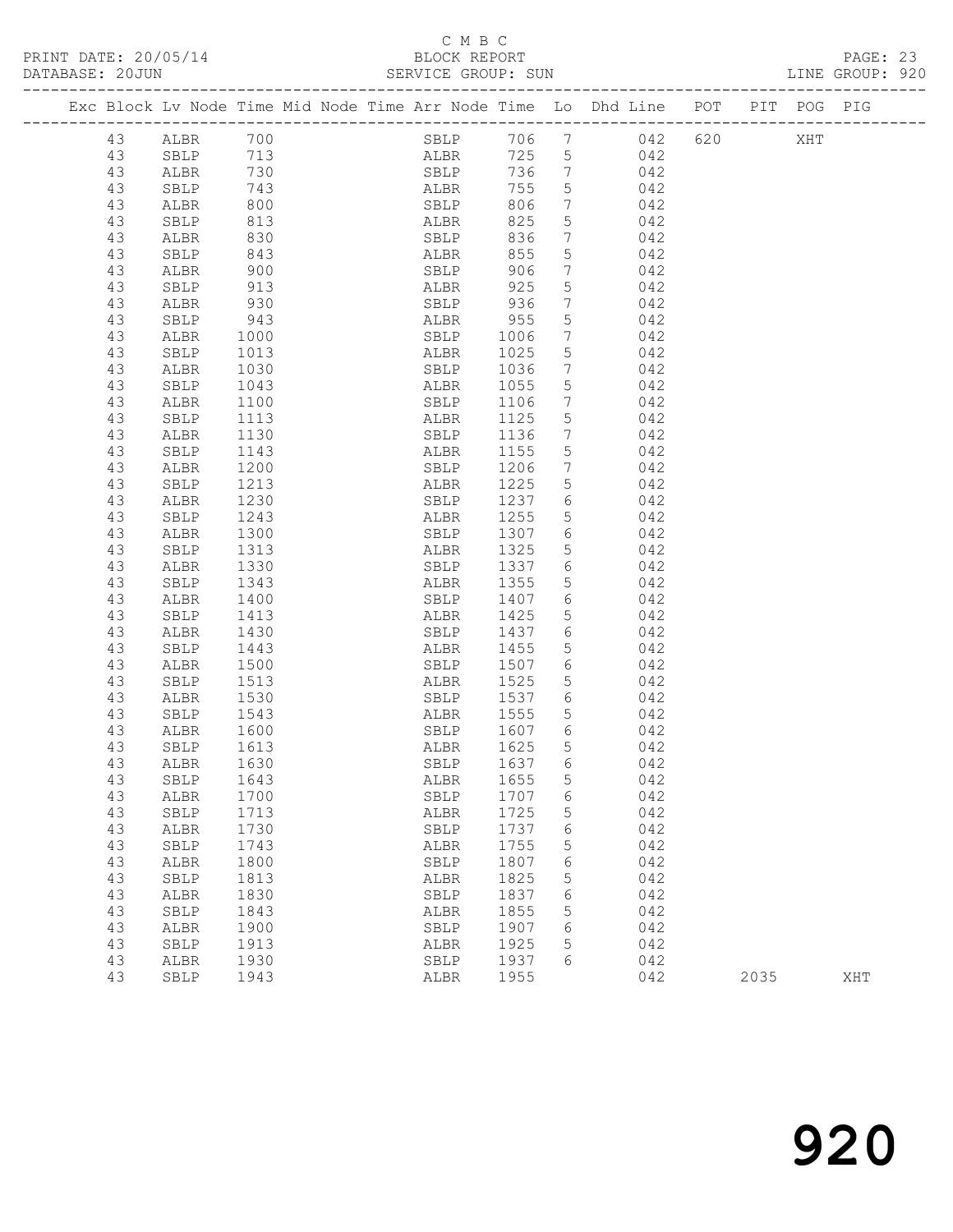| PRINT DATE: 20/05/14                                                                                                                   |                                                                                                                                                                                      |                                                              |                   |      | C M B C                                                   | BLOCK REPORT                                         |                                                               | DATABASE: 20JUN SERVICE GROUP: SUN LINE GROUP: 984                                                                                                                                                                                                                                                                                                                                                                                                                                                                                                                                                                                                                                |      | PAGE: 24 |  |
|----------------------------------------------------------------------------------------------------------------------------------------|--------------------------------------------------------------------------------------------------------------------------------------------------------------------------------------|--------------------------------------------------------------|-------------------|------|-----------------------------------------------------------|------------------------------------------------------|---------------------------------------------------------------|-----------------------------------------------------------------------------------------------------------------------------------------------------------------------------------------------------------------------------------------------------------------------------------------------------------------------------------------------------------------------------------------------------------------------------------------------------------------------------------------------------------------------------------------------------------------------------------------------------------------------------------------------------------------------------------|------|----------|--|
| XHT Hamilton CS                                                                                                                        |                                                                                                                                                                                      |                                                              |                   |      |                                                           |                                                      |                                                               | 1252 12 AV & 52 ST<br>1A67 1A AV & 67 ST<br>SOUTH DELTA REC CENTRE TENS TRIS TO THE TENS TRAWWASSEN FIRST NATIONS                                                                                                                                                                                                                                                                                                                                                                                                                                                                                                                                                                 |      |          |  |
|                                                                                                                                        |                                                                                                                                                                                      |                                                              |                   |      |                                                           |                                                      |                                                               |                                                                                                                                                                                                                                                                                                                                                                                                                                                                                                                                                                                                                                                                                   |      |          |  |
| 51<br>51<br>51<br>51<br>51<br>51<br>51<br>51<br>51<br>51<br>51<br>51<br>51<br>51<br>51<br>51<br>51<br>51<br>51<br>51<br>51<br>51<br>51 | SDRC<br>TFNS<br>SDRC<br>1AEB<br>SDRC<br>1A67<br>SDRC<br>TFNS<br>SDRC<br>1AEB<br>SDRC<br>1A67<br>SDRC<br>TFNS<br>SDRC<br>1AEB<br>SDRC<br>1A67<br>SDRC<br>TFNS<br>SDRC<br>1AEB<br>SDRC | 1130<br>1530                                                 | 1AEB 1540         |      |                                                           |                                                      |                                                               | 51 TFNS 700 1252 712 SDRC 716 19 609 620 XHT<br>51 SDRC 735 1253 740 TFNS 752 8 609<br>51 TFNS 800 1252 812 SDRC 816 19 609<br>835 1253 840 TFNS 852 8 609<br>900 1252 913 SDRC 917 13 609<br>930 1AEB 940 0 614<br>940 SDRC 957 8 614<br>1005 11667 1016 0 619<br>1016 5DRC 1028 7 619<br>1035 1253 1040 TFNS 1054 6 609<br>1100 1252 1113 SDRC 1118 12 609<br>1AEB 1140 0 614<br>SDRC 1157 8 614<br>1A67 1216 0 619<br>1140<br>1205<br>1216<br>1216<br>1216<br>1228 7 619<br>1235 1253 1240 TFNS 1254 6 609<br>1300 1252 1313 SDRC 1318 12 609<br>1330 1AEB 1340 0 614<br>1405<br>1416 1428 7 619<br>1435 1253 1440 TFNS 1454 6 609<br>1500 1252 1514 SDRC 1519 11 609<br>0 614 |      |          |  |
| 51<br>51<br>51<br>51<br>51<br>51<br>51<br>51<br>51<br>51<br>51<br>51                                                                   | 1A67<br>SDRC<br>TFNS<br>SDRC<br>1AEB<br>1A67<br>SDRC<br>TFNS<br>SDRC<br>1AEB<br>SDRC<br>1A67                                                                                         | 1730<br>1740<br>1815<br>1900<br>1930<br>1940<br>2005<br>2015 | 1835 1253<br>1252 | 1913 | SDRC<br>1839 TFNS<br>SDRC<br>1AEB<br>SDRC<br>1A67<br>SDRC | 1827<br>1852<br>1917<br>1940<br>1957<br>2015<br>2025 | 8<br>8<br>13<br>$\overline{0}$<br>- 8<br>$\overline{0}$<br>10 | 1635 1253 1640 TFNS 1653 7 609<br>1700 1252 1713 SDRC 1717 13 609<br>1AEB 1740 0 614<br>SDRC 1757 8 614<br>51 SDRC 1805 1867 1815 0 619<br>619<br>609<br>609<br>614<br>614<br>619<br>619                                                                                                                                                                                                                                                                                                                                                                                                                                                                                          |      |          |  |
| 51                                                                                                                                     | SDRC                                                                                                                                                                                 |                                                              | 2035 1253         |      | 2039 TFNS                                                 | 2052                                                 |                                                               | 609                                                                                                                                                                                                                                                                                                                                                                                                                                                                                                                                                                                                                                                                               | 2121 | XHT      |  |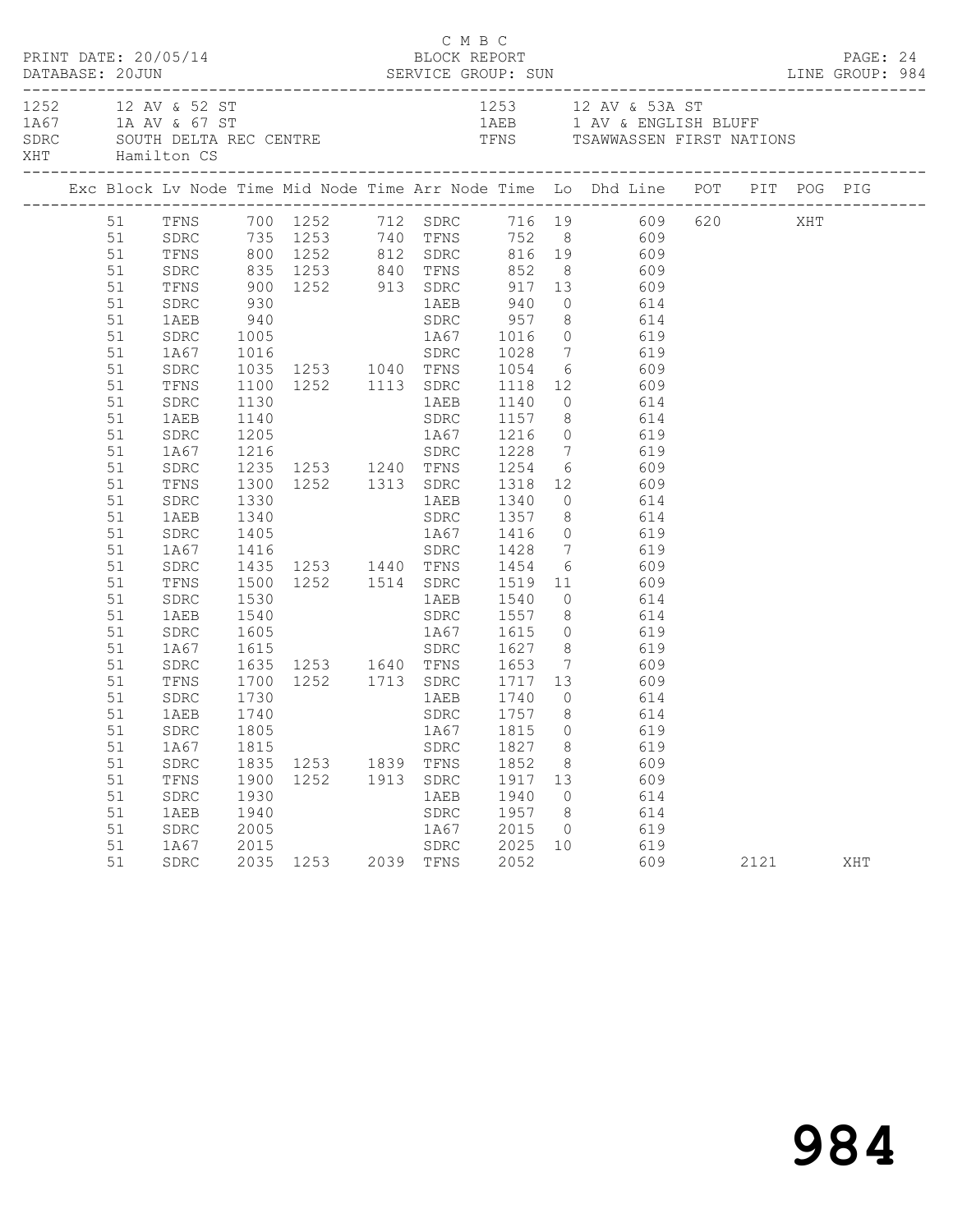#### C M B C<br>BLOCK REPORT SERVICE GROUP: SUN

|  |    |              |      |                   |      |      |        |                 | Exc Block Lv Node Time Mid Node Time Arr Node Time Lo Dhd Line POT PIT POG PIG |     |     |  |
|--|----|--------------|------|-------------------|------|------|--------|-----------------|--------------------------------------------------------------------------------|-----|-----|--|
|  | 52 | SDRC         | 905  |                   |      | 1A67 | 915    | $\circ$         | 619                                                                            | 825 | XHT |  |
|  | 52 | 1A67         | 915  |                   |      | SDRC | 927    |                 | $8 \overline{)}$<br>619                                                        |     |     |  |
|  | 52 | ${\tt SDRC}$ |      | 935 1253 940 TFNS |      |      | 954    |                 | $6\overline{6}$<br>609                                                         |     |     |  |
|  | 52 | TFNS         | 1000 | 1252  1013  SDRC  |      |      | 1017   | 13              | 609                                                                            |     |     |  |
|  | 52 | SDRC         | 1030 |                   |      | 1AEB | 1040   | $\overline{0}$  | 614                                                                            |     |     |  |
|  | 52 | 1AEB         | 1040 |                   |      | SDRC | 1057   | 8 <sup>8</sup>  | 614                                                                            |     |     |  |
|  | 52 | SDRC         | 1105 |                   |      | 1A67 | 1116   | $\overline{0}$  | 619                                                                            |     |     |  |
|  | 52 | 1A67         | 1116 |                   |      | SDRC | 1128   | $\overline{7}$  | 619                                                                            |     |     |  |
|  | 52 | SDRC         | 1135 | 1253 1140         |      | TFNS | 1154   | 6               | 609                                                                            |     |     |  |
|  | 52 | TFNS         | 1200 | 1252              | 1213 | SDRC | 1218   | 12 <sup>°</sup> | 609                                                                            |     |     |  |
|  | 52 | SDRC         | 1230 |                   |      | 1AEB | 1240   | $\circ$         | 614                                                                            |     |     |  |
|  | 52 | 1AEB         | 1240 |                   |      | SDRC | 1257   | 8               | 614                                                                            |     |     |  |
|  | 52 | SDRC         | 1305 |                   |      | 1A67 | 1316   | $\circ$         | 619                                                                            |     |     |  |
|  | 52 | 1A67         | 1316 |                   |      | SDRC | 1328   | $\overline{7}$  | 619                                                                            |     |     |  |
|  | 52 | SDRC         | 1335 | 1253 1340         |      | TFNS | 1354   | 6               | 609                                                                            |     |     |  |
|  | 52 | TFNS         | 1400 | 1252 1413         |      | SDRC | 1418   | 12              | 609                                                                            |     |     |  |
|  | 52 | SDRC         | 1430 |                   |      | 1AEB | 1440   | $\overline{0}$  | 614                                                                            |     |     |  |
|  | 52 | 1AEB         | 1440 |                   |      | SDRC | 1457 8 |                 | 614                                                                            |     |     |  |
|  | 52 | SDRC         | 1505 |                   |      | 1A67 | 1515   | $\overline{0}$  | 619                                                                            |     |     |  |
|  | 52 | 1A67         | 1515 |                   |      | SDRC | 1527 8 |                 | 619                                                                            |     |     |  |
|  | 52 | SDRC         | 1535 | 1253 1540         |      | TFNS | 1554   | 6               | 609                                                                            |     |     |  |
|  | 52 | TFNS         | 1600 | 1252              | 1613 | SDRC | 1617   | 13              | 609                                                                            |     |     |  |
|  | 52 | SDRC         | 1630 |                   |      | 1AEB | 1640   | $\circ$         | 614                                                                            |     |     |  |
|  | 52 | 1AEB         | 1640 |                   |      | SDRC | 1657   | 8 <sup>8</sup>  | 614                                                                            |     |     |  |
|  | 52 | SDRC         | 1705 |                   |      | 1A67 | 1715   | $\overline{0}$  | 619                                                                            |     |     |  |
|  | 52 | 1A67         | 1715 |                   |      | SDRC | 1727   | 8               | 619                                                                            |     |     |  |
|  | 52 | SDRC         | 1735 | 1253              | 1739 | TFNS | 1752   | 8               | 609                                                                            |     |     |  |
|  | 52 | TFNS         | 1800 | 1252              | 1813 | SDRC | 1817   | 13              | 609                                                                            |     |     |  |
|  | 52 | SDRC         | 1830 |                   |      | 1AEB | 1840   | $\overline{0}$  | 614                                                                            |     |     |  |
|  | 52 | 1AEB         | 1840 |                   |      | SDRC | 1857   | 8 <sup>8</sup>  | 614                                                                            |     |     |  |
|  | 52 | SDRC         | 1905 |                   |      | 1A67 | 1915   | $\cap$          | 619                                                                            |     |     |  |
|  | 52 | 1A67         | 1915 |                   |      | SDRC | 1926   | 9               | 619                                                                            |     |     |  |

52 SDRC 1935 1253 1939 TFNS 1952 8 609

52 TFNS 2000 1252 2011 SDRC 2015 609 2041 XHT